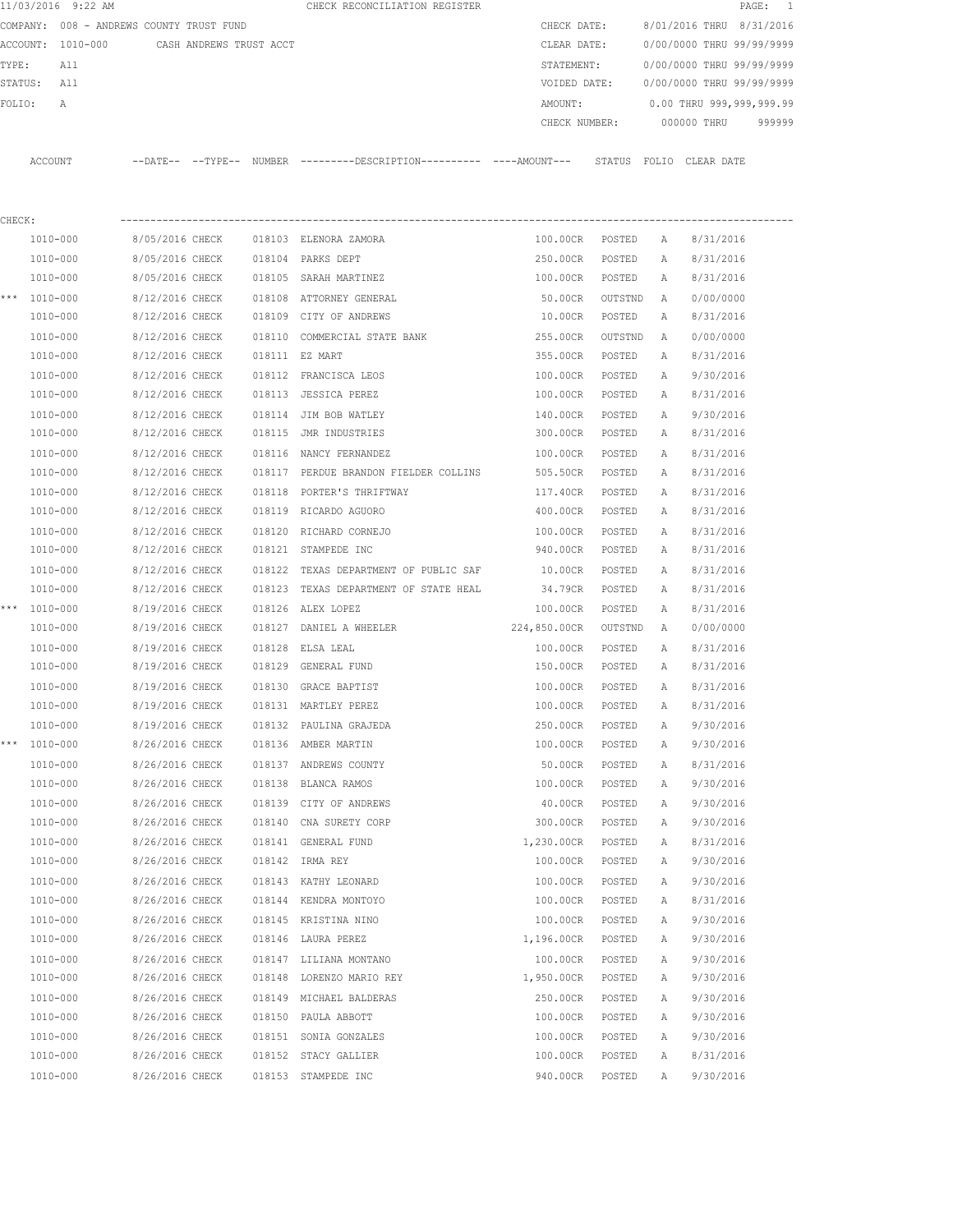|        | 11/03/2016 9:22 AM                       |                 |                         |                                      | CHECK RECONCILIATION REGISTER                                                                |               |        |   |                           | PAGE: 2 |
|--------|------------------------------------------|-----------------|-------------------------|--------------------------------------|----------------------------------------------------------------------------------------------|---------------|--------|---|---------------------------|---------|
|        | COMPANY: 008 - ANDREWS COUNTY TRUST FUND |                 |                         |                                      |                                                                                              | CHECK DATE:   |        |   | 8/01/2016 THRU 8/31/2016  |         |
|        | ACCOUNT: 1010-000                        |                 | CASH ANDREWS TRUST ACCT |                                      |                                                                                              | CLEAR DATE:   |        |   | 0/00/0000 THRU 99/99/9999 |         |
| TYPE:  | All                                      |                 |                         |                                      |                                                                                              | STATEMENT:    |        |   | 0/00/0000 THRU 99/99/9999 |         |
|        | STATUS: All                              |                 |                         |                                      |                                                                                              | VOIDED DATE:  |        |   | 0/00/0000 THRU 99/99/9999 |         |
| FOLIO: | A                                        |                 |                         |                                      |                                                                                              | AMOUNT:       |        |   | 0.00 THRU 999,999,999.99  |         |
|        |                                          |                 |                         |                                      |                                                                                              | CHECK NUMBER: |        |   | 000000 THRU               | 999999  |
|        | ACCOUNT                                  |                 |                         |                                      | --DATE-- --TYPE-- NUMBER --------DESCRIPTION---------- ----AMOUNT--- STATUS FOLIO CLEAR-DATE |               |        |   |                           |         |
| CHECK: |                                          |                 |                         |                                      |                                                                                              |               |        |   |                           |         |
|        | 1010-000                                 | 8/26/2016 CHECK |                         |                                      | 018154 TEXAS DEPARTMENT OF PUBLIC SAF                                                        | 140.00CR      | POSTED | A | 9/30/2016                 |         |
|        | *** $1010 - 000$                         | 8/31/2016 CHECK |                         | 018159 ANGELINA GARCIA               |                                                                                              | 100.00CR      | POSTED | A | 9/30/2016                 |         |
|        | 1010-000                                 | 8/31/2016 CHECK |                         | 018160 BRITTANY M DELACRUZ           |                                                                                              | 100.00CR      | POSTED | A | 9/30/2016                 |         |
|        | 1010-000                                 | 8/31/2016 CHECK |                         | 018161 DEANA FLORES                  |                                                                                              | 100.00CR      | POSTED | A | 9/30/2016                 |         |
|        | 1010-000                                 | 8/31/2016 CHECK |                         | 018162 EVA HERNANDEZ                 |                                                                                              | 100.00CR      | POSTED | Α | 9/30/2016                 |         |
|        | 1010-000                                 | 8/31/2016 CHECK |                         | 018163 JANET HARRELSON               |                                                                                              | 150.00CR      | POSTED | Α | 9/30/2016                 |         |
|        | 1010-000                                 |                 |                         | 8/31/2016 CHECK 018164 NEREIDA LOPEZ |                                                                                              | 250.00CR      | POSTED | A | 9/30/2016                 |         |
|        | 1010-000                                 |                 |                         | 8/31/2016 CHECK 018165 RALPH CARRUTH |                                                                                              | 100.00CR      | POSTED | A | 9/30/2016                 |         |
|        | TOTALS FOR ACCOUNT 1010-000              |                 |                         | CHECK                                | TOTAL:                                                                                       | 237,613.69CR  |        |   |                           |         |
|        |                                          |                 |                         | DEPOSIT                              | TOTAL:                                                                                       | 0.00          |        |   |                           |         |
|        |                                          |                 |                         | INTEREST                             | TOTAL:                                                                                       | 0.00          |        |   |                           |         |
|        |                                          |                 |                         | MISCELLANEOUS TOTAL:                 |                                                                                              | 0.00          |        |   |                           |         |
|        |                                          |                 |                         | SERVICE CHARGE TOTAL:                |                                                                                              | 0.00          |        |   |                           |         |
|        |                                          |                 |                         | EFT                                  | TOTAL:                                                                                       | 0.00          |        |   |                           |         |
|        |                                          |                 |                         | BANK-DRAFT                           | TOTAL:                                                                                       | 0.00          |        |   |                           |         |
|        | TOTALS FOR ANDREWS COUNTY TRUST FUND     |                 |                         |                                      |                                                                                              | 237,613.69CR  |        |   |                           |         |
|        |                                          |                 |                         | CHECK<br>DEPOSIT                     | TOTAL:<br>TOTAL:                                                                             | 0.00          |        |   |                           |         |
|        |                                          |                 |                         | INTEREST                             | TOTAL:                                                                                       | 0.00          |        |   |                           |         |
|        |                                          |                 |                         | MISCELLANEOUS TOTAL:                 |                                                                                              | 0.00          |        |   |                           |         |
|        |                                          |                 |                         | SERVICE CHARGE TOTAL:                |                                                                                              | 0.00          |        |   |                           |         |
|        |                                          |                 |                         | EFT                                  | TOTAL:                                                                                       | 0.00          |        |   |                           |         |
|        |                                          |                 |                         | BANK-DRAFT                           | TOTAL:                                                                                       | 0.00          |        |   |                           |         |
|        |                                          |                 |                         |                                      |                                                                                              |               |        |   |                           |         |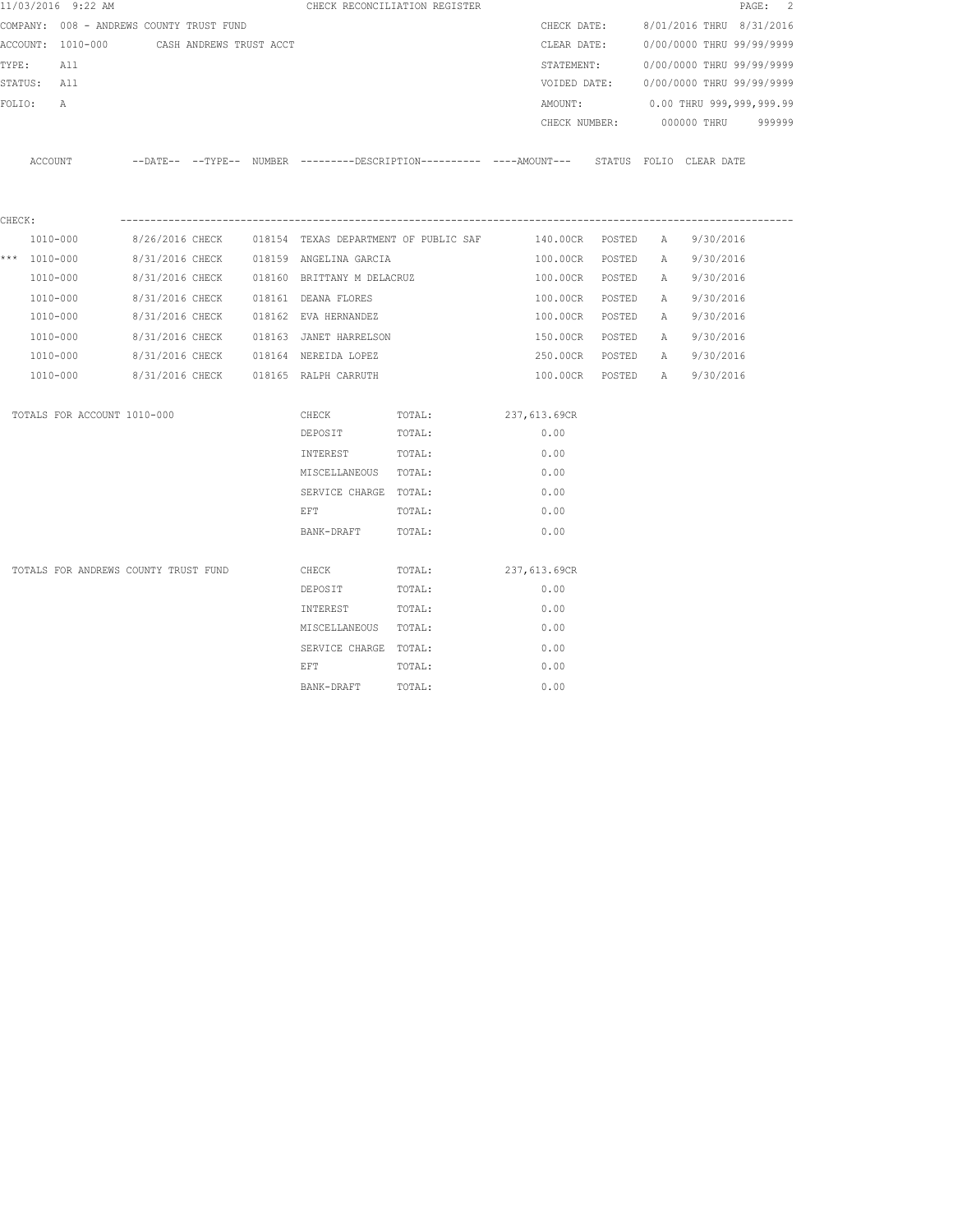|                 | 11/03/2016 9:22 AM          |  |                                                                                                   | CHECK RECONCILIATION REGISTER  |             |  |                                        | PAGE: 3 |
|-----------------|-----------------------------|--|---------------------------------------------------------------------------------------------------|--------------------------------|-------------|--|----------------------------------------|---------|
|                 | COMPANY: 014 - TIF GRANT    |  |                                                                                                   |                                |             |  | CHECK DATE: 8/01/2016 THRU 8/31/2016   |         |
|                 | ACCOUNT: 1010-000 TIF GRANT |  |                                                                                                   |                                |             |  | CLEAR DATE: 0/00/0000 THRU 99/99/9999  |         |
| TYPE: All       |                             |  |                                                                                                   |                                |             |  | STATEMENT: 0/00/0000 THRU 99/99/9999   |         |
| STATUS: All     |                             |  |                                                                                                   |                                |             |  | VOIDED DATE: 0/00/0000 THRU 99/99/9999 |         |
| FOLIO: A        |                             |  |                                                                                                   |                                |             |  | AMOUNT: 0.00 THRU 999,999,999.99       |         |
|                 |                             |  |                                                                                                   |                                |             |  | CHECK NUMBER: 000000 THRU 999999       |         |
|                 |                             |  |                                                                                                   |                                |             |  |                                        |         |
|                 | ACCOUNT                     |  | --DATE-- --TYPE-- NUMBER ---------DESCRIPTION---------- ----AMOUNT--- STATUS FOLIO CLEAR DATE     |                                |             |  |                                        |         |
|                 |                             |  |                                                                                                   |                                |             |  |                                        |         |
|                 |                             |  |                                                                                                   |                                |             |  |                                        |         |
| ${\tt CHECK}$ : |                             |  |                                                                                                   |                                |             |  |                                        |         |
|                 | 1010-000                    |  | 8/19/2016 CHECK 618135 WEST TEXAS CONSULTANTS INC 38,364.53CR POSTED A 8/31/2016                  |                                |             |  |                                        |         |
|                 |                             |  | *** 1010-000 8/26/2016 CHECK 018157 LIPHAM ASPHALT & PAVING VOIDED 45,093.75CR VOIDED A 8/26/2016 |                                |             |  |                                        |         |
|                 |                             |  |                                                                                                   |                                |             |  |                                        |         |
|                 | MISCELLANEOUS:              |  |                                                                                                   |                                |             |  |                                        |         |
|                 |                             |  | 1010-000 8/26/2016 MISC. 018157 LIPHAM ASPHALT & PAVING VOIDED 45,093.75 VOIDED A 8/26/2016       |                                |             |  |                                        |         |
|                 | TOTALS FOR ACCOUNT 1010-000 |  | CHECK TOTAL:                                                                                      |                                | 73,458.28CR |  |                                        |         |
|                 |                             |  | DEPOSIT                                                                                           | TOTAL:                         | 0.00        |  |                                        |         |
|                 |                             |  | INTEREST TOTAL:                                                                                   |                                | 0.00        |  |                                        |         |
|                 |                             |  |                                                                                                   | MISCELLANEOUS TOTAL: 45,093.75 |             |  |                                        |         |
|                 |                             |  | SERVICE CHARGE TOTAL:                                                                             |                                | 0.00        |  |                                        |         |
|                 |                             |  | EFT<br>TOTAL:                                                                                     |                                | 0.00        |  |                                        |         |
|                 |                             |  | BANK-DRAFT TOTAL:                                                                                 |                                | 0.00        |  |                                        |         |
|                 |                             |  |                                                                                                   |                                |             |  |                                        |         |
|                 | TOTALS FOR TIF GRANT        |  | <b>CHECK</b>                                                                                      | TOTAL:                         | 73,458.28CR |  |                                        |         |
|                 |                             |  | DEPOSIT TOTAL:                                                                                    |                                | 0.00        |  |                                        |         |
|                 |                             |  | INTEREST TOTAL:                                                                                   |                                | 0.00        |  |                                        |         |
|                 |                             |  | MISCELLANEOUS TOTAL:                                                                              |                                | 45,093.75   |  |                                        |         |
|                 |                             |  | SERVICE CHARGE TOTAL:                                                                             |                                | 0.00        |  |                                        |         |
|                 |                             |  | EFT                                                                                               | TOTAL:                         | 0.00        |  |                                        |         |
|                 |                             |  | BANK-DRAFT TOTAL:                                                                                 |                                | 0.00        |  |                                        |         |
|                 |                             |  |                                                                                                   |                                |             |  |                                        |         |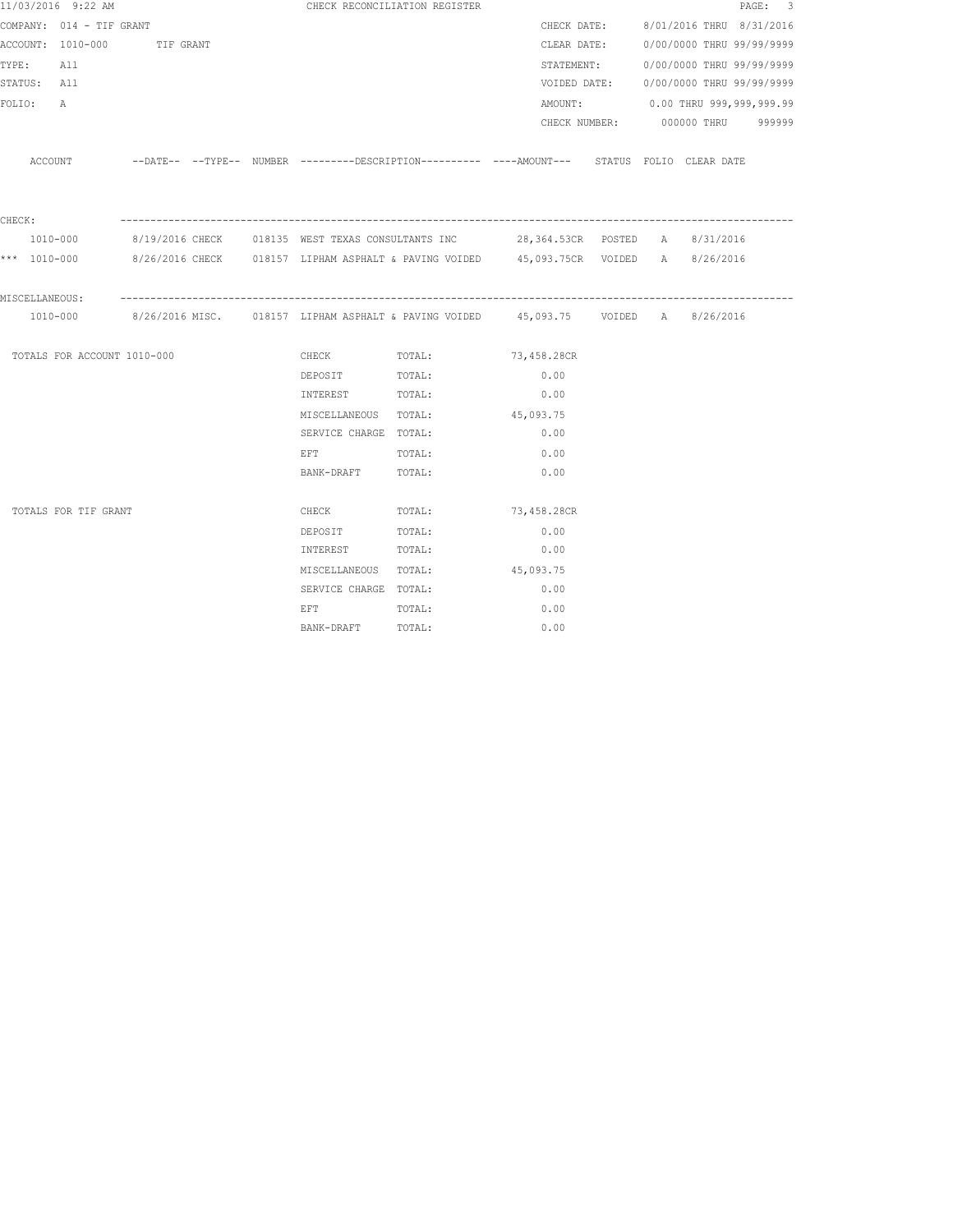|        | 11/03/2016 9:22 AM                         |                 |  |                                          | CHECK RECONCILIATION REGISTER |                                                                                             |        |   |                                        | PAGE: 4 |
|--------|--------------------------------------------|-----------------|--|------------------------------------------|-------------------------------|---------------------------------------------------------------------------------------------|--------|---|----------------------------------------|---------|
|        | COMPANY: 015 - CAPITAL IMPROVEMENT         |                 |  |                                          |                               | CHECK DATE:                                                                                 |        |   | 8/01/2016 THRU 8/31/2016               |         |
|        | ACCOUNT: 1010-000 CASH CAPITAL IMPROVEMENT |                 |  |                                          |                               | CLEAR DATE:                                                                                 |        |   | 0/00/0000 THRU 99/99/9999              |         |
| TYPE:  | All                                        |                 |  |                                          |                               | STATEMENT:                                                                                  |        |   | 0/00/0000 THRU 99/99/9999              |         |
|        | STATUS: All                                |                 |  |                                          |                               |                                                                                             |        |   | VOIDED DATE: 0/00/0000 THRU 99/99/9999 |         |
| FOLIO: | $\mathbb{A}$                               |                 |  |                                          |                               | AMOUNT:                                                                                     |        |   | 0.00 THRU 999,999,999.99               |         |
|        |                                            |                 |  |                                          |                               |                                                                                             |        |   | CHECK NUMBER: 000000 THRU              | 999999  |
|        |                                            |                 |  |                                          |                               |                                                                                             |        |   |                                        |         |
|        | ACCOUNT                                    |                 |  |                                          |                               | --DATE-- --TYPE-- NUMBER --------DESCRIPTION--------- ----AMOUNT--- STATUS FOLIO CLEAR-DATE |        |   |                                        |         |
|        |                                            |                 |  |                                          |                               |                                                                                             |        |   |                                        |         |
| CHECK: |                                            |                 |  |                                          |                               |                                                                                             |        |   |                                        |         |
|        | 1010-000                                   | 8/05/2016 CHECK |  | 018106 ELLIOTT ELECTRIC SUPPLY           |                               | 157.09CR POSTED                                                                             |        | A | 8/31/2016                              |         |
|        | 1010-000                                   |                 |  | 8/05/2016 CHECK 018107 GRAINGER INC      |                               | 57.68CR                                                                                     | POSTED | A | 8/31/2016                              |         |
|        | *** 1010-000                               |                 |  | 8/19/2016 CHECK 018133 BSN SPORTS INC.   |                               | 278.78CR POSTED                                                                             |        | A | 8/31/2016                              |         |
|        | 1010-000                                   |                 |  | 8/19/2016 CHECK 018134 PRO AGGREGATE     |                               | 180.00CR POSTED                                                                             |        |   | A 9/30/2016                            |         |
|        | *** 1010-000                               |                 |  | 8/26/2016 CHECK 018158 MUSTANG LUMBER CO |                               | 695.12CR POSTED                                                                             |        |   | A 8/31/2016                            |         |
|        |                                            |                 |  |                                          |                               |                                                                                             |        |   |                                        |         |
|        | TOTALS FOR ACCOUNT 1010-000                |                 |  | CHECK TOTAL:                             |                               | 1,368.67CR                                                                                  |        |   |                                        |         |
|        |                                            |                 |  | DEPOSIT                                  | TOTAL:                        | 0.00                                                                                        |        |   |                                        |         |
|        |                                            |                 |  | INTEREST                                 | TOTAL:                        | 0.00                                                                                        |        |   |                                        |         |
|        |                                            |                 |  | MISCELLANEOUS TOTAL:                     |                               | 0.00                                                                                        |        |   |                                        |         |
|        |                                            |                 |  | SERVICE CHARGE TOTAL:                    |                               | 0.00                                                                                        |        |   |                                        |         |
|        |                                            |                 |  | EFT                                      | TOTAL:                        | 0.00                                                                                        |        |   |                                        |         |
|        |                                            |                 |  | BANK-DRAFT                               | TOTAL:                        | 0.00                                                                                        |        |   |                                        |         |
|        | TOTALS FOR CAPITAL IMPROVEMENT             |                 |  | CHECK                                    | TOTAL:                        | 1,368.67CR                                                                                  |        |   |                                        |         |
|        |                                            |                 |  | DEPOSIT                                  | TOTAL:                        | 0.00                                                                                        |        |   |                                        |         |
|        |                                            |                 |  | INTEREST                                 | TOTAL:                        | 0.00                                                                                        |        |   |                                        |         |
|        |                                            |                 |  | MISCELLANEOUS TOTAL:                     |                               | 0.00                                                                                        |        |   |                                        |         |
|        |                                            |                 |  | SERVICE CHARGE TOTAL:                    |                               | 0.00                                                                                        |        |   |                                        |         |
|        |                                            |                 |  | EFT                                      | TOTAL:                        | 0.00                                                                                        |        |   |                                        |         |
|        |                                            |                 |  | BANK-DRAFT                               | TOTAL:                        | 0.00                                                                                        |        |   |                                        |         |
|        |                                            |                 |  |                                          |                               |                                                                                             |        |   |                                        |         |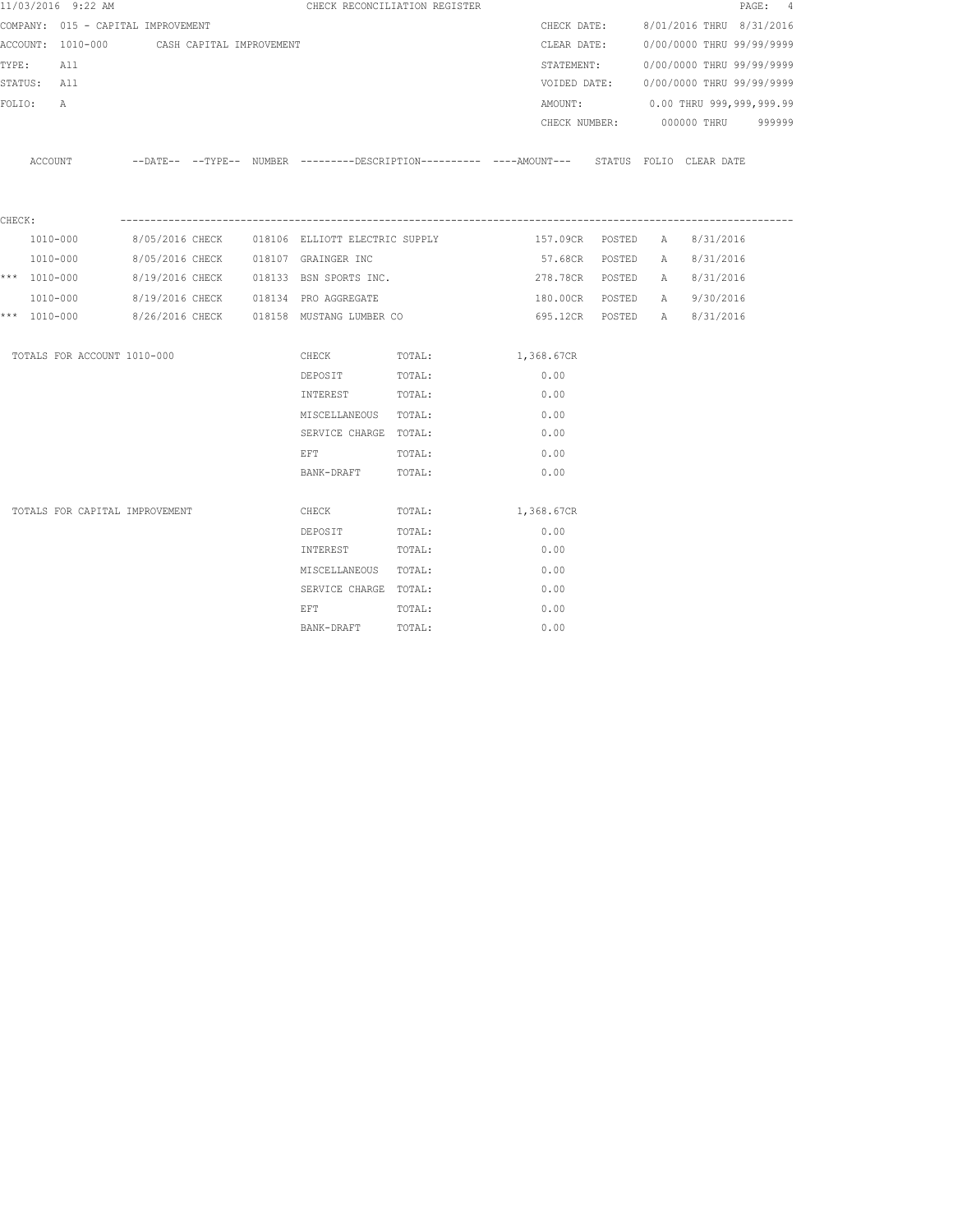|         | 11/03/2016 9:22 AM |                                       | CHECK RECONCILIATION REGISTER                       |               |                           | PAGE: 5 |  |
|---------|--------------------|---------------------------------------|-----------------------------------------------------|---------------|---------------------------|---------|--|
|         |                    | COMPANY: 018 - ANDREWS EMPLOYEE TRUST |                                                     | CHECK DATE:   | 8/01/2016 THRU 8/31/2016  |         |  |
|         | ACCOUNT: 1010-000  | CASH ANDREWS EMPLOYEE TRUST           |                                                     | CLEAR DATE:   | 0/00/0000 THRU 99/99/9999 |         |  |
| TYPE:   | All                |                                       |                                                     | STATEMENT:    | 0/00/0000 THRU 99/99/9999 |         |  |
| STATUS: | All                |                                       |                                                     | VOIDED DATE:  | 0/00/0000 THRU 99/99/9999 |         |  |
| FOLIO:  | Α                  |                                       |                                                     | AMOUNT:       | 0.00 THRU 999,999,999.99  |         |  |
|         |                    |                                       |                                                     | CHECK NUMBER: | 000000 THRU               | 999999  |  |
| ACCOUNT |                    | --DATE-- --TYPE--                     | NUMBER ---------DESCRIPTION---------- ----AMOUNT--- | STATUS        | FOLIO CLEAR DATE          |         |  |
| CHECK:  |                    |                                       |                                                     |               |                           |         |  |

| 1010-000     | 8/04/2016 CHECK |        | 047913 ANDREWS FAMILY MEDICINE                       | 43.60CR           | POSTED  | А            | 8/31/2016 |
|--------------|-----------------|--------|------------------------------------------------------|-------------------|---------|--------------|-----------|
| 1010-000     | 8/04/2016 CHECK |        | 047914 PERMIAN REGIONAL MEDICAL CTR.                 | 73.20CR           | POSTED  | $\mathbb{A}$ | 8/31/2016 |
| 1010-000     | 8/04/2016 CHECK |        | 047915 MIDLAND PATHOLOGISTS                          | 5.00CR            | POSTED  | $\mathbb{A}$ | 8/31/2016 |
| 1010-000     | 8/04/2016 CHECK |        | 047916 MIDLAND PATHOLOGISTS                          | 38.81CR           | POSTED  | A            | 8/31/2016 |
| 1010-000     | 8/04/2016 CHECK |        | 047917 DX, INC.                                      | 172.76CR          | POSTED  | A            | 8/31/2016 |
| 1010-000     | 8/04/2016 CHECK |        | 047918 ANDREWS FAMILY MEDICINE                       | 176.89CR          | POSTED  | A            | 8/31/2016 |
| 1010-000     | 8/04/2016 CHECK |        | 047919 PERMIAN REGIONAL MEDICAL CTR.                 | 370.08CR          | POSTED  | A            | 8/31/2016 |
| 1010-000     | 8/04/2016 CHECK |        | 047920 MIDLAND PATHOLOGISTS                          | 20.00CR           | POSTED  | A            | 8/31/2016 |
| 1010-000     | 8/04/2016 CHECK |        | 047921 PERMIAN REGIONAL MEDICAL CTR.                 | 440.64CR          | POSTED  | A            | 8/31/2016 |
| 1010-000     | 8/04/2016 CHECK |        | 047922 HIGH PLAINS RADIOLOGICAL ASSN                 | 22.00CR           | POSTED  | Α            | 8/31/2016 |
| 1010-000     | 8/04/2016 CHECK |        | 047923 ODESSA REGIONAL HOSPITAL                      | 74.77CR POSTED    |         | A            | 8/31/2016 |
| 1010-000     | 8/04/2016 CHECK |        | 047924 ECTOR COUNTY HOSPITAL DIST                    | 1,276.20CR POSTED |         | Α            | 8/31/2016 |
| 1010-000     | 8/04/2016 CHECK |        | 047925 MIDLAND MEMORIAL HOSPITAL                     | 623.10CR POSTED   |         | Α            | 8/31/2016 |
| 1010-000     | 8/04/2016 CHECK |        | 047926 CHAPPELL ROSSO DERMATOLOGY                    | 59.00CR           | POSTED  | Α            | 8/31/2016 |
| 1010-000     | 8/04/2016 CHECK |        | 047927 MIDLAND PATHOLOGISTS                          | 31.50CR           | POSTED  | A            | 8/31/2016 |
| 1010-000     | 8/04/2016 CHECK |        | 047928 THE UNIVERSITY OF TEXAS SOUTHW 2,200.00CR     |                   | POSTED  | Α            | 8/31/2016 |
| 1010-000     | 8/04/2016 CHECK |        | 047929 AMERIPATH-LUBBOCK                             | 25.00CR           | POSTED  | Α            | 8/31/2016 |
| 1010-000     | 8/04/2016 CHECK |        | 047930 MCH PROFESSIONAL CARE PATHOLOG                | 54.42CR           | POSTED  | A            | 8/31/2016 |
| 1010-000     | 8/04/2016 CHECK |        | 047931 MCH PROCARE HOSPITAL BASED                    | 16.22CR           | POSTED  | A            | 8/31/2016 |
| 1010-000     | 8/04/2016 CHECK |        | 047932 MIDLAND PATHOLOGISTS                          | 5.00CR            | POSTED  | A            | 8/31/2016 |
| 1010-000     | 8/04/2016 CHECK |        | 047933 MCGEHEE MEDICAL PA                            | 614.41CR          | POSTED  | A            | 8/31/2016 |
| 1010-000     | 8/04/2016 CHECK |        | 047934 MCGEHEE MEDICAL PA                            | 13.20CR POSTED    |         | Α            | 8/31/2016 |
| 1010-000     | 8/04/2016 CHECK |        | 047935 ABDUL KADIR MD                                | 66.08CR POSTED    |         | Α            | 8/31/2016 |
| 1010-000     | 8/04/2016 CHECK |        | 047936 SUMMERS CHIROPRACTIC PA                       | 47.60CR POSTED    |         | Α            | 8/31/2016 |
| 1010-000     | 8/04/2016 CHECK |        | 047937 MIDLAND PATHOLOGISTS                          | 10.00CR           | POSTED  | Α            | 8/31/2016 |
| 1010-000     | 8/04/2016 CHECK |        | 047938 TEXAS TECH HEALTH SCIENCE CTR                 | 90.50CR           | POSTED  | Α            | 8/31/2016 |
| 1010-000     | 8/04/2016 CHECK |        | 047939 MIDLAND PATHOLOGISTS                          | 5.00CR            | POSTED  | Α            | 8/31/2016 |
| 1010-000     | 8/04/2016 CHECK |        | 047940 STUART D SMALL, MD                            | 66.08CR           | POSTED  | Α            | 8/31/2016 |
| 1010-000     | 8/04/2016 CHECK |        | 047941 SARI NABULSI, MD                              | 87.00CR           | POSTED  | A            | 8/31/2016 |
| 1010-000     | 8/04/2016 CHECK |        | 047942 PERMIAN REGIONAL MEDICAL CTR. 2,013.84CR      |                   | POSTED  | A            | 8/31/2016 |
| 1010-000     | 8/04/2016 CHECK |        | 047943 HIGH PLAINS RADIOLOGICAL ASSN                 | 97.42CR           | POSTED  | A            | 8/31/2016 |
| 1010-000     | 8/04/2016 CHECK |        | 047944 HIGH PLAINS RADIOLOGICAL ASSN                 | 20.00CR           | POSTED  | Α            | 8/31/2016 |
| 1010-000     | 8/04/2016 CHECK |        | 047945 GRACE CLINIC OF LUBBOCK                       | 94.23CR           | OUTSTND | A            | 0/00/0000 |
| 1010-000     | 8/04/2016 CHECK |        | 047946 PERMIAN REGIONAL MEDICAL CTR.                 | 266.40CR          | POSTED  | Α            | 8/31/2016 |
| 1010-000     |                 |        | 8/04/2016 CHECK 047947 HIGH PLAINS RADIOLOGICAL ASSN | 47.00CR POSTED    |         | A            | 8/31/2016 |
| 1010-000     | 8/04/2016 CHECK |        | 047948 MIDLAND PATHOLOGISTS                          | 5.00CR            | POSTED  | $\mathbb{A}$ | 8/31/2016 |
| 1010-000     | 8/04/2016 CHECK | 047949 | ANDREWS FAMILY MEDICINE                              | 43.60CR           | POSTED  | Α            | 8/31/2016 |
| 1010-000     | 8/04/2016 CHECK | 047950 | ODESSA REGIONAL HOSPITAL                             | 317.27CR          | POSTED  | Α            | 8/31/2016 |
| 1010-000     | 8/04/2016 CHECK |        | 047951 MIDLAND MEMORIAL HOSPITAL                     | 276.48CR          | POSTED  | Α            | 8/31/2016 |
| 1010-000     | 8/04/2016 CHECK | 047952 | HIGH PLAINS RADIOLOGICAL ASSN                        | 67.50CR           | POSTED  | Α            | 8/31/2016 |
| $1010 - 000$ | 8/04/2016 CHECK | 047953 | PERMIAN REGIONAL MEDICAL CTR.                        | 1,572.12CR        | POSTED  | Α            | 8/31/2016 |
| 1010-000     | 8/04/2016 CHECK |        | 047954 MIDLAND PATHOLOGISTS                          | 10.00CR           | POSTED  | Α            | 8/31/2016 |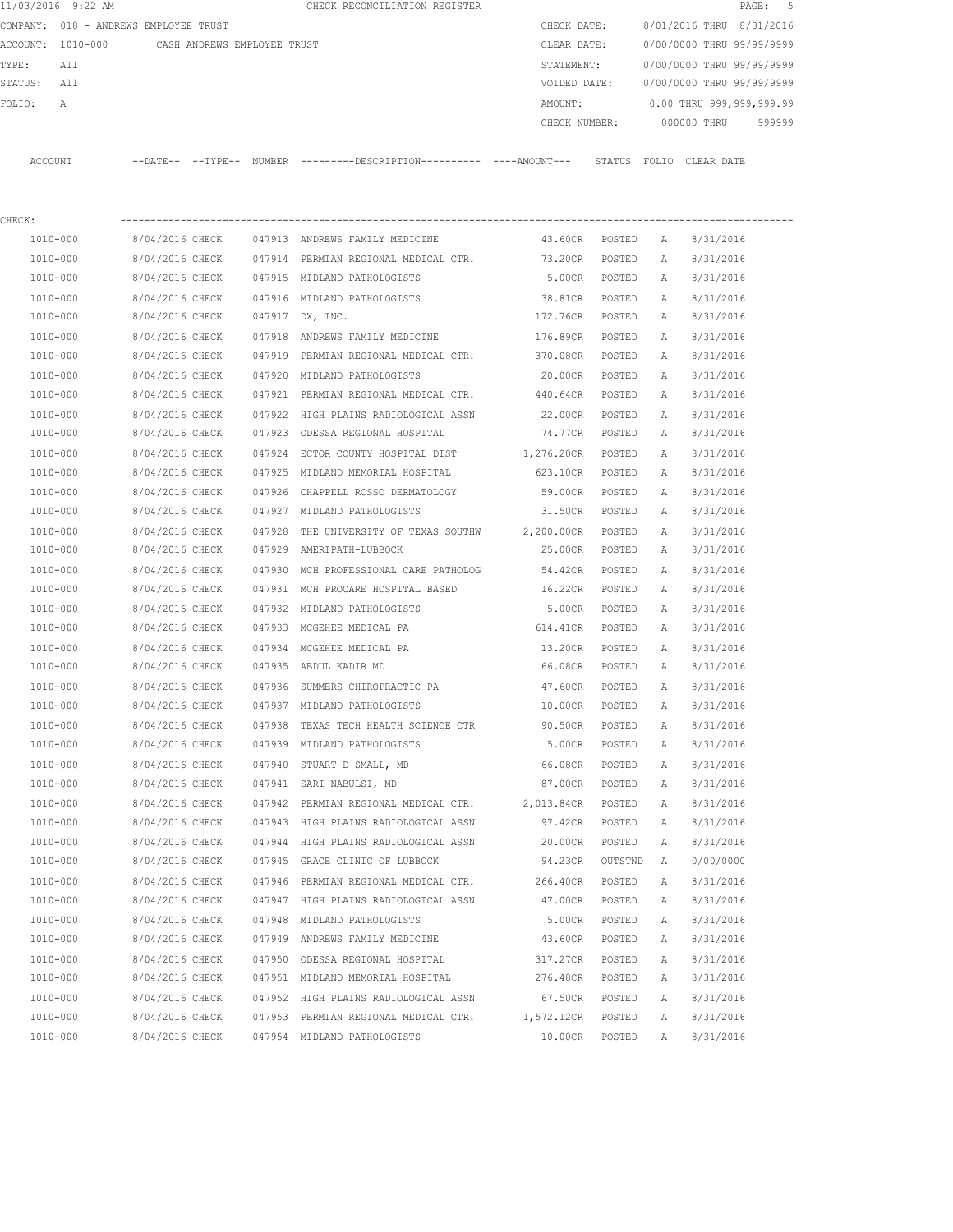|             | 11/03/2016 9:22 AM                            |  |                       | CHECK RECONCILIATION REGISTER                                                                 |             |            |  | PAGE: 6                                |
|-------------|-----------------------------------------------|--|-----------------------|-----------------------------------------------------------------------------------------------|-------------|------------|--|----------------------------------------|
|             | COMPANY: 018 - ANDREWS EMPLOYEE TRUST         |  |                       |                                                                                               |             |            |  | CHECK DATE: 8/01/2016 THRU 8/31/2016   |
|             | ACCOUNT: 1010-000 CASH ANDREWS EMPLOYEE TRUST |  |                       |                                                                                               |             |            |  | CLEAR DATE: 0/00/0000 THRU 99/99/9999  |
| TYPE:       | All                                           |  |                       |                                                                                               |             | STATEMENT: |  | 0/00/0000 THRU 99/99/9999              |
| STATUS: All |                                               |  |                       |                                                                                               |             |            |  | VOIDED DATE: 0/00/0000 THRU 99/99/9999 |
| FOLIO:      | Α                                             |  |                       |                                                                                               |             |            |  | AMOUNT: 0.00 THRU 999,999,999.99       |
|             |                                               |  |                       |                                                                                               |             |            |  | CHECK NUMBER: 000000 THRU 999999       |
| ACCOUNT     |                                               |  |                       | --DATE-- --TYPE-- NUMBER ---------DESCRIPTION---------- ----AMOUNT--- STATUS FOLIO CLEAR-DATE |             |            |  |                                        |
|             | TOTALS FOR ACCOUNT 1010-000                   |  |                       | CHECK TOTAL: 11,558.92CR                                                                      |             |            |  |                                        |
|             |                                               |  | DEPOSIT               | TOTAL:                                                                                        |             | 0.00       |  |                                        |
|             |                                               |  | INTEREST              | TOTAL:                                                                                        |             | 0.00       |  |                                        |
|             |                                               |  | MISCELLANEOUS TOTAL:  |                                                                                               |             | 0.00       |  |                                        |
|             |                                               |  | SERVICE CHARGE TOTAL: |                                                                                               |             | 0.00       |  |                                        |
|             |                                               |  | <b>EFT</b>            | TOTAL:                                                                                        |             | 0.00       |  |                                        |
|             |                                               |  | BANK-DRAFT            | TOTAL:                                                                                        |             | 0.00       |  |                                        |
|             | TOTALS FOR ANDREWS EMPLOYEE TRUST             |  | CHECK                 | TOTAL:                                                                                        | 11,558.92CR |            |  |                                        |
|             |                                               |  | DEPOSIT               | TOTAL:                                                                                        |             | 0.00       |  |                                        |
|             |                                               |  | INTEREST              | TOTAL:                                                                                        |             | 0.00       |  |                                        |
|             |                                               |  | MISCELLANEOUS TOTAL:  |                                                                                               |             | 0.00       |  |                                        |
|             |                                               |  | SERVICE CHARGE TOTAL: |                                                                                               |             | 0.00       |  |                                        |
|             |                                               |  | EFT.                  | TOTAL:                                                                                        |             | 0.00       |  |                                        |

BANK-DRAFT TOTAL: 0.00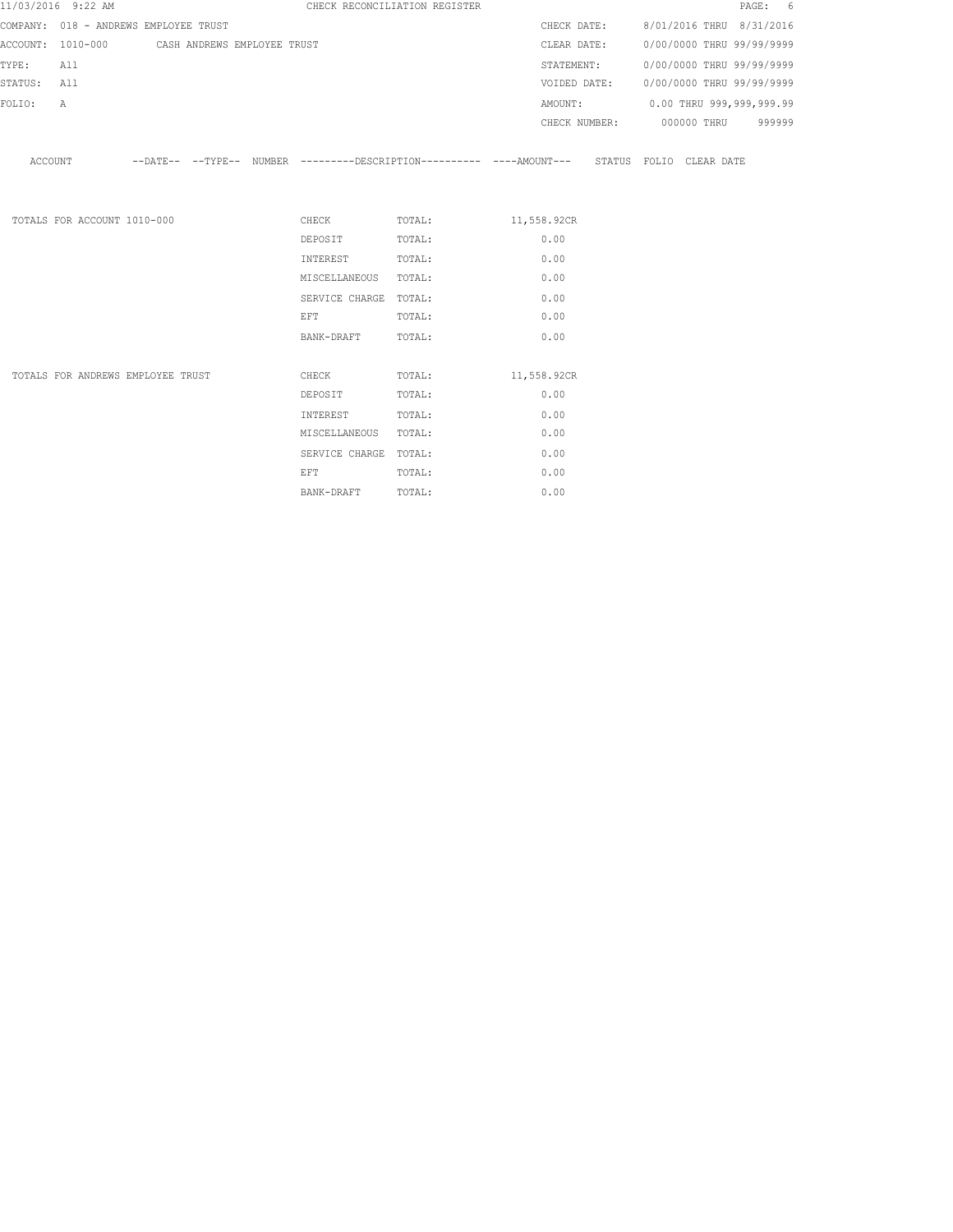|        |              | 11/03/2016 9:22 AM                  |                           |              |                                                      | CHECK RECONCILIATION REGISTER                                                                |                   |         |   |                                        | PAGE: 7 |
|--------|--------------|-------------------------------------|---------------------------|--------------|------------------------------------------------------|----------------------------------------------------------------------------------------------|-------------------|---------|---|----------------------------------------|---------|
|        |              | COMPANY: 020 - PAYROLL ACCOUNT FUND |                           |              |                                                      |                                                                                              | CHECK DATE:       |         |   | 8/01/2016 THRU 8/31/2016               |         |
|        |              | ACCOUNT: 1001-000                   | CASH                      |              |                                                      |                                                                                              | CLEAR DATE:       |         |   | 0/00/0000 THRU 99/99/9999              |         |
| TYPE:  |              | All                                 |                           |              |                                                      |                                                                                              | STATEMENT:        |         |   | 0/00/0000 THRU 99/99/9999              |         |
|        | STATUS: All  |                                     |                           |              |                                                      |                                                                                              |                   |         |   | VOIDED DATE: 0/00/0000 THRU 99/99/9999 |         |
| FOLIO: |              | $\mathbb{A}$                        |                           |              |                                                      |                                                                                              | AMOUNT:           |         |   | 0.00 THRU 999,999,999.99               |         |
|        |              |                                     |                           |              |                                                      |                                                                                              | CHECK NUMBER:     |         |   | 000000 THRU 999999                     |         |
|        |              |                                     |                           |              |                                                      |                                                                                              |                   |         |   |                                        |         |
|        | ACCOUNT      |                                     |                           |              |                                                      | --DATE-- --TYPE-- NUMBER ---------DESCRIPTION---------- ----AMOUNT--- STATUS FOLIO CLEARDATE |                   |         |   |                                        |         |
|        |              |                                     |                           |              |                                                      |                                                                                              |                   |         |   |                                        |         |
|        | BANK DRAFT:  |                                     |                           |              |                                                      |                                                                                              |                   |         |   |                                        |         |
|        |              | 1001-000                            |                           |              |                                                      | 8/01/2016 BANK-DRAFT     TEXAS COUNTY & DISTRICT RETIRE     167,963.53CR   POSTED            |                   |         | A | 8/31/2016                              |         |
|        | 1001-000     |                                     |                           |              |                                                      | 8/10/2016 BANK-DRAFT TEXAS CHILD SUPPORT DISBURSEME                                          | 951.38CR POSTED   |         | A | 8/31/2016                              |         |
|        | 1001-000     |                                     |                           |              |                                                      | 8/10/2016 BANK-DRAFT000001 INTERNAL REVENUE SERVICE 62,724.46CR POSTED                       |                   |         | A | 8/31/2016                              |         |
|        |              | 1001-000                            |                           |              |                                                      | 8/26/2016 BANK-DRAFT TEXAS COUNTY & DISTRICT RETIRE 166,150.19CR POSTED                      |                   |         | A | 9/30/2016                              |         |
|        |              | 1001-000                            |                           |              |                                                      | 8/26/2016 BANK-DRAFT000001 TEXAS CHILD SUPPORT DISBURSEME                                    | 1,727.88CR POSTED |         |   | A 8/31/2016                            |         |
|        |              | 1001-000                            |                           |              |                                                      | 8/26/2016 BANK-DRAFT000002 INTERNAL REVENUE SERVICE 119,761.69CR POSTED A 8/31/2016          |                   |         |   |                                        |         |
|        |              |                                     |                           |              |                                                      |                                                                                              |                   |         |   |                                        |         |
| CHECK: |              |                                     |                           |              |                                                      |                                                                                              |                   |         |   |                                        |         |
|        | 1001-000     |                                     |                           |              |                                                      | 8/10/2016 CHECK 110686 AIG VALIC FINANCIAL ADVISORS I 150.00CR POSTED                        |                   |         | A | 8/31/2016                              |         |
|        | 1001-000     |                                     |                           |              |                                                      | 8/10/2016 CHECK 110687 ANDREWS COUNTY TRUST                                                  | 13.85CR POSTED    |         | A | 8/31/2016                              |         |
|        | 1001-000     |                                     |                           |              |                                                      | 8/10/2016 CHECK 110688 C.S.B. ANDREWS COUNTY ADULT PR 1,625.96CR POSTED                      |                   |         | A | 8/31/2016                              |         |
|        | 1001-000     |                                     |                           |              | 8/10/2016 CHECK 110689 MASS MUTUAL                   |                                                                                              | 480.00CR          | POSTED  | A | 8/31/2016                              |         |
|        |              | 1001-000                            |                           |              | 8/10/2016 CHECK 110690 NACO/SOUTH CENTRAL            |                                                                                              | 20.00CR POSTED    |         | A | 8/31/2016                              |         |
|        |              | 1001-000                            |                           |              |                                                      | 8/10/2016 CHECK 110691 SECURITY BENEFIT GROUP OF COMP 475.00CR                               |                   | POSTED  | A | 8/31/2016                              |         |
|        |              | 1001-000                            | 8/10/2016 CHECK 110692 TG |              |                                                      |                                                                                              | 130.13CR          | POSTED  | A | 8/31/2016                              |         |
|        |              | 1001-000                            |                           |              | 8/10/2016 CHECK 110693 WADDELL & REED INC            |                                                                                              | 150.00CR          | POSTED  | A | 8/31/2016                              |         |
|        | *** 1001-000 |                                     | 8/26/2016 CHECK           | 110721 AFLAC |                                                      |                                                                                              | 6,916.33CR        | POSTED  | A | 9/30/2016                              |         |
|        |              | 1001-000                            | 8/26/2016 CHECK           |              | 110722 AFLAC GROUP INSURANCE                         |                                                                                              | 574.30CR          | POSTED  | A | 9/30/2016                              |         |
|        | 1001-000     |                                     | 8/26/2016 CHECK           |              |                                                      | 110723 AIG VALIC FINANCIAL ADVISORS I                                                        | 150.00CR          | POSTED  | A | 9/30/2016                              |         |
|        | 1001-000     |                                     | 8/26/2016 CHECK           |              | 110724 AMERICAN HERITAGE                             |                                                                                              | 263.62CR          | POSTED  | A | 9/30/2016                              |         |
|        | 1001-000     |                                     | 8/26/2016 CHECK           |              | 110725 MASS MUTUAL                                   |                                                                                              | 480.00CR          | POSTED  | A | 9/30/2016                              |         |
|        | 1001-000     |                                     | 8/26/2016 CHECK           |              | 110726 NACO/SOUTH CENTRAL                            |                                                                                              | 20.00CR           | POSTED  | A | 9/30/2016                              |         |
|        |              | 1001-000                            |                           |              | 8/26/2016 CHECK 110727 NEW YORK LIFE INS.            |                                                                                              | 1,503.27CR POSTED |         | A | 9/30/2016                              |         |
|        | 1001-000     |                                     |                           |              |                                                      | 8/26/2016 CHECK 110728 SECURITY BENEFIT GROUP OF COMP 475.00CR POSTED                        |                   |         | A | 9/30/2016                              |         |
|        |              | 1001-000                            | 8/26/2016 CHECK           | 110729 TG    |                                                      |                                                                                              | 130.13CR          | POSTED  | А | 9/30/2016                              |         |
|        |              | $1001 - 000$                        | 8/26/2016 CHECK           |              | 110730 UNITED WAY                                    |                                                                                              | 187.00CR          | OUTSTND | Α | 0/00/0000                              |         |
|        |              | 1001-000                            |                           |              | 8/26/2016 CHECK 110731 WADDELL & REED INC            |                                                                                              | 400.00CR          | POSTED  | Α | 9/30/2016                              |         |
|        |              | 1001-000                            |                           |              | 8/26/2016 CHECK 110732 WASHINGTON NATIONAL INSURANCE |                                                                                              | 3,452.62CR        | POSTED  | A | 9/30/2016                              |         |
|        |              | TOTALS FOR ACCOUNT 1001-000         |                           |              | CHECK                                                | TOTAL:                                                                                       | 17,597.21CR       |         |   |                                        |         |
|        |              |                                     |                           |              | DEPOSIT                                              | TOTAL:                                                                                       | 0.00              |         |   |                                        |         |
|        |              |                                     |                           |              | INTEREST                                             | TOTAL:                                                                                       | 0.00              |         |   |                                        |         |
|        |              |                                     |                           |              | MISCELLANEOUS TOTAL:                                 |                                                                                              | 0.00              |         |   |                                        |         |
|        |              |                                     |                           |              | SERVICE CHARGE TOTAL:                                |                                                                                              | 0.00              |         |   |                                        |         |
|        |              |                                     |                           |              | EFT                                                  | TOTAL:                                                                                       | 0.00              |         |   |                                        |         |
|        |              |                                     |                           |              | BANK-DRAFT                                           | TOTAL:                                                                                       | 539,279.13CR      |         |   |                                        |         |
|        |              | TOTALS FOR PAYROLL ACCOUNT FUND     |                           |              | CHECK                                                | TOTAL:                                                                                       | 17,597.21CR       |         |   |                                        |         |
|        |              |                                     |                           |              | DEPOSIT                                              | TOTAL:                                                                                       | 0.00              |         |   |                                        |         |
|        |              |                                     |                           |              | INTEREST                                             | TOTAL:                                                                                       | 0.00              |         |   |                                        |         |
|        |              |                                     |                           |              | MISCELLANEOUS                                        | TOTAL:                                                                                       | 0.00              |         |   |                                        |         |
|        |              |                                     |                           |              | SERVICE CHARGE TOTAL:                                |                                                                                              | 0.00              |         |   |                                        |         |
|        |              |                                     |                           |              | EFT                                                  | TOTAL:                                                                                       | 0.00              |         |   |                                        |         |
|        |              |                                     |                           |              | BANK-DRAFT                                           | TOTAL:                                                                                       | 539,279.13CR      |         |   |                                        |         |
|        |              |                                     |                           |              |                                                      |                                                                                              |                   |         |   |                                        |         |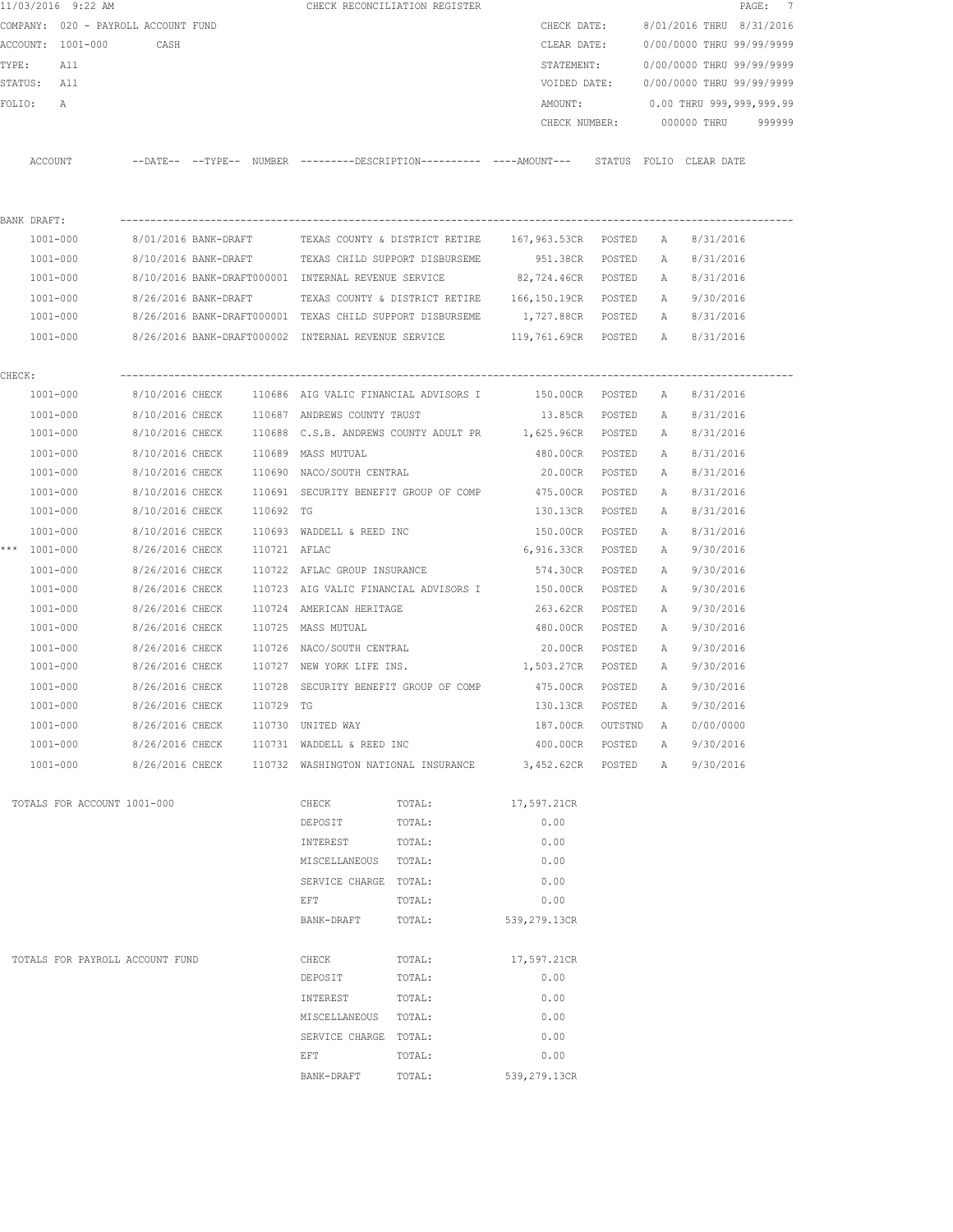|        | 11/03/2016 9:22 AM                             |                                |  |                                                     | CHECK RECONCILIATION REGISTER |                                                                                              |        |   |                                      | PAGE: 8 |
|--------|------------------------------------------------|--------------------------------|--|-----------------------------------------------------|-------------------------------|----------------------------------------------------------------------------------------------|--------|---|--------------------------------------|---------|
|        | COMPANY: 979 - ANDREWS CO DESIGNATED           |                                |  |                                                     |                               |                                                                                              |        |   | CHECK DATE: 8/01/2016 THRU 8/31/2016 |         |
|        | ACCOUNT: 1010-000 POOLED CASH-ANDREWS CO DESIG |                                |  |                                                     |                               | CLEAR DATE:                                                                                  |        |   | 0/00/0000 THRU 99/99/9999            |         |
| TYPE:  | All                                            |                                |  |                                                     |                               | STATEMENT:                                                                                   |        |   | 0/00/0000 THRU 99/99/9999            |         |
|        | STATUS: All                                    |                                |  |                                                     |                               | VOIDED DATE:                                                                                 |        |   | 0/00/0000 THRU 99/99/9999            |         |
| FOLIO: | Α                                              |                                |  |                                                     |                               | AMOUNT:                                                                                      |        |   | 0.00 THRU 999,999,999.99             |         |
|        |                                                |                                |  |                                                     |                               |                                                                                              |        |   | CHECK NUMBER: 000000 THRU            | 999999  |
|        | ACCOUNT                                        |                                |  |                                                     |                               | --DATE-- --TYPE-- NUMBER --------DESCRIPTION---------- ----AMOUNT--- STATUS FOLIO CLEAR-DATE |        |   |                                      |         |
| CHECK: |                                                |                                |  |                                                     |                               |                                                                                              |        |   |                                      |         |
|        | 1010-000                                       | 8/12/2016 CHECK                |  | 018124 AMERICAN EXPRESS                             |                               | 96.05CR POSTED                                                                               |        | A | 8/31/2016                            |         |
|        | 1010-000                                       |                                |  | 8/12/2016 CHECK 018125 FERRARA FIRE APPARATUS, INC. |                               | 367.01CR POSTED                                                                              |        |   | A 8/31/2016                          |         |
|        | *** $1010 - 000$                               |                                |  | 8/26/2016 CHECK 018155 ADVANTAGE COMPANIES          |                               | 100.00CR POSTED                                                                              |        |   | A 9/30/2016                          |         |
|        | 1010-000                                       | 8/26/2016 CHECK                |  | 018156 GENERAL FUND                                 |                               | 405.00CR                                                                                     | POSTED | A | 8/31/2016                            |         |
|        | *** 1010-000                                   |                                |  |                                                     |                               | 8/31/2016 CHECK 018166 CANON FINANCIAL SERVICES INC 339.42CR POSTED                          |        |   | A 9/30/2016                          |         |
|        | 1010-000                                       | 8/31/2016 CHECK 018167 DIRECTV |  |                                                     |                               | 25.98CR POSTED                                                                               |        | A | 9/30/2016                            |         |
|        | 1010-000                                       |                                |  | 8/31/2016 CHECK 018168 GENERAL FUND                 |                               | 474.62CR POSTED                                                                              |        | A | 9/30/2016                            |         |
|        | 1010-000                                       |                                |  | 8/31/2016 CHECK 018169 VERIZON WIRELESS             |                               | 75.98CR POSTED A                                                                             |        |   | 9/30/2016                            |         |
|        | TOTALS FOR ACCOUNT 1010-000                    |                                |  | CHECK                                               | TOTAL:                        | 1,884.06CR                                                                                   |        |   |                                      |         |
|        |                                                |                                |  | DEPOSIT                                             | TOTAL:                        | 0.00                                                                                         |        |   |                                      |         |
|        |                                                |                                |  | INTEREST                                            | TOTAL:                        | 0.00                                                                                         |        |   |                                      |         |
|        |                                                |                                |  | MISCELLANEOUS TOTAL:                                |                               | 0.00                                                                                         |        |   |                                      |         |
|        |                                                |                                |  | SERVICE CHARGE TOTAL:                               |                               | 0.00                                                                                         |        |   |                                      |         |
|        |                                                |                                |  | EFT                                                 | TOTAL:                        | 0.00                                                                                         |        |   |                                      |         |
|        |                                                |                                |  | BANK-DRAFT                                          | TOTAL:                        | 0.00                                                                                         |        |   |                                      |         |
|        | TOTALS FOR ANDREWS CO DESIGNATED               |                                |  | CHECK                                               | TOTAL:                        | 1,884.06CR                                                                                   |        |   |                                      |         |
|        |                                                |                                |  | DEPOSIT                                             | TOTAL:                        | 0.00                                                                                         |        |   |                                      |         |
|        |                                                |                                |  | INTEREST                                            | TOTAL:                        | 0.00                                                                                         |        |   |                                      |         |
|        |                                                |                                |  | MISCELLANEOUS TOTAL:                                |                               | 0.00                                                                                         |        |   |                                      |         |
|        |                                                |                                |  | SERVICE CHARGE TOTAL:                               |                               | 0.00                                                                                         |        |   |                                      |         |
|        |                                                |                                |  | EFT                                                 | TOTAL:                        | 0.00                                                                                         |        |   |                                      |         |
|        |                                                |                                |  | BANK-DRAFT                                          | TOTAL:                        | 0.00                                                                                         |        |   |                                      |         |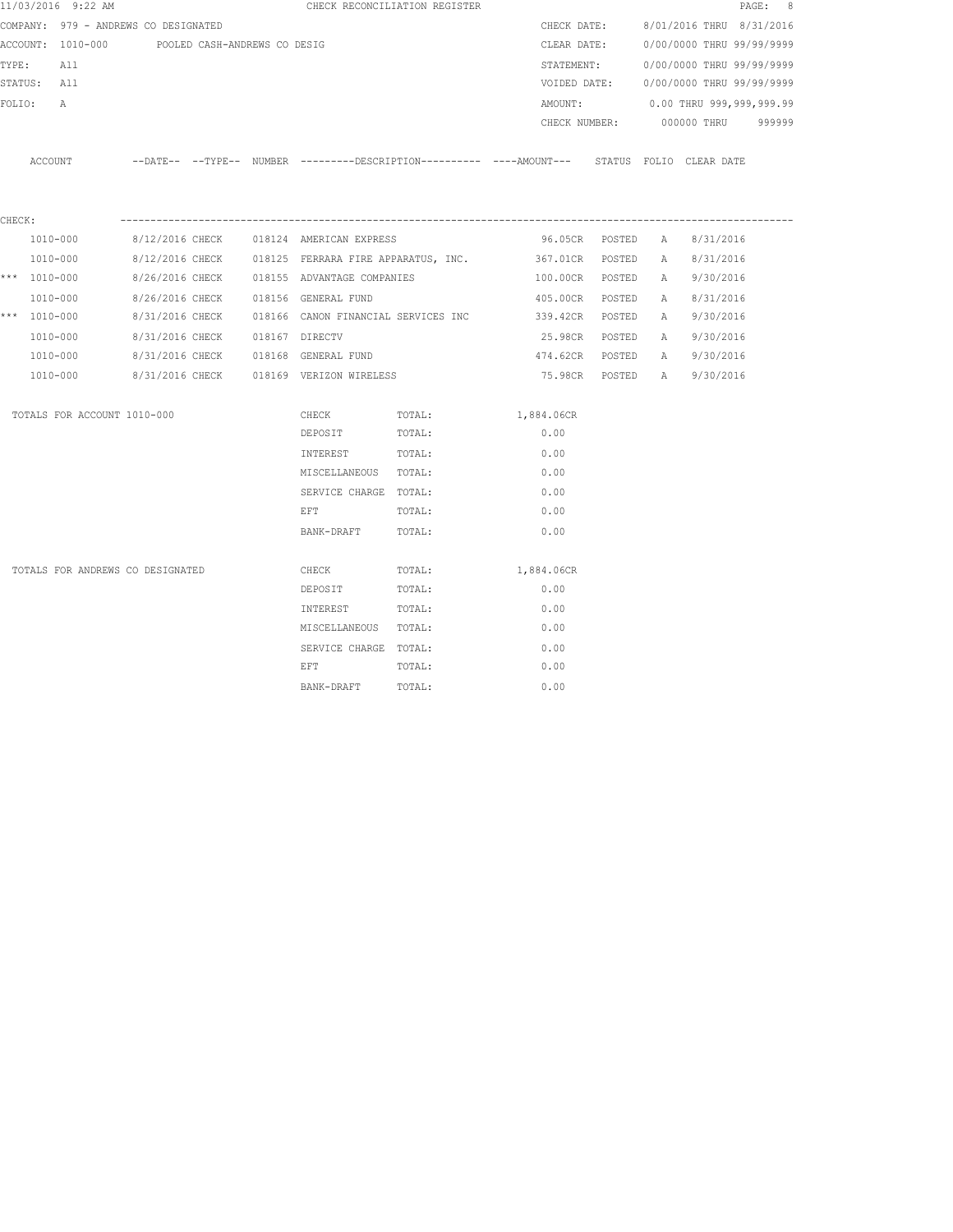|                   | 11/03/2016 9:22 AM                  |                   |                    |        | CHECK RECONCILIATION REGISTER                |               |                           |            | PAGE: 9 |  |
|-------------------|-------------------------------------|-------------------|--------------------|--------|----------------------------------------------|---------------|---------------------------|------------|---------|--|
|                   | COMPANY: 989 - ROAD & BRIDGE POOLED |                   |                    |        |                                              | CHECK DATE:   | 8/01/2016 THRU 8/31/2016  |            |         |  |
| ACCOUNT: 1010-000 |                                     |                   | POOLED R & B FUNDS |        |                                              | CLEAR DATE:   | 0/00/0000 THRU 99/99/9999 |            |         |  |
| TYPE:             | All                                 |                   |                    |        |                                              | STATEMENT:    | 0/00/0000 THRU 99/99/9999 |            |         |  |
| STATUS:           | All                                 |                   |                    |        |                                              | VOIDED DATE:  | 0/00/0000 THRU 99/99/9999 |            |         |  |
| FOLIO:            | Α                                   |                   |                    |        |                                              | AMOUNT:       | 0.00 THRU 999,999,999.99  |            |         |  |
|                   |                                     |                   |                    |        |                                              | CHECK NUMBER: | 000000 THRU               |            | 999999  |  |
|                   |                                     |                   |                    |        |                                              |               |                           |            |         |  |
| ACCOUNT           |                                     | --DATE-- --TYPE-- |                    | NUMBER | ---------DESCRIPTION---------- ----AMOUNT--- | STATUS        | FOLTO                     | CLEAR DATE |         |  |

| CHECK:       |                 |        |                                                         |                   |        |   |                    |
|--------------|-----------------|--------|---------------------------------------------------------|-------------------|--------|---|--------------------|
| 1010-000     | 8/05/2016 CHECK |        | 020028 BO'S ROYAL LUBES                                 | 2,783.00CR POSTED |        | A | 8/31/2016          |
| 1010-000     | 8/05/2016 CHECK |        | 020029 CITY OF ANDREWS WATER DEPT.                      | 177.20CR          | POSTED | A | 8/31/2016          |
| 1010-000     | 8/05/2016 CHECK |        | 020030 DON WISE TRANSPORTATION SERV I 2,715.51CR POSTED |                   |        | A | 8/31/2016          |
| 1010-000     | 8/05/2016 CHECK |        | 020031 GTG AUTOMATION, INC.                             | 257.86CR          | POSTED | A | 8/31/2016          |
| 1010-000     | 8/05/2016 CHECK |        | 020032 JIM WALDROP                                      | 372.60CR          | POSTED | Α | 9/30/2016          |
| 1010-000     | 8/05/2016 CHECK |        | 020033 JOE'S DIESEL REPAIR & MAINTENA 886.00CR          |                   | POSTED | А | 8/31/2016          |
| 1010-000     | 8/05/2016 CHECK |        | 020034 KNIGHTS TIRE & SERVICE                           | 220.50CR          | POSTED | Α | 8/31/2016          |
| 1010-000     | 8/05/2016 CHECK |        | 020035 O'REILLY AUTO PARTS                              | 173.73CR          | POSTED | А | 8/31/2016          |
| 1010-000     | 8/05/2016 CHECK |        | 020036 SMITH & SONS EQPT., INC. 348.07CR                |                   | POSTED | Α | 8/31/2016          |
| 1010-000     | 8/05/2016 CHECK |        | 020037 SOUTH PLAINS IMPLEMENT LTD 539.44CR              |                   | POSTED | Α | 8/31/2016          |
| 1010-000     | 8/05/2016 CHECK |        | 020038 WARREN CAT                                       | 935.44CR          | POSTED | Α | 8/31/2016          |
| 1010-000     | 8/05/2016 CHECK | 020039 | YELLOWHOUSE MACHINERY CO 657.26CR                       |                   | POSTED | Α | 8/31/2016          |
| 1010-000     | 8/12/2016 CHECK |        | 020040 BIG COUNTRY BG                                   | 382.90CR          | POSTED | Α | 8/31/2016          |
| 1010-000     | 8/12/2016 CHECK |        | 020041 DEECO RUBBER COMPANY INC.                        | 27.98CR           | POSTED | Α | 8/31/2016          |
| 1010-000     | 8/12/2016 CHECK |        | 020042 FRANK SUPPLY CO<br>VOIDED                        | 698.45CR          | VOIDED | Α | 8/12/2016          |
| 1010-000     | 8/12/2016 CHECK |        | 020043 GEBO CREDIT CORPORATION                          | 140.89CR          | POSTED | A | 8/31/2016          |
| 1010-000     | 8/12/2016 CHECK |        | 020044 GENERAL FUND                                     | 46,622.01CR       | POSTED | Α | 8/31/2016          |
| 1010-000     | 8/12/2016 CHECK |        | 020045 PORTERS THRIFTWAY                                | 60.19CR           | POSTED | Α | 8/31/2016          |
| 1010-000     | 8/12/2016 CHECK |        | 020046 PRO AGGREGATE                                    | 190.00CR          | POSTED | А | 8/31/2016          |
| 1010-000     | 8/12/2016 CHECK |        | 020047 SOUTH PLAINS IMPLEMENT LTD 633.38CR              |                   | POSTED | A | 8/31/2016          |
| 1010-000     | 8/12/2016 CHECK | 020048 | UM AUTO PARTS                                           | 498.37CR          | POSTED | A | 8/31/2016          |
| 1010-000     | 8/12/2016 CHECK |        | 020049 WTG FUELS, INC                                   | 10,821.24CR       | POSTED | Α | 8/31/2016          |
| 1010-000     | 8/19/2016 CHECK | 020050 | ANDREWS EMPLOYEE TRUST FUND 30,928.51CR                 |                   | POSTED | Α | 8/31/2016          |
| 1010-000     | 8/19/2016 CHECK |        | 020051 ANDREWS COUNTY TIF GRANT 15,628.00CR             |                   | POSTED | Α | 8/31/2016          |
| 1010-000     | 8/19/2016 CHECK |        | 020052 FASTENAL COMPANY                                 | 277.54CR          | POSTED | Α | 8/31/2016          |
| 1010-000     | 8/19/2016 CHECK |        | 020053 GRIMMETT BROTHERS, INC.                          | 900.00CR          | POSTED | Α | 8/31/2016          |
| 1010-000     | 8/19/2016 CHECK |        | 020054 J & J STEEL & SUPPLY CO                          | 529.00CR          | POSTED | A | 8/31/2016          |
| 1010-000     | 8/19/2016 CHECK |        | 020055 JNL STEEL COMPONENTS INC                         | 1,029.77CR        | POSTED | А | 8/31/2016          |
| 1010-000     | 8/19/2016 CHECK |        | 020056 MATHESON TRI-GAS INC.                            | 396.90CR          | POSTED | А | 8/31/2016          |
| 1010-000     | 8/19/2016 CHECK |        | 020057 PETRO COMMUNICATION INC                          | 516.90CR          | POSTED | Α | 8/31/2016          |
| 1010-000     | 8/19/2016 CHECK |        | 020058 RELIANT ENERGY                                   | 1,250.67CR        | POSTED | Α | 8/31/2016          |
| 1010-000     | 8/19/2016 CHECK | 020059 | TEXAS GAS SERVICE CORP 33.15CR                          |                   | POSTED | Α | 8/31/2016          |
| 1010-000     | 8/19/2016 CHECK |        | 020060 WARREN CAT                                       | 522.78CR          | POSTED | A | 8/31/2016          |
| 1010-000     | 8/19/2016 CHECK |        | 020061 WESTAIR-PRAXAIR                                  | 36.65CR           | POSTED | Α | 8/31/2016          |
| 1010-000     | 8/26/2016 CHECK |        | 020062 AMERICAN TIRE DISTRIBUTERS 4,143.06CR            |                   |        |   | POSTED A 9/30/2016 |
| 1010-000     | 8/26/2016 CHECK |        | 020063 ANDREWS COUNTY PETTY CASH                        | 22.00CR           | POSTED | А | 8/31/2016          |
| 1010-000     | 8/26/2016 CHECK |        | 020064 ANDREWS TIRE SERVICE INC                         | 260.00CR          | POSTED | Α | 9/30/2016          |
| 1010-000     | 8/26/2016 CHECK | 020065 | DON WISE TRANSPORTATION SERV I                          | 2,979.63CR        | POSTED | Α | 9/30/2016          |
| 1010-000     | 8/26/2016 CHECK |        | 020066 GENERAL FUND                                     | 1,424.29CR        | POSTED | А | 8/31/2016          |
| 1010-000     | 8/26/2016 CHECK |        | 020067 GENERAL FUND                                     | 79,070.69CR       | POSTED | Α | 8/31/2016          |
| 1010-000     | 8/26/2016 CHECK | 020068 | JENEANE ANDEREGG                                        | 10.50CR           | POSTED | Α | 9/30/2016          |
| 1010-000     | 8/26/2016 CHECK | 020069 | MUSTANG LUMBER CO                                       | 95.07CR           | POSTED | Α | 8/31/2016          |
| 1010-000     | 8/26/2016 CHECK |        | 020070 ROBIN HARPER TAC                                 | 37.50CR           | POSTED | Α | 8/31/2016          |
| $1010 - 000$ | 8/26/2016 CHECK |        | 020071 SIERRA SPRINGS                                   | 49.85CR           | POSTED | Α | 9/30/2016          |
|              |                 |        |                                                         |                   |        |   |                    |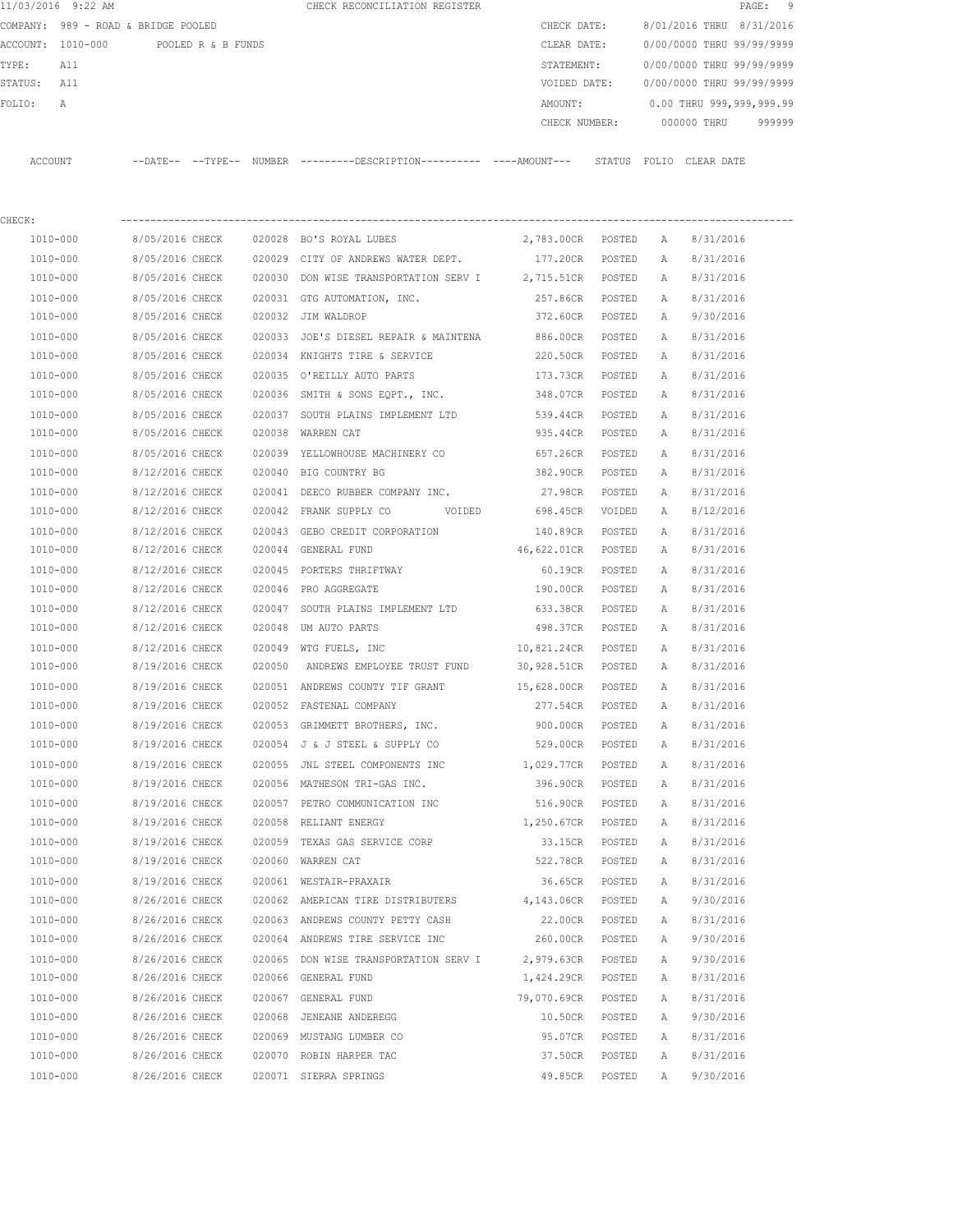|                                                                             | 11/03/2016 9:22 AM              |                 |  |  | CHECK RECONCILIATION REGISTER                               |        |                                                                                             |        |                                      |                                        | PAGE: 10 |
|-----------------------------------------------------------------------------|---------------------------------|-----------------|--|--|-------------------------------------------------------------|--------|---------------------------------------------------------------------------------------------|--------|--------------------------------------|----------------------------------------|----------|
| COMPANY: 989 - ROAD & BRIDGE POOLED<br>ACCOUNT: 1010-000 POOLED R & B FUNDS |                                 |                 |  |  |                                                             |        |                                                                                             |        | CHECK DATE: 8/01/2016 THRU 8/31/2016 |                                        |          |
|                                                                             |                                 |                 |  |  |                                                             |        | CLEAR DATE:                                                                                 |        |                                      | 0/00/0000 THRU 99/99/9999              |          |
| TYPE:                                                                       | All                             |                 |  |  |                                                             |        | STATEMENT:                                                                                  |        |                                      | 0/00/0000 THRU 99/99/9999              |          |
| STATUS: All                                                                 |                                 |                 |  |  |                                                             |        |                                                                                             |        |                                      | VOIDED DATE: 0/00/0000 THRU 99/99/9999 |          |
| FOLIO:                                                                      | A                               |                 |  |  |                                                             |        |                                                                                             |        |                                      | AMOUNT: 0.00 THRU 999,999,999.99       |          |
|                                                                             |                                 |                 |  |  |                                                             |        |                                                                                             |        |                                      | CHECK NUMBER: 000000 THRU 999999       |          |
|                                                                             |                                 |                 |  |  |                                                             |        |                                                                                             |        |                                      |                                        |          |
|                                                                             | ACCOUNT                         |                 |  |  |                                                             |        | --DATE-- --TYPE-- NUMBER ---------DESCRIPTION--------- ----AMOUNT--- STATUS FOLIO CLEARDATE |        |                                      |                                        |          |
|                                                                             |                                 |                 |  |  |                                                             |        |                                                                                             |        |                                      |                                        |          |
|                                                                             |                                 |                 |  |  |                                                             |        |                                                                                             |        |                                      |                                        |          |
| CHECK:                                                                      | 1010-000                        |                 |  |  |                                                             |        | 6,154.48CR POSTED A                                                                         |        |                                      |                                        |          |
|                                                                             |                                 |                 |  |  | 8/26/2016 CHECK 020072 SOUTHERN TIRE MART, LLC              |        |                                                                                             |        |                                      | 9/30/2016                              |          |
|                                                                             | 1010-000                        |                 |  |  | 8/26/2016 CHECK 020073 TEXAS GAS SERVICE CORP               |        | 67.12CR POSTED                                                                              |        | A                                    | 9/30/2016                              |          |
|                                                                             | 1010-000                        |                 |  |  | 8/26/2016 CHECK 020074 UM AUTO PARTS                        |        | 259.67CR POSTED                                                                             |        |                                      | A 9/30/2016                            |          |
|                                                                             | 1010-000                        |                 |  |  |                                                             |        | 8/26/2016 CHECK 020075 WESTAIR-PRAXAIR 2,784.36CR POSTED                                    |        | A                                    | 9/30/2016                              |          |
|                                                                             | 1010-000                        |                 |  |  |                                                             |        | 8/31/2016 CHECK 020076 ANDREWS TIRE SERVICE INC 1,432.00CR POSTED                           |        | A                                    | 9/30/2016                              |          |
|                                                                             | 1010-000                        |                 |  |  | 8/31/2016 CHECK 020077 AUTOZONE COMMERCIAL                  |        | 33.10CR                                                                                     | POSTED | A                                    | 9/30/2016                              |          |
|                                                                             | 1010-000                        | 8/31/2016 CHECK |  |  |                                                             |        | 020078 CITY OF ANDREWS WATER DEPT. 177.20CR                                                 | POSTED | А                                    | 9/30/2016                              |          |
|                                                                             | 1010-000                        | 8/31/2016 CHECK |  |  | 020079 DEECO RUBBER COMPANY INC.                            |        | 160.07CR                                                                                    | POSTED | A                                    | 9/30/2016                              |          |
|                                                                             | 1010-000                        | 8/31/2016 CHECK |  |  | 020080 GRAINGER INC                                         |        | 198.01CR                                                                                    | POSTED | A                                    | 9/30/2016                              |          |
|                                                                             | 1010-000                        | 8/31/2016 CHECK |  |  | 020081 HIGGINBOTHAM BROS & CO LLC                           |        | 71.41CR                                                                                     | POSTED | A                                    | 9/30/2016                              |          |
|                                                                             | 1010-000                        | 8/31/2016 CHECK |  |  | 020082 J & J STEEL & SUPPLY CO                              |        | 202.58CR                                                                                    | POSTED | A                                    | 9/30/2016                              |          |
|                                                                             | 1010-000                        | 8/31/2016 CHECK |  |  |                                                             |        | 020083 LUBBOCK GRADER BLADE, INC. 3,335.00CR                                                | POSTED | A                                    | 9/30/2016                              |          |
|                                                                             | 1010-000                        | 8/31/2016 CHECK |  |  | 020084 O'REILLY AUTO PARTS                                  |        | 698.49CR                                                                                    | POSTED |                                      | A 10/31/2016                           |          |
|                                                                             | 1010-000                        | 8/31/2016 CHECK |  |  | 020085 PORTERS THRIFTWAY                                    |        | 19.95CR                                                                                     | POSTED | A                                    | 9/30/2016                              |          |
|                                                                             | 1010-000                        |                 |  |  |                                                             |        | 8/31/2016 CHECK 020086 SMITH & SONS EQPT., INC. 943.83CR POSTED                             |        |                                      | A 9/30/2016                            |          |
|                                                                             | 1010-000                        |                 |  |  |                                                             |        |                                                                                             |        |                                      | A 9/30/2016                            |          |
|                                                                             | 1010-000                        |                 |  |  |                                                             |        | 8/31/2016 CHECK 020088 VERIZON WIRELESS VOIDED 37.99CR VOIDED                               |        |                                      | A 8/31/2016                            |          |
|                                                                             | 1010-000                        |                 |  |  |                                                             |        | 8/31/2016 CHECK 020089 YELLOWHOUSE MACHINERY CO 6 606.04CR POSTED A 9/30/2016               |        |                                      |                                        |          |
| MISCELLANEOUS:                                                              |                                 |                 |  |  |                                                             |        |                                                                                             |        |                                      |                                        |          |
|                                                                             | 1010-000                        |                 |  |  | 8/12/2016 MISC.     020042 FRANK SUPPLY CO           VOIDED |        |                                                                                             |        |                                      | 698.45 VOIDED A 8/12/2016              |          |
|                                                                             | 1010-000                        |                 |  |  | 8/31/2016 MISC. 020088 VERIZON WIRELESS VOIDED              |        |                                                                                             |        |                                      | 37.99 VOIDED A 8/31/2016               |          |
|                                                                             |                                 |                 |  |  |                                                             |        |                                                                                             |        |                                      |                                        |          |
|                                                                             | TOTALS FOR ACCOUNT 1010-000     |                 |  |  | CHECK                                                       | TOTAL: | 228,090.78CR                                                                                |        |                                      |                                        |          |
|                                                                             |                                 |                 |  |  | DEPOSIT                                                     | TOTAL: | 0.00                                                                                        |        |                                      |                                        |          |
|                                                                             |                                 |                 |  |  | INTEREST                                                    | TOTAL: | 0.00                                                                                        |        |                                      |                                        |          |
|                                                                             |                                 |                 |  |  | MISCELLANEOUS                                               | TOTAL: | 736.44                                                                                      |        |                                      |                                        |          |
|                                                                             |                                 |                 |  |  | SERVICE CHARGE TOTAL:                                       |        | 0.00                                                                                        |        |                                      |                                        |          |
|                                                                             |                                 |                 |  |  | EFT                                                         | TOTAL: | 0.00                                                                                        |        |                                      |                                        |          |
|                                                                             |                                 |                 |  |  | BANK-DRAFT                                                  | TOTAL: | 0.00                                                                                        |        |                                      |                                        |          |
|                                                                             |                                 |                 |  |  |                                                             |        |                                                                                             |        |                                      |                                        |          |
|                                                                             | TOTALS FOR ROAD & BRIDGE POOLED |                 |  |  | CHECK                                                       | TOTAL: | 228,090.78CR                                                                                |        |                                      |                                        |          |
|                                                                             |                                 |                 |  |  | DEPOSIT                                                     | TOTAL: | 0.00                                                                                        |        |                                      |                                        |          |
|                                                                             |                                 |                 |  |  | INTEREST                                                    | TOTAL: | 0.00                                                                                        |        |                                      |                                        |          |
|                                                                             |                                 |                 |  |  | MISCELLANEOUS                                               | TOTAL: | 736.44                                                                                      |        |                                      |                                        |          |
|                                                                             |                                 |                 |  |  | SERVICE CHARGE TOTAL:                                       |        | 0.00                                                                                        |        |                                      |                                        |          |
|                                                                             |                                 |                 |  |  | EFT                                                         | TOTAL: | 0.00                                                                                        |        |                                      |                                        |          |
|                                                                             |                                 |                 |  |  | BANK-DRAFT                                                  | TOTAL: | 0.00                                                                                        |        |                                      |                                        |          |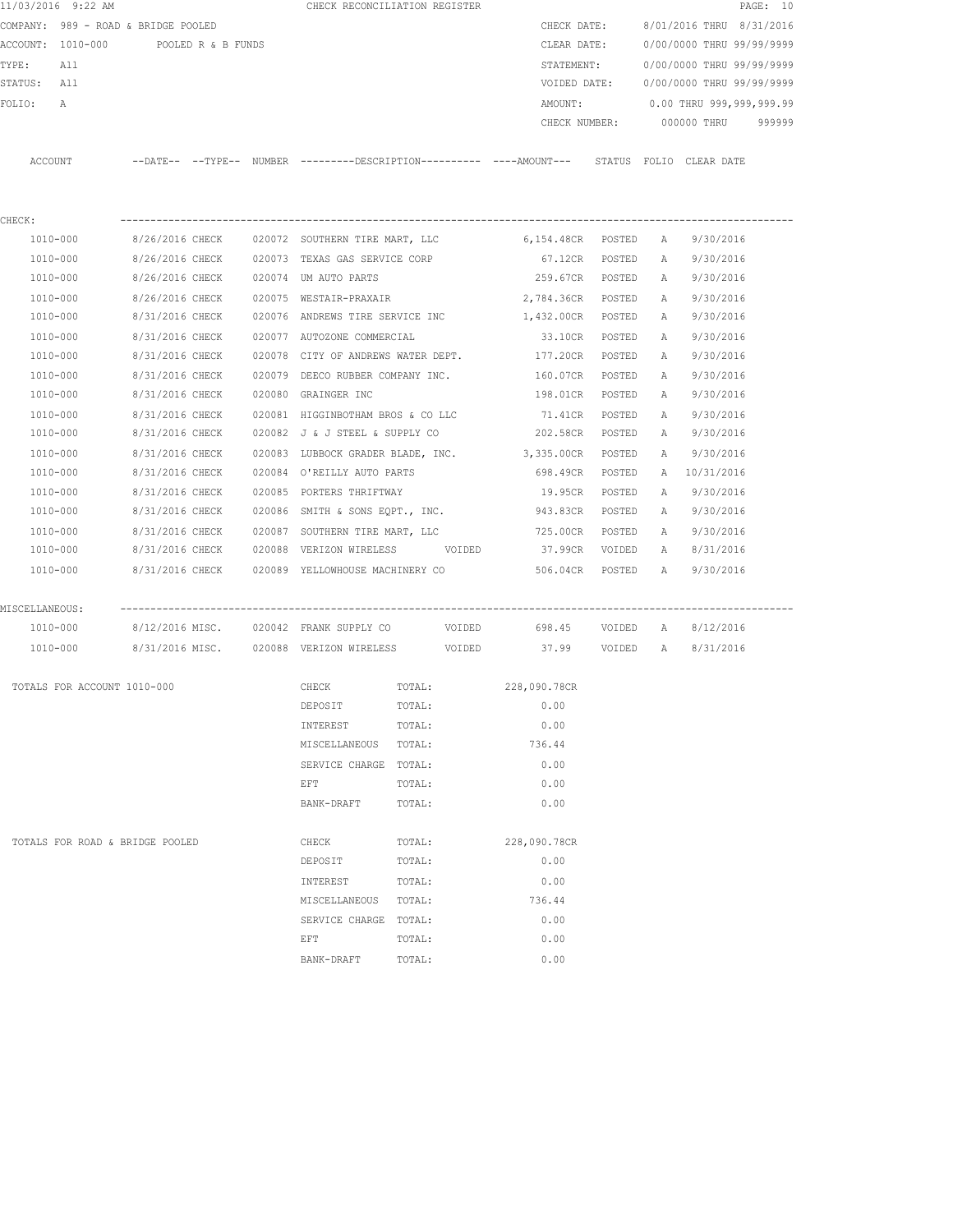|             | 11/03/2016 9:22 AM                      |                                    |                          |        | CHECK RECONCILIATION REGISTER                                                                |                  |                           |              |                           | PAGE: 11 |
|-------------|-----------------------------------------|------------------------------------|--------------------------|--------|----------------------------------------------------------------------------------------------|------------------|---------------------------|--------------|---------------------------|----------|
|             | COMPANY: 999 - GENERAL FUND CASH POOLED |                                    |                          |        |                                                                                              | CHECK DATE:      |                           |              | 8/01/2016 THRU 8/31/2016  |          |
|             | ACCOUNT: 1010-000                       |                                    | GENERAL FUND POOLED CASH |        |                                                                                              | CLEAR DATE:      |                           |              | 0/00/0000 THRU 99/99/9999 |          |
| TYPE:       | All                                     |                                    |                          |        |                                                                                              | STATEMENT:       |                           |              | 0/00/0000 THRU 99/99/9999 |          |
| STATUS: All |                                         |                                    |                          |        |                                                                                              | VOIDED DATE:     |                           |              | 0/00/0000 THRU 99/99/9999 |          |
| FOLIO:      | Α                                       |                                    |                          |        |                                                                                              | AMOUNT:          |                           |              | 0.00 THRU 999,999,999.99  |          |
|             |                                         |                                    |                          |        |                                                                                              | CHECK NUMBER:    |                           |              | 000000 THRU               | 999999   |
|             | ACCOUNT                                 |                                    |                          |        | --DATE-- --TYPE-- NUMBER ---------DESCRIPTION---------- ----AMOUNT--- STATUS FOLIO CLEARDATE |                  |                           |              |                           |          |
| BANK DRAFT: |                                         |                                    |                          |        |                                                                                              |                  |                           |              |                           |          |
|             | 1010-000                                |                                    |                          |        |                                                                                              |                  |                           |              |                           |          |
| CHECK:      |                                         |                                    |                          |        |                                                                                              |                  |                           |              |                           |          |
|             | 1010-000                                | 8/01/2016 CHECK                    |                          |        | 120483 ADRIAN GOMEZ                                                                          |                  |                           |              | 0/00/0000                 |          |
|             | 1010-000                                | 8/01/2016 CHECK                    |                          |        | 120484 ALLEN SMITH                                                                           | 8.00CR           | 8.00CR OUTSTND<br>OUTSTND | A<br>A       | 0/00/0000                 |          |
|             | 1010-000                                | 8/01/2016 CHECK                    |                          |        | 120485 ARIC RANDOLPH COWNE                                                                   | 8.00CR           | POSTED                    |              | 8/31/2016                 |          |
|             | 1010-000                                | 8/01/2016 CHECK                    |                          |        | 120486 BARBARA BATEMAN                                                                       | 8.00CR           | POSTED                    | A<br>A       | 8/31/2016                 |          |
|             | 1010-000                                | 8/01/2016 CHECK                    |                          |        | 120487 BRANDON WEBB                                                                          | 8.00CR           | POSTED                    | Α            | 9/30/2016                 |          |
|             | 1010-000                                | 8/01/2016 CHECK                    |                          |        | 120488 CEBASTIAN SANDOVAL                                                                    | 8.00CR           | POSTED                    | Α            | 8/31/2016                 |          |
|             | 1010-000                                | 8/01/2016 CHECK                    |                          | 120489 | CYNTHIA PORTER                                                                               |                  | POSTED                    |              |                           |          |
|             | 1010-000                                | 8/01/2016 CHECK                    |                          |        | 120490 DANNY GRIFFIN                                                                         | 8.00CR<br>8.00CR | POSTED                    | Α<br>Α       | 8/31/2016<br>8/31/2016    |          |
|             | 1010-000                                | 8/01/2016 CHECK                    |                          |        | 120491 ELIZABETH HILL                                                                        | 8.00CR           | POSTED                    |              | 8/31/2016                 |          |
|             | 1010-000                                | 8/01/2016 CHECK                    |                          |        | 120492 FABIAN HERNANDEZ                                                                      | 8.00CR           | POSTED                    | Α<br>Α       | 8/31/2016                 |          |
|             | 1010-000                                | 8/01/2016 CHECK                    |                          |        | 120493 FERNANDO FLORES                                                                       | 8.00CR           | POSTED                    | А            | 8/31/2016                 |          |
|             | 1010-000                                | 8/01/2016 CHECK                    |                          |        | 120494 GERALDO ESQUIVEL                                                                      | 8.00CR           | POSTED                    | Α            | 10/31/2016                |          |
|             | 1010-000                                | 8/01/2016 CHECK                    |                          |        |                                                                                              | 8.00CR           |                           |              |                           |          |
|             | 1010-000                                | 8/01/2016 CHECK                    |                          |        | 120495 HEIDI ERTEL<br>120496 IREAL TERCERO                                                   | 8.00CR           | POSTED                    | Α            | 8/31/2016<br>8/31/2016    |          |
|             |                                         |                                    |                          |        |                                                                                              |                  | POSTED                    | А            |                           |          |
|             | 1010-000<br>1010-000                    | 8/01/2016 CHECK<br>8/01/2016 CHECK |                          | 120498 | 120497 JAMES IRVIN                                                                           | 8.00CR           | POSTED                    | Α            | 8/31/2016<br>0/00/0000    |          |
|             |                                         |                                    |                          | 120499 | JAMIE D BILBREY<br>JANET SUE WARREN                                                          | 8.00CR<br>8.00CR | OUTSTND                   | A            |                           |          |
|             | 1010-000<br>1010-000                    | 8/01/2016 CHECK<br>8/01/2016 CHECK |                          | 120500 | JASMINE BARBOZA                                                                              | 8.00CR           | POSTED<br>POSTED          | А<br>Α       | 9/30/2016<br>8/31/2016    |          |
|             |                                         |                                    |                          |        |                                                                                              |                  |                           |              |                           |          |
|             | 1010-000                                | 8/01/2016 CHECK                    |                          |        | 120501 JILL ALLEN                                                                            | 8.00CR           | POSTED                    | Α            | 8/31/2016<br>8/31/2016    |          |
|             | 1010-000                                | 8/01/2016 CHECK                    |                          |        | 120502 JUDY PARKER                                                                           | 8.00CR           | POSTED                    | Α            |                           |          |
|             | 1010-000                                | 8/01/2016 CHECK                    |                          |        | 120503 JUSTO LOPEZ                                                                           | 8.00CR           | POSTED                    | $\mathbb{A}$ | 8/31/2016                 |          |
|             | 1010-000                                | 8/01/2016 CHECK                    |                          |        | 120504 KAMI SHEFFIELD HYER                                                                   | 8.00CR           | POSTED                    | Α            | 9/30/2016                 |          |
|             | 1010-000                                | 8/01/2016 CHECK                    |                          |        | 120505 KATHERINE MORGAN                                                                      | 8.00CR           | POSTED                    | Α            | 10/31/2016                |          |
|             | 1010-000                                | 8/01/2016 CHECK                    |                          |        | 120506 LANA MOON                                                                             | 8.00CR           | POSTED                    | Α            | 8/31/2016                 |          |
|             | 1010-000                                | 8/01/2016 CHECK                    |                          |        | 120507 LAURI SALAZAR                                                                         | 8.00CR           | OUTSTND                   | А            | 0/00/0000                 |          |
|             | 1010-000                                | 8/01/2016 CHECK                    |                          |        | 120508 LILIANA VALENZUELA                                                                    | 8.00CR           | POSTED                    | Α            | 9/30/2016                 |          |
|             | 1010-000                                | 8/01/2016 CHECK                    |                          |        | 120509 LORINDA VASQUEZ                                                                       | 8.00CR           | OUTSTND                   | A            | 0/00/0000                 |          |
|             | 1010-000                                | 8/01/2016 CHECK                    |                          |        | 120510 LOUIS MARTINEZ                                                                        | 8.00CR           | POSTED                    | Α            | 8/31/2016                 |          |
|             | 1010-000                                | 8/01/2016 CHECK                    |                          |        | 120511 MARILYN MCDONALD                                                                      | 8.00CR           | OUTSTND                   | A            | 0/00/0000                 |          |
|             | 1010-000                                | 8/01/2016 CHECK                    |                          |        | 120512 MARY CARRASCO                                                                         | 8.00CR           | POSTED                    | Α            | 8/31/2016                 |          |
|             | 1010-000                                | 8/01/2016 CHECK                    |                          |        | 120513 MICHAEL GARCIA JR                                                                     | 8.00CR           | POSTED                    | Α            | 8/31/2016                 |          |
|             | 1010-000                                | 8/01/2016 CHECK                    |                          |        | 120514 NOEL PANDO                                                                            | 8.00CR           | POSTED                    | Α            | 9/30/2016                 |          |
|             | 1010-000                                | 8/01/2016 CHECK                    |                          |        | 120515 NORA VASQUEZ                                                                          | 8.00CR           | POSTED                    | Α            | 8/31/2016                 |          |
|             | 1010-000                                | 8/01/2016 CHECK                    |                          |        | 120516 PERRY VANZANDT                                                                        | 8.00CR           | OUTSTND                   | Α            | 0/00/0000                 |          |
|             | 1010-000                                | 8/01/2016 CHECK                    |                          |        | 120517 REBECCA GAYLE GERHARDT                                                                | 8.00CR           | POSTED                    | Α            | 8/31/2016                 |          |
|             | 1010-000                                | 8/01/2016 CHECK                    |                          |        | 120518 RICHARD PARNELL                                                                       | 8.00CR           | POSTED                    | Α            | 9/30/2016                 |          |
|             | 1010-000                                | 8/01/2016 CHECK                    |                          |        | 120519 RITA ANN FOSTER                                                                       | 8.00CR           | POSTED                    | Α            | 8/31/2016                 |          |
|             | 1010-000                                | 8/01/2016 CHECK                    |                          |        | 120520 ROGER BARNES                                                                          | 8.00CR           | OUTSTND                   | Α            | 0/00/0000                 |          |
|             | 1010-000                                | 8/01/2016 CHECK                    |                          |        | 120521 ROSALINDA VASQUEZ                                                                     | 8.00CR           | OUTSTND                   | Α            | 0/00/0000                 |          |
|             | 1010-000                                | 8/01/2016 CHECK                    |                          |        | 120522 SCOTT BROWN                                                                           | 8.00CR           | POSTED                    | Α            | 8/31/2016                 |          |
|             | 1010-000                                | 8/01/2016 CHECK                    |                          |        | 120523 SERENITY HOOVER                                                                       | 8.00CR           | POSTED                    | Α            | 8/31/2016                 |          |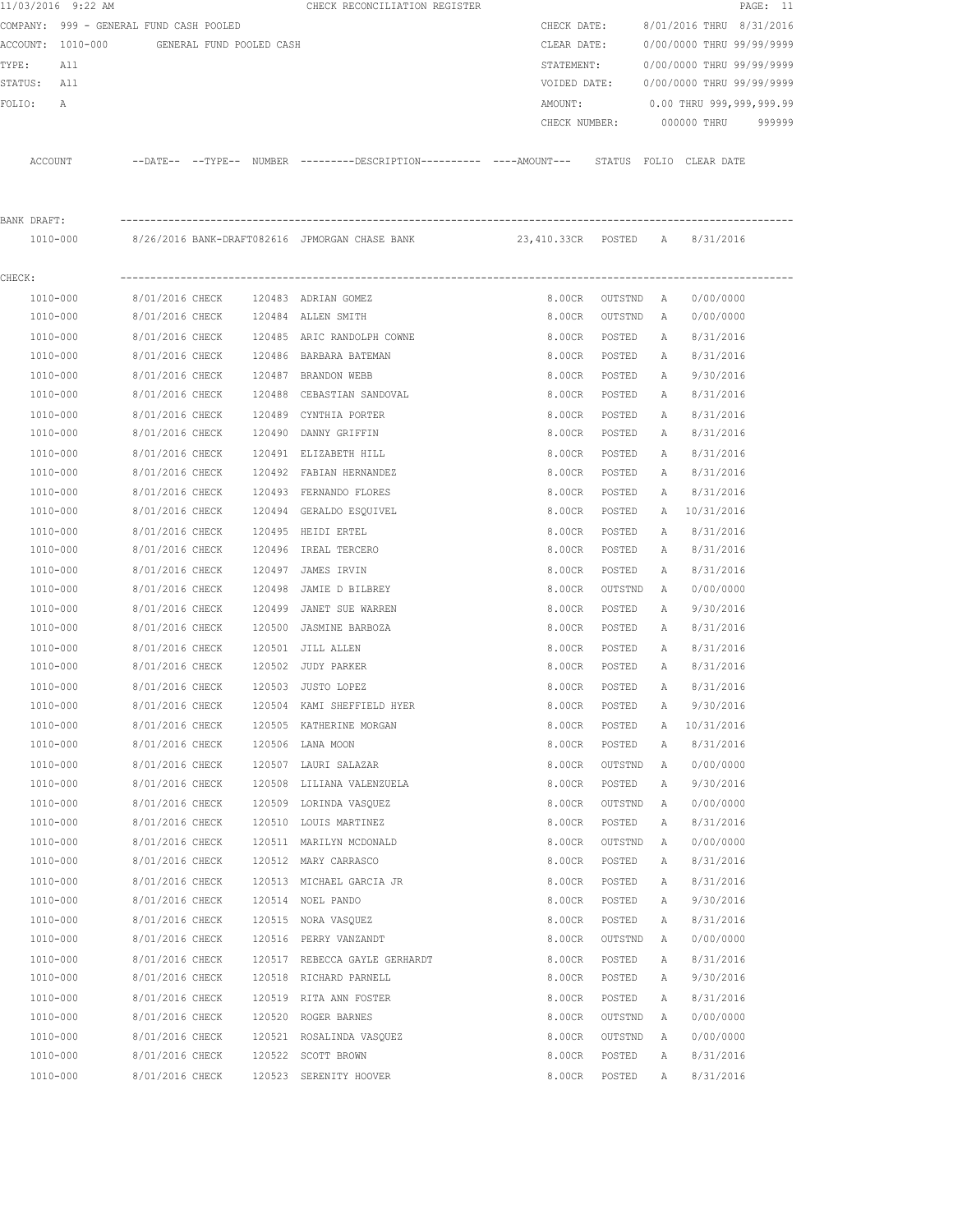|         | 11/03/2016 9:22 AM                      |                 |                          |        | CHECK RECONCILIATION REGISTER                                                              |            |               |                 |              |                           | PAGE: 12 |
|---------|-----------------------------------------|-----------------|--------------------------|--------|--------------------------------------------------------------------------------------------|------------|---------------|-----------------|--------------|---------------------------|----------|
|         | COMPANY: 999 - GENERAL FUND CASH POOLED |                 |                          |        |                                                                                            |            | CHECK DATE:   |                 |              | 8/01/2016 THRU 8/31/2016  |          |
|         | ACCOUNT: 1010-000                       |                 | GENERAL FUND POOLED CASH |        |                                                                                            |            | CLEAR DATE:   |                 |              | 0/00/0000 THRU 99/99/9999 |          |
| TYPE:   | All                                     |                 |                          |        |                                                                                            |            | STATEMENT:    |                 |              | 0/00/0000 THRU 99/99/9999 |          |
| STATUS: | All                                     |                 |                          |        |                                                                                            |            | VOIDED DATE:  |                 |              | 0/00/0000 THRU 99/99/9999 |          |
| FOLIO:  | Α                                       |                 |                          |        |                                                                                            |            | AMOUNT:       |                 |              | 0.00 THRU 999,999,999.99  |          |
|         |                                         |                 |                          |        |                                                                                            |            | CHECK NUMBER: |                 |              | 000000 THRU               | 999999   |
|         | ACCOUNT                                 |                 |                          |        | --DATE-- --TYPE-- NUMBER --------DESCRIPTION---------- ---AMOUNT--- STATUS FOLIO CLEARDATE |            |               |                 |              |                           |          |
| CHECK:  |                                         |                 |                          |        |                                                                                            |            |               |                 |              |                           |          |
|         | 1010-000                                | 8/01/2016 CHECK |                          |        | 120524 STEVEN VAUGHN                                                                       |            | 8.00CR        | POSTED          | A            | 8/31/2016                 |          |
|         | 1010-000                                | 8/01/2016 CHECK |                          |        | 120525 SYLVIA ALARCON                                                                      |            | 8.00CR        | POSTED          | A            | 8/31/2016                 |          |
|         | 1010-000                                | 8/01/2016 CHECK |                          |        | 120526 TAMARA L SCOTT                                                                      |            | 8.00CR        | OUTSTND         | A            | 0/00/0000                 |          |
|         | 1010-000                                | 8/01/2016 CHECK |                          |        | 120527 TERRY BLACK                                                                         |            | 8.00CR        | POSTED          | A            | 8/31/2016                 |          |
|         | 1010-000                                | 8/05/2016 CHECK |                          |        | 120528 ANTHONY NATAL                                                                       |            | 40.00CR       | POSTED          | A            | 9/30/2016                 |          |
|         | 1010-000                                | 8/05/2016 CHECK |                          |        | 120529 ARTURO CORDOVA                                                                      |            | 8.00CR        | POSTED          | Α            | 8/31/2016                 |          |
|         | 1010-000                                | 8/05/2016 CHECK |                          |        | 120530 ASHLEY PAYEN                                                                        |            | 8.00CR        | POSTED          | Α            | 8/31/2016                 |          |
|         | 1010-000                                | 8/05/2016 CHECK |                          |        | 120531 BARBARA A HUDGENS                                                                   |            | 40.00CR       | POSTED          | A            | 8/31/2016                 |          |
|         | 1010-000                                | 8/05/2016 CHECK |                          |        | 120532 BOBBY KESSLER                                                                       |            | 8.00CR        | POSTED          | A            | 9/30/2016                 |          |
|         | 1010-000                                | 8/05/2016 CHECK |                          |        | 120533 CALLIE ANNE IVES                                                                    |            | 8.00CR        | OUTSTND         | A            | 0/00/0000                 |          |
|         | 1010-000                                | 8/05/2016 CHECK |                          |        | 120534 CHARLES MALCOLM GRAHAM                                                              |            | 8.00CR        | OUTSTND         | Α            | 0/00/0000                 |          |
|         | 1010-000                                | 8/05/2016 CHECK |                          | 120535 | DANA A TOMESCH                                                                             |            | 8.00CR        | OUTSTND         |              | 0/00/0000                 |          |
|         | 1010-000                                | 8/05/2016 CHECK |                          |        | 120536 DARLA JIMENEZ                                                                       |            | 8.00CR        | OUTSTND         | Α<br>A       | 0/00/0000                 |          |
|         |                                         |                 |                          |        |                                                                                            |            |               |                 |              |                           |          |
|         | 1010-000                                | 8/05/2016 CHECK |                          |        | 120537 DOLORES RUBIO                                                                       |            | 8.00CR        | POSTED          | Α            | 9/30/2016                 |          |
|         | 1010-000                                | 8/05/2016 CHECK |                          | 120538 | HECTOR GONZALES                                                                            |            | 8.00CR        | POSTED          | A            | 8/31/2016                 |          |
|         | 1010-000                                | 8/05/2016 CHECK |                          | 120539 | IAN KORBITZ                                                                                |            | 8.00CR        | OUTSTND         | A            | 0/00/0000                 |          |
|         | 1010-000                                | 8/05/2016 CHECK |                          | 120540 | JERRY WAYNE DOCKERY                                                                        |            | 8.00CR        | POSTED          | A            | 10/31/2016                |          |
|         | 1010-000                                | 8/05/2016 CHECK |                          | 120541 | JESSICA GLEE SALDIVAR                                                                      |            | 40.00CR       | POSTED          | Α            | 8/31/2016                 |          |
|         | 1010-000                                | 8/05/2016 CHECK |                          |        | 120542 JIMMY D CRENSHAW JR                                                                 |            | 40.00CR       | POSTED          | A            | 8/31/2016                 |          |
|         | 1010-000                                | 8/05/2016 CHECK |                          | 120543 | JONATHAN ALVAREZ                                                                           |            | 8.00CR        | POSTED          | Α            | 8/31/2016                 |          |
|         | 1010-000                                | 8/05/2016 CHECK |                          |        | 120544 JOSHUA SNOW                                                                         |            | 40.00CR       | OUTSTND         | A            | 0/00/0000                 |          |
|         | 1010-000                                | 8/05/2016 CHECK |                          |        | 120545 LARISA A BAIRAMOVA                                                                  |            | 40.00CR       | POSTED          | А            | 8/31/2016                 |          |
|         | 1010-000                                | 8/05/2016 CHECK |                          |        | 120546 MALLORY LEIGH THOMPSON                                                              |            | 40.00CR       | POSTED          | Α            | 8/31/2016                 |          |
|         | 1010-000                                | 8/05/2016 CHECK |                          |        | 120547 MARISA A FRANCO                                                                     |            | 8.00CR        | POSTED          | $\mathbb{A}$ | 8/31/2016                 |          |
|         | 1010-000                                | 8/05/2016 CHECK |                          |        | 120548 MICHAEL DUPLECHAIN                                                                  |            | 8.00CR        | POSTED          | Α            | 10/31/2016                |          |
|         | 1010-000                                | 8/05/2016 CHECK |                          |        | 120549 MICHEL NICOLE GARCIA                                                                |            | 40.00CR       | POSTED          | Α            | 8/31/2016                 |          |
|         | 1010-000                                | 8/05/2016 CHECK |                          |        | 120550 MICHELLE Y FISHER                                                                   |            | 8.00CR        | POSTED          | Α            | 8/31/2016                 |          |
|         | $1010 - 000$                            | 8/05/2016 CHECK |                          |        | 120551 PAMELA COLBERT MCDONALD                                                             |            | 40.00CR       | POSTED          | $\mathbb{A}$ | 8/31/2016                 |          |
|         | 1010-000                                | 8/05/2016 CHECK |                          |        | 120552 PATRICK LANE SMITH                                                                  |            | 8.00CR        | POSTED          | Α            | 8/31/2016                 |          |
|         | 1010-000                                | 8/05/2016 CHECK |                          |        | 120553 RONALD G HAM                                                                        |            | 8.00CR        | POSTED          | Α            | 8/31/2016                 |          |
|         | 1010-000                                | 8/05/2016 CHECK |                          |        | 120554 SELINDA SUE HOBBS                                                                   |            | 40.00CR       | POSTED          | Α            | 9/30/2016                 |          |
|         | 1010-000                                | 8/05/2016 CHECK |                          |        | 120555 SERGIO CARRASCO                                                                     |            | 40.00CR       | POSTED          | Α            | 8/31/2016                 |          |
|         | 1010-000                                | 8/05/2016 CHECK |                          |        | 120556 VIRGINIA AVILA                                                                      |            | 40.00CR       | POSTED          | Α            | 8/31/2016                 |          |
|         | 1010-000                                | 8/05/2016 CHECK |                          |        | 120557 WESTON WELCH BURNETT                                                                |            | 40.00CR       | OUTSTND         | Α            | 0/00/0000                 |          |
|         | 1010-000                                | 8/05/2016 CHECK |                          |        | 120558 4IMPRINT, INC.                                                                      |            | 262.57CR      | POSTED          | Α            | 8/31/2016                 |          |
|         | 1010-000                                | 8/05/2016 CHECK |                          |        | 120559 ABSOLUTE FIRE PROTECTION INC                                                        |            | 652.60CR      | POSTED          | Α            | 8/31/2016                 |          |
|         | 1010-000                                | 8/05/2016 CHECK |                          |        | 120560 ADVANTAGE COMPANIES                                                                 |            | 225.00CR      | POSTED          | Α            | 8/31/2016                 |          |
|         | 1010-000                                | 8/05/2016 CHECK |                          |        | 120561 AIR FILTRATION PRODUCTS AND SE                                                      | 1,068.78CR |               | POSTED          | Α            | 9/30/2016                 |          |
|         | 1010-000                                | 8/05/2016 CHECK |                          |        | 120562 ANDREWS COUNTY PETTY CASH                                                           |            | 7.50CR        | POSTED          | Α            | 8/31/2016                 |          |
|         | 1010-000                                | 8/05/2016 CHECK |                          |        | 120563 ANDREWS FAMILY MEDICINE                                                             |            | 40.27CR       | POSTED          | Α            | 8/31/2016                 |          |
|         | 1010-000                                | 8/05/2016 CHECK |                          |        | 120564 ANDREWS PEST CONTROL                                                                |            |               | 135.00CR POSTED | Α            | 8/31/2016                 |          |
|         | 1010-000                                | 8/05/2016 CHECK |                          |        | 120565 ANDREWS VETERINARY CLINIC CORP                                                      |            | 10.00CR       | POSTED          | Α            | 8/31/2016                 |          |
|         | 1010-000                                | 8/05/2016 CHECK |                          |        | 120566 ATIS ELEVATOR INSPECTIONS LLC                                                       |            | 260.00CR      | POSTED          | Α            | 8/31/2016                 |          |
|         | 1010-000                                | 8/05/2016 CHECK |                          |        | 120567 AUTO-CHLOR SYSTEM OF GOLDEN LI                                                      |            | 153.00CR      | POSTED          | Α            | 8/31/2016                 |          |
|         |                                         |                 |                          |        |                                                                                            |            |               |                 |              |                           |          |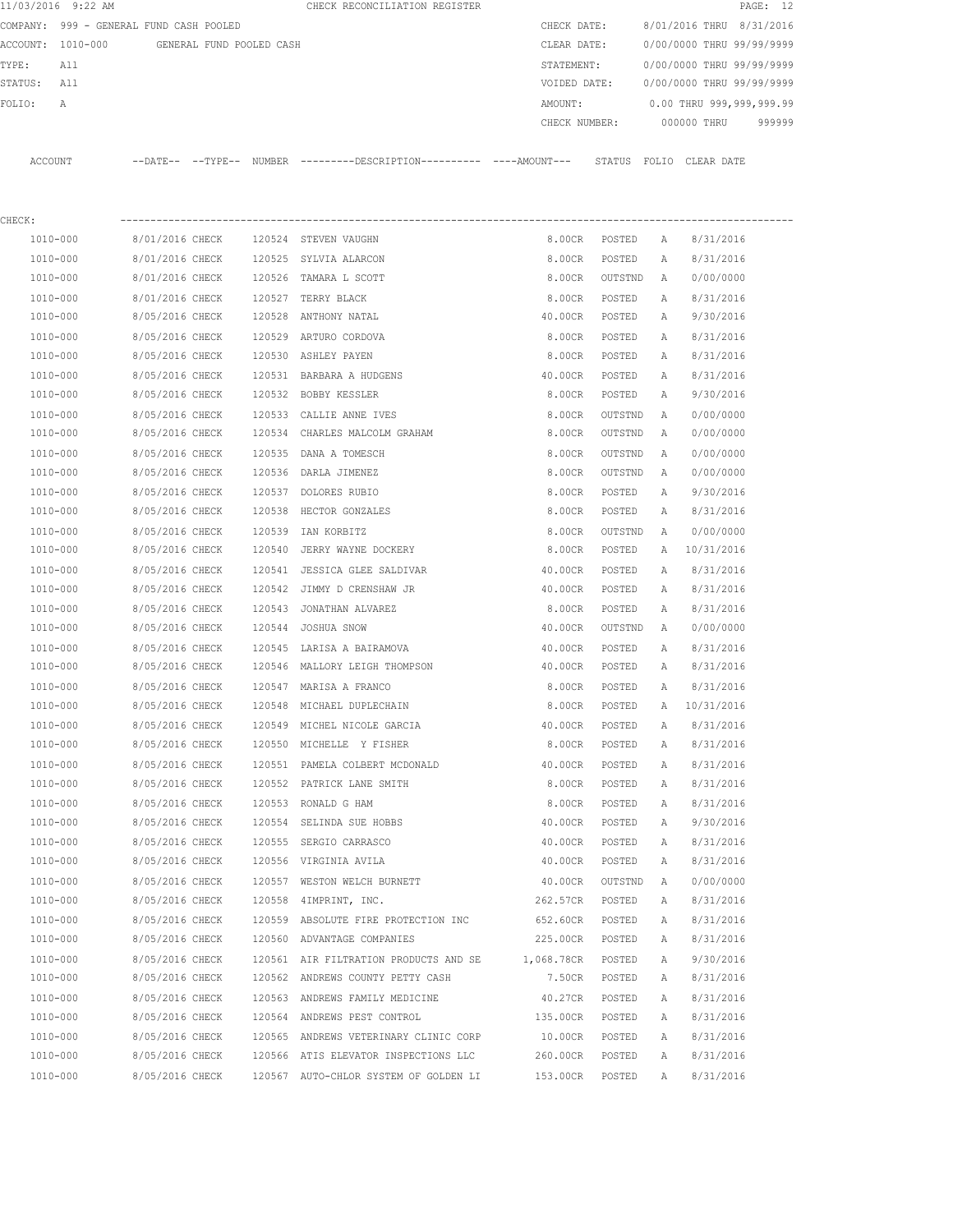| 11/03/2016 9:22 AM                         |                 |  | CHECK RECONCILIATION REGISTER                                                               |                    |        |              | PAGE: 13                         |  |
|--------------------------------------------|-----------------|--|---------------------------------------------------------------------------------------------|--------------------|--------|--------------|----------------------------------|--|
| COMPANY: 999 - GENERAL FUND CASH POOLED    |                 |  |                                                                                             | CHECK DATE:        |        |              | 8/01/2016 THRU 8/31/2016         |  |
| ACCOUNT: 1010-000 GENERAL FUND POOLED CASH |                 |  |                                                                                             | CLEAR DATE:        |        |              | 0/00/0000 THRU 99/99/9999        |  |
| TYPE:<br>All                               |                 |  |                                                                                             | STATEMENT:         |        |              | 0/00/0000 THRU 99/99/9999        |  |
| STATUS: All                                |                 |  |                                                                                             | VOIDED DATE:       |        |              | 0/00/0000 THRU 99/99/9999        |  |
| FOLIO:<br>А                                |                 |  |                                                                                             | AMOUNT:            |        |              | 0.00 THRU 999,999,999.99         |  |
|                                            |                 |  |                                                                                             |                    |        |              | CHECK NUMBER: 000000 THRU 999999 |  |
| ACCOUNT                                    |                 |  | --DATE-- --TYPE-- NUMBER --------DESCRIPTION---------- ---AMOUNT--- STATUS FOLIO CLEAR-DATE |                    |        |              |                                  |  |
| CHECK:                                     |                 |  |                                                                                             |                    |        |              |                                  |  |
| 1010-000                                   |                 |  | 8/05/2016 CHECK 120568 BAILEY COUNTY SHERIFF DEPT 10,906.63CR POSTED A                      |                    |        |              | 8/31/2016                        |  |
| 1010-000                                   | 8/05/2016 CHECK |  | 120569 BEAST CONSULTING                                                                     | 100.00CR POSTED    |        | A            | 8/31/2016                        |  |
| 1010-000                                   | 8/05/2016 CHECK |  | 120570 BO'S ROYAL LUBES                                                                     | 2,205.00CR POSTED  |        | A            | 8/31/2016                        |  |
| 1010-000                                   | 8/05/2016 CHECK |  | 120571 BRAZOS DOOR & HARDWARE INC                                                           | 196.00CR POSTED    |        | A            | 8/31/2016                        |  |
| 1010-000                                   | 8/05/2016 CHECK |  | 120572 BRODART CO                                                                           | 66.79CR POSTED     |        | A            | 8/31/2016                        |  |
| 1010-000                                   | 8/05/2016 CHECK |  | 120573 CANON FINANCIAL SERVICES INC 141.49CR POSTED                                         |                    |        | A            | 8/31/2016                        |  |
| 1010-000                                   | 8/05/2016 CHECK |  | 120574 CAROLYN JONES                                                                        | 71.00CR POSTED     |        | A            | 8/31/2016                        |  |
| 1010-000                                   | 8/05/2016 CHECK |  | 120575 CASSANDRA JOHNS 1,100.00CR POSTED                                                    |                    |        | A            | 8/31/2016                        |  |
| 1010-000                                   | 8/05/2016 CHECK |  | 120576 CENTER FOR DISEASE DETECTION 828.00CR POSTED                                         |                    |        | $\mathbb{A}$ | 8/31/2016                        |  |
|                                            |                 |  |                                                                                             |                    |        |              |                                  |  |
| 1010-000                                   | 8/05/2016 CHECK |  | 120577 CENTER POINT LARGE PRINT<br>120578 CENTRAL PLAINS CENTER                             | 124.02CR           | POSTED | A            | 8/31/2016                        |  |
| 1010-000                                   | 8/05/2016 CHECK |  |                                                                                             | 131.25CR           | POSTED | A            | 8/31/2016                        |  |
| 1010-000                                   | 8/05/2016 CHECK |  | 120579 CERTIFIED LABORATORIES                                                               | 230.00CR POSTED    |        | A            | 8/31/2016                        |  |
| 1010-000                                   | 8/05/2016 CHECK |  | 120580 CHEM-AQUA, INC                                                                       | 116.66CR POSTED    |        | A            | 8/31/2016                        |  |
| 1010-000                                   | 8/05/2016 CHECK |  | 120581 CHEVRON AND TEXACO BUSINESS CA                                                       | 45.04CR POSTED     |        | A            | 8/31/2016                        |  |
| 1010-000                                   | 8/05/2016 CHECK |  | 120582 CITY OF ANDREWS                                                                      | 15,269.00CR POSTED |        | A            | 8/31/2016                        |  |
| 1010-000                                   | 8/05/2016 CHECK |  | 120583 CITY OF ANDREWS WATER DEPT. 17,341.28CR POSTED                                       |                    |        | A            | 8/31/2016                        |  |
| 1010-000                                   | 8/05/2016 CHECK |  | 120584 COBAR SUPPLY                                                                         | 92.24CR POSTED     |        | A            | 8/31/2016                        |  |
| 1010-000                                   | 8/05/2016 CHECK |  | 120585 COLDWATER PUMP AND WINDMILL SE 254.30CR                                              |                    | POSTED | A            | 8/31/2016                        |  |
| 1010-000                                   | 8/05/2016 CHECK |  | 120586 CROSS TOWING                                                                         | 234.40CR           | POSTED | A            | 8/31/2016                        |  |
| 1010-000                                   | 8/05/2016 CHECK |  | 120587 CRS DIAGNOSTIC SERVICE LLC                                                           | 525.00CR           | POSTED | A            | 8/31/2016                        |  |
| 1010-000                                   | 8/05/2016 CHECK |  | 120588 DAVID B BROOKS                                                                       | 100.00CR           | POSTED | A            | 8/31/2016                        |  |
| 1010-000                                   | 8/05/2016 CHECK |  | 120589 DE LAGE LANDEN FINANCIAL SERVI                                                       | 252.81CR           | POSTED | A            | 8/31/2016                        |  |
| 1010-000                                   |                 |  | 8/05/2016 CHECK 120590 DEBRA D GUTHRIE                                                      | 875.60CR           | POSTED | A            | 8/31/2016                        |  |
| 1010-000                                   | 8/05/2016 CHECK |  | 120591 DISH NETWORK                                                                         | 127.02CR           | POSTED | A            | 8/31/2016                        |  |
| 1010-000                                   | 8/05/2016 CHECK |  | 120592 ELLIOTT ELECTRIC SUPPLY                                                              | 169.32CR           | POSTED | А            | 8/31/2016                        |  |
| 1010-000                                   | 8/05/2016 CHECK |  | 120593 FALCON SEPTIC SERVICE INC                                                            | 300.00CR           | POSTED | Α            | 8/31/2016                        |  |
| 1010-000                                   | 8/05/2016 CHECK |  | 120594 FERRARA FIRE APPARATUS, INC.                                                         | 520.37CR           | POSTED | Α            | 8/31/2016                        |  |
| 1010-000                                   | 8/05/2016 CHECK |  | 120595 GALE/CENGAGE LEARNING                                                                | 493.32CR           | POSTED | Α            | 8/31/2016                        |  |
| 1010-000                                   | 8/05/2016 CHECK |  | 120596 GARZA COUNTY LAW ENFORCEMENT C 22,455.00CR                                           |                    | POSTED | Α            | 8/31/2016                        |  |
| 1010-000                                   | 8/05/2016 CHECK |  | 120597 GARZA COUNTY TREASURER                                                               | 852.00CR           | POSTED | Α            | 8/31/2016                        |  |
| 1010-000                                   | 8/05/2016 CHECK |  | 120598 GEORGE F GOMEZ                                                                       | 2,466.88CR         | POSTED | Α            | 8/31/2016                        |  |
| 1010-000                                   | 8/05/2016 CHECK |  | 120599 GRAINGER INC                                                                         | 1,046.44CR         | POSTED | Α            | 8/31/2016                        |  |
| 1010-000                                   | 8/05/2016 CHECK |  | 120600 GT DISTRIBUTORS INC AUSTIN                                                           | 1,301.80CR         | POSTED | Α            | 8/31/2016                        |  |
| $1010 - 000$                               | 8/05/2016 CHECK |  | 120601 HIGGINBOTHAM BROS & CO LLC                                                           | 673.25CR           | POSTED | Α            | 8/31/2016                        |  |
| 1010-000                                   | 8/05/2016 CHECK |  | 120602 HUNTER EMFINGER                                                                      | 130.00CR           | POSTED | Α            | 8/31/2016                        |  |
| 1010-000                                   | 8/05/2016 CHECK |  | 120603 JOYCE MILLER                                                                         | 113.40CR           | POSTED | Α            | 8/31/2016                        |  |
| 1010-000                                   | 8/05/2016 CHECK |  | 120604 KACT RADIO STATION<br>UNPOST                                                         | 80.50CR            | POSTED | Α            | 9/30/2016                        |  |
| 1010-000                                   | 8/05/2016 CHECK |  | 120605 KENDA HECKLER                                                                        | 17.92CR            | POSTED | Α            | 8/31/2016                        |  |
| 1010-000                                   | 8/05/2016 CHECK |  | 120606 KYOCERA DOCUMENT SOLUTIONS AME                                                       | 137.60CR           | POSTED | Α            | 8/31/2016                        |  |
| 1010-000                                   | 8/05/2016 CHECK |  | 120607 LAWNMOWER SALES & SERV CO                                                            | 84.20CR            | POSTED | Α            | 8/31/2016                        |  |
| 1010-000                                   | 8/05/2016 CHECK |  | 120608 MARK HOOPER ATTORNEY AT LAW                                                          | 1,800.00CR         | POSTED | Α            | 8/31/2016                        |  |
| 1010-000                                   | 8/05/2016 CHECK |  | 120609 MIKE HOLMES                                                                          | 750.00CR           | POSTED | Α            | 8/31/2016                        |  |
| 1010-000                                   | 8/05/2016 CHECK |  | 120610 MOORE MEDICAL LLC                                                                    | 1,111.83CR         | POSTED | Α            | 8/31/2016                        |  |
| 1010-000                                   | 8/05/2016 CHECK |  | 120611 MORRISON SUPPLY COMPANY                                                              | 483.52CR           | POSTED | Α            | 8/31/2016                        |  |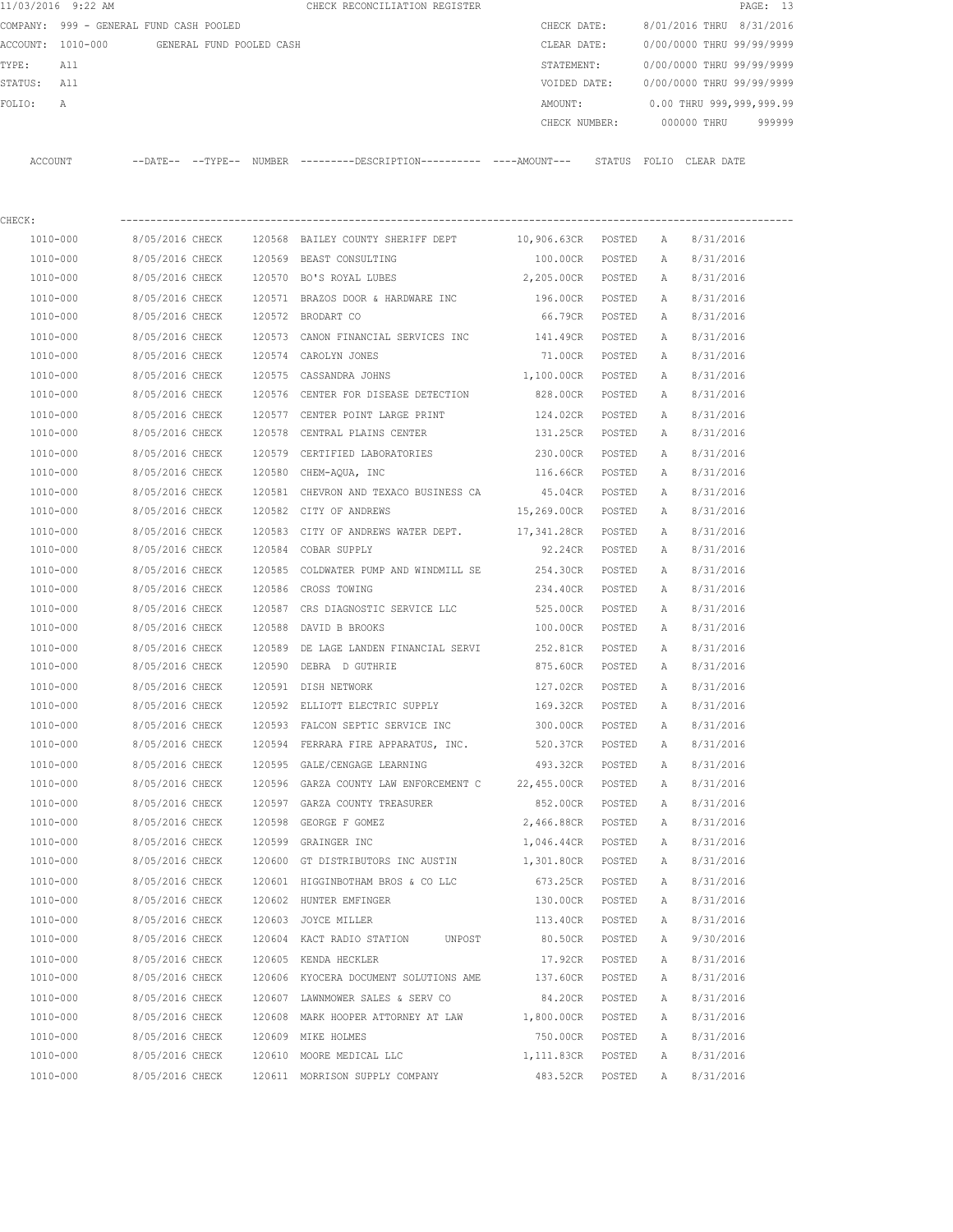|          | 11/03/2016 9:22 AM                      |                       |                          |        | CHECK RECONCILIATION REGISTER                |  |               |        |                           |                          | PAGE: 14 |
|----------|-----------------------------------------|-----------------------|--------------------------|--------|----------------------------------------------|--|---------------|--------|---------------------------|--------------------------|----------|
|          | COMPANY: 999 - GENERAL FUND CASH POOLED |                       |                          |        |                                              |  | CHECK DATE:   |        | 8/01/2016 THRU 8/31/2016  |                          |          |
| ACCOUNT: | 1010-000                                |                       | GENERAL FUND POOLED CASH |        |                                              |  | CLEAR DATE:   |        | 0/00/0000 THRU 99/99/9999 |                          |          |
| TYPE:    | All                                     |                       |                          |        |                                              |  | STATEMENT:    |        | 0/00/0000 THRU 99/99/9999 |                          |          |
| STATUS:  | All                                     |                       |                          |        |                                              |  | VOIDED DATE:  |        | 0/00/0000 THRU 99/99/9999 |                          |          |
| FOLIO:   | Α                                       |                       |                          |        |                                              |  | AMOUNT:       |        |                           | 0.00 THRU 999,999,999.99 |          |
|          |                                         |                       |                          |        |                                              |  | CHECK NUMBER: |        |                           | 000000 THRU              | 999999   |
|          |                                         |                       |                          |        |                                              |  |               |        |                           |                          |          |
| ACCOUNT  |                                         | $---DAT E---TYP E---$ |                          | NUMBER | ---------DESCRIPTION---------- ----AMOUNT--- |  |               | STATUS | FOLIO CLEAR DATE          |                          |          |
|          |                                         |                       |                          |        |                                              |  |               |        |                           |                          |          |
|          |                                         |                       |                          |        |                                              |  |               |        |                           |                          |          |

| CHECK:       |                                               |        |                                                                         |                   |        |   |           |
|--------------|-----------------------------------------------|--------|-------------------------------------------------------------------------|-------------------|--------|---|-----------|
|              | 1010-000 8/05/2016 CHECK 120612 NANCY JIMENEZ |        |                                                                         | 511.56CR POSTED A |        |   | 8/31/2016 |
| 1010-000     |                                               |        | 8/05/2016 CHECK 120613 NEIGHBORHOOD PHARMACY 1,227.00CR POSTED A        |                   |        |   | 8/31/2016 |
| 1010-000     |                                               |        | 8/05/2016 CHECK 120614 NEW DAY COUNSELING                               | 384.00CR POSTED   |        | A | 8/31/2016 |
| 1010-000     |                                               |        | 8/05/2016 CHECK 120615 O'REILLY AUTO PARTS                              | 5.34CR POSTED     |        | A | 8/31/2016 |
| 1010-000     | 8/05/2016 CHECK 120616 OXMOOR HOUSE           |        |                                                                         | 36.91CR POSTED    |        | A | 8/31/2016 |
| 1010-000     |                                               |        | 8/05/2016 CHECK 120617 PAUL M. SLAUGHTER, JR., P.C.                     | 900.00CR POSTED   |        | A | 8/31/2016 |
| 1010-000     |                                               |        | 8/05/2016 CHECK 120618 PB MATERIALS, LLC                                | 1,048.29CR POSTED |        | A | 8/31/2016 |
| 1010-000     |                                               |        | 8/05/2016 CHECK 120619 PERMIAN REGIONAL MEDICAL CENTE 2,079.02CR POSTED |                   |        | A | 8/31/2016 |
| 1010-000     | 8/05/2016 CHECK 120620 VOID CHECK             |        |                                                                         | 0.00              | POSTED | A | 8/31/2016 |
| 1010-000     | 8/05/2016 CHECK 120621 VOID CHECK             |        |                                                                         | 0.00              | POSTED | A | 8/31/2016 |
| 1010-000     |                                               |        | 8/05/2016 CHECK 120622 PETRO COMMUNICATION INC 942.75CR POSTED          |                   |        | A | 8/31/2016 |
| 1010-000     |                                               |        | 8/05/2016 CHECK 120623 PROFESSIONAL TURF PRODUCTS                       | 94.06CR POSTED    |        | A | 8/31/2016 |
| 1010-000     |                                               |        | 8/05/2016 CHECK 120624 QUILL CORPORATION                                | 1,337.33CR POSTED |        | A | 8/31/2016 |
| 1010-000     | 8/05/2016 CHECK 120625 VOID CHECK             |        |                                                                         | 0.00              | POSTED | A | 8/31/2016 |
| 1010-000     |                                               |        | 8/05/2016 CHECK 120626 RANKIN COUNTY HOSPITAL DISTRIC 798.49CR POSTED   |                   |        | A | 8/31/2016 |
| 1010-000     |                                               |        | 8/05/2016 CHECK 120627 RECORDED BOOKS, LLC                              | 560.79CR POSTED   |        | A | 8/31/2016 |
| 1010-000     | 8/05/2016 CHECK 120628 RELIANT ENERGY         |        |                                                                         | 65.93CR POSTED    |        | A | 8/31/2016 |
| 1010-000     |                                               |        | 8/05/2016 CHECK 120629 ROBERT W GARCIA MD                               | 2,731.00CR POSTED |        | A | 9/30/2016 |
| 1010-000     |                                               |        | 8/05/2016 CHECK 120630 RON'S BACKFLOW AND LAWN SERVIC                   | 75.00CR POSTED    |        | A | 8/31/2016 |
| 1010-000     |                                               |        | 8/05/2016 CHECK 120631 RURAL DUMPSTER SERVICE INC                       | 141.18CR POSTED   |        | A | 8/31/2016 |
| 1010-000     | 8/05/2016 CHECK 120632 SAFETY VISION          |        |                                                                         | 477.69CR POSTED   |        | A | 8/31/2016 |
| 1010-000     |                                               |        | 8/05/2016 CHECK 120633 SAM'S CLUB DIRECT                                | 177.85CR POSTED   |        | A | 8/31/2016 |
| 1010-000     |                                               |        | 8/05/2016 CHECK 120634 SIERRA IRRIGATION SUPPLY INC 783.61CR POSTED     |                   |        | A | 8/31/2016 |
| 1010-000     | 8/05/2016 CHECK 120635 SIERRA SPRINGS         |        |                                                                         | 372.03CR POSTED   |        | A | 8/31/2016 |
| 1010-000     |                                               |        | 8/05/2016 CHECK 120636 SIMS PLASTICS, INC. 100.72CR POSTED              |                   |        | A | 8/31/2016 |
| 1010-000     |                                               |        | 8/05/2016 CHECK 120637 SONYA TORBERT MA, LPC, NCC, LS 1,500.00CR POSTED |                   |        | A | 8/31/2016 |
| 1010-000     |                                               |        | 8/05/2016 CHECK 120638 SOUTH PLAINS FORENSIC PATHOLOG 4,950.00CR POSTED |                   |        | A | 8/31/2016 |
| 1010-000     | 8/05/2016 CHECK 120639 SPORT VIDEOS           |        |                                                                         | 175.00CR POSTED   |        | A | 8/31/2016 |
| 1010-000     |                                               |        | 8/05/2016 CHECK 120640 STANDARD COFFEE SERVICE CO                       | 107.41CR POSTED   |        | A | 8/31/2016 |
| 1010-000     | 8/05/2016 CHECK 120641 STERICYCLE INC         |        |                                                                         | 1,536.86CR POSTED |        | A | 8/31/2016 |
| 1010-000     |                                               |        | 8/05/2016 CHECK 120642 TASCOSA OFFICE MACHINES INC                      | 351.95CR POSTED   |        | A | 8/31/2016 |
| 1010-000     |                                               |        | 8/05/2016 CHECK 120643 TEXAS GAS SERVICE CORP                           | 337.04CR POSTED   |        | A | 8/31/2016 |
| 1010-000     |                                               |        | 8/05/2016 CHECK 120644 THAD'S APPLIANCE REPAIR                          | 85.00CR POSTED    |        | A | 8/31/2016 |
| 1010-000     |                                               |        | 8/05/2016 CHECK 120645 THE ALLIANCE FOR COMMUNITY SOL 507.50CR POSTED A |                   |        |   | 8/31/2016 |
| 1010-000     | 8/05/2016 CHECK 120646 TOMMY DARLAND          |        |                                                                         | 135.74CR POSTED A |        |   | 8/31/2016 |
| 1010-000     | 8/05/2016 CHECK                               | 120647 | TRANE US INC.                                                           | 22,452.14CR       | POSTED | Α | 8/31/2016 |
| 1010-000     | 8/05/2016 CHECK                               |        | 120648 VERIZON WIRELESS                                                 | 1,304.05CR        | POSTED | Α | 8/31/2016 |
| 1010-000     | 8/05/2016 CHECK                               |        | 120649 WAGNER SUPPLY COMPANY                                            | 2,306.71CR        | POSTED | Α | 8/31/2016 |
| 1010-000     | 8/05/2016 CHECK                               |        | 120650 WARREN CAT                                                       | 115.64CR          | POSTED | Α | 8/31/2016 |
| $1010 - 000$ | 8/05/2016 CHECK                               |        | 120651 WEST TEXAS CENTER FOR MHMR                                       | 102.00CR          | POSTED | Α | 8/31/2016 |
| 1010-000     | 8/05/2016 CHECK                               |        | 120652 WEST TEXAS GAS FUELS                                             | 8,502.15CR        | POSTED | Α | 8/31/2016 |
| 1010-000     | 8/05/2016 CHECK                               |        | 120653 WEST TX FIRE EXTINGUISHER INC                                    | 248.67CR          | POSTED | Α | 8/31/2016 |
| 1010-000     | 8/05/2016 CHECK                               |        | 120654 WINDSTREAM COMMUNICATIONS                                        | 3,981.96CR        | POSTED | Α | 8/31/2016 |
| 1010-000     | 8/05/2016 CHECK                               |        | 120655 WINDSTREAM COMMUNICATIONS, INC                                   | 135.31CR          | POSTED | Α | 8/31/2016 |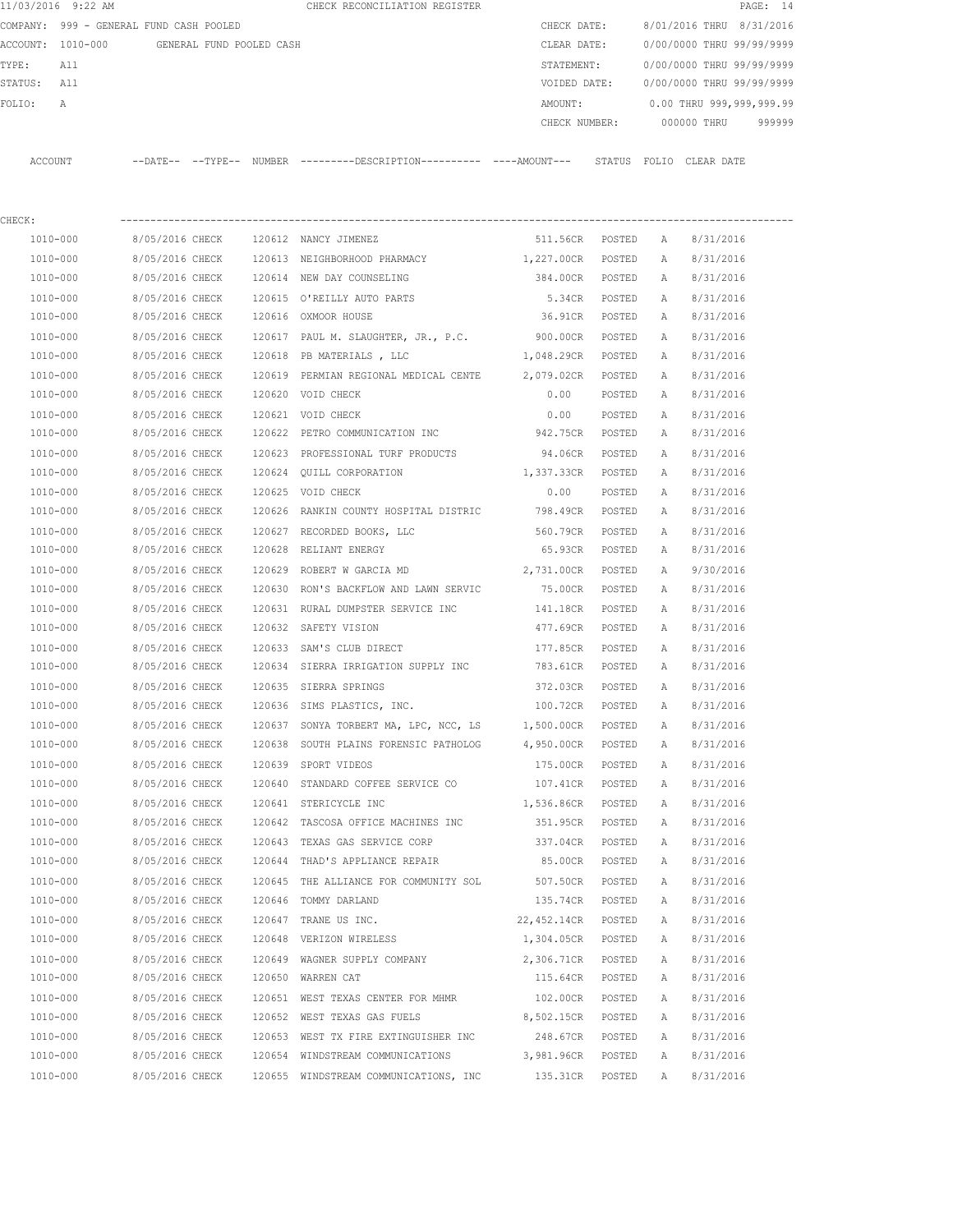| COMPANY: 999 - GENERAL FUND CASH POOLED<br>ACCOUNT: 1010-000<br>TYPE:<br>All<br>STATUS: All<br>FOLIO:<br>A | GENERAL FUND POOLED CASH           |                                                                                                | CHECK DATE:<br>CLEAR DATE:<br>STATEMENT: |                |             | 8/01/2016 THRU 8/31/2016<br>0/00/0000 THRU 99/99/9999<br>0/00/0000 THRU 99/99/9999 |  |
|------------------------------------------------------------------------------------------------------------|------------------------------------|------------------------------------------------------------------------------------------------|------------------------------------------|----------------|-------------|------------------------------------------------------------------------------------|--|
|                                                                                                            |                                    |                                                                                                |                                          |                |             |                                                                                    |  |
|                                                                                                            |                                    |                                                                                                |                                          |                |             |                                                                                    |  |
|                                                                                                            |                                    |                                                                                                |                                          |                |             |                                                                                    |  |
|                                                                                                            |                                    |                                                                                                |                                          |                |             | VOIDED DATE: 0/00/0000 THRU 99/99/9999                                             |  |
|                                                                                                            |                                    |                                                                                                | AMOUNT:                                  |                |             | $0.00$ THRU 999,999,999.99                                                         |  |
|                                                                                                            |                                    |                                                                                                |                                          |                |             | CHECK NUMBER: 000000 THRU<br>999999                                                |  |
| ACCOUNT                                                                                                    |                                    | --DATE-- --TYPE-- NUMBER --------DESCRIPTION--------- ----AMOUNT--- STATUS FOLIO CLEARDATE     |                                          |                |             |                                                                                    |  |
|                                                                                                            |                                    |                                                                                                |                                          |                |             |                                                                                    |  |
| CHECK:                                                                                                     |                                    |                                                                                                |                                          |                |             |                                                                                    |  |
| 1010-000<br>1010-000                                                                                       |                                    | 8/05/2016 CHECK 120656 WINZER CORPORATION                                                      | 1,552.52CR POSTED A<br>86.12CR POSTED    |                | A           | 8/31/2016<br>8/31/2016                                                             |  |
| 1010-000                                                                                                   |                                    | 8/05/2016 CHECK 120657 ZENO OFFICE SOLUTIONS<br>8/12/2016 CHECK 120658 ANDREWS COUNTY NEWS INC | 228.00CR POSTED                          |                |             | A 8/31/2016                                                                        |  |
| 1010-000                                                                                                   |                                    | 8/12/2016 CHECK 120659 ANDREWS FAMILY MEDICINE                                                 | 145.32CR POSTED                          |                | A           | 8/31/2016                                                                          |  |
| 1010-000                                                                                                   |                                    | 8/12/2016 CHECK 120660 BASIN PEDIATRIC DENTISTRY AND                                           | 799.00CR POSTED                          |                | A           | 8/31/2016                                                                          |  |
| $1010 - 000$                                                                                               |                                    | 8/12/2016 CHECK 120661 BEAR GRAPHICS INC                                                       | 940.38CR POSTED                          |                | A           | 8/31/2016                                                                          |  |
| 1010-000                                                                                                   | 8/12/2016 CHECK                    | 120662 BIG COUNTRY BG                                                                          | 538.00CR POSTED                          |                | A           | 8/31/2016                                                                          |  |
| 1010-000                                                                                                   | 8/12/2016 CHECK                    | 120663 BRET MANSUR                                                                             | 1,750.00CR POSTED                        |                | A           | 8/31/2016                                                                          |  |
| 1010-000                                                                                                   |                                    | 8/12/2016 CHECK 120664 BRIAN CHAVEZ                                                            | 950.00CR POSTED                          |                | A           | 8/31/2016                                                                          |  |
| 1010-000                                                                                                   | 8/12/2016 CHECK                    | 120665 CERTIFIED LABORATORIES                                                                  | 235.00CR POSTED                          |                | A           | 8/31/2016                                                                          |  |
| 1010-000                                                                                                   | 8/12/2016 CHECK                    | 120666 CMC BUSINESS SYSTEMS INC                                                                | 863.84CR POSTED                          |                | A           | 8/31/2016                                                                          |  |
| 1010-000                                                                                                   | 8/12/2016 CHECK                    | 120667 COLLEEN PAWLEY                                                                          | 108.40CR POSTED                          |                | A           | 8/31/2016                                                                          |  |
| 1010-000                                                                                                   | 8/12/2016 CHECK                    | 120668 COUNTY EXECUTIVES OF AMERICA                                                            | 147.86CR POSTED                          |                | A           | 8/31/2016                                                                          |  |
| 1010-000                                                                                                   | 8/12/2016 CHECK                    | 120669 CRS DIAGNOSTIC SERVICE LLC                                                              | 135.00CR POSTED                          |                | $\mathbb A$ | 8/31/2016                                                                          |  |
| 1010-000                                                                                                   | 8/12/2016 CHECK                    | 120670 CUSTOM WHOLESALE SUPPLY CO INC 5,710.38CR POSTED                                        |                                          |                | $\mathbb A$ | 8/31/2016                                                                          |  |
| 1010-000                                                                                                   | 8/12/2016 CHECK                    | 120671 DEB MCCULLOUGH                                                                          |                                          | 58.10CR POSTED | A           | 8/31/2016                                                                          |  |
| 1010-000                                                                                                   |                                    | 8/12/2016 CHECK 120672 ECLINICAL WORKS LLC 1,733.40CR POSTED                                   |                                          |                | A           | 8/31/2016                                                                          |  |
| 1010-000                                                                                                   |                                    | 8/12/2016 CHECK 120673 FLAVIO MIGUEL HERNANDEZ                                                 | 40.00CR POSTED                           |                | A           | 8/31/2016                                                                          |  |
| 1010-000                                                                                                   | 8/12/2016 CHECK                    | 120674 GEBO CREDIT CORPORATION                                                                 | 249.93CR POSTED                          |                | A           | 8/31/2016                                                                          |  |
| 1010-000                                                                                                   | 8/12/2016 CHECK                    | 120675 GRAINGER INC                                                                            | 2,593.88CR POSTED                        |                | A           | 8/31/2016                                                                          |  |
| 1010-000                                                                                                   |                                    | 8/12/2016 CHECK 120676 GREY HOUSE PUBLISHING                                                   | 295.70CR POSTED                          |                | A           | 8/31/2016                                                                          |  |
| 1010-000                                                                                                   | 8/12/2016 CHECK                    | 120677 HENRY SCHEIN                                                                            | 56.97CR POSTED                           |                | A           | 8/31/2016                                                                          |  |
| 1010-000                                                                                                   |                                    | 8/12/2016 CHECK 120678 HOUSE OF PRINTING                                                       | 2,825.74CR POSTED A 8/31/2016            |                |             |                                                                                    |  |
| 1010-000                                                                                                   | 8/12/2016 CHECK                    | 120679 JOYCE ORSAK                                                                             | 164.00CR POSTED                          |                | A           | 8/31/2016                                                                          |  |
| 1010-000                                                                                                   | 8/12/2016 CHECK                    | 120680 KENDA HECKLER                                                                           | 522.76CR                                 | POSTED         | Α           | 8/31/2016                                                                          |  |
| 1010-000                                                                                                   | 8/12/2016 CHECK                    | 120681 LEXISNEXIS                                                                              | 298.00CR                                 | POSTED         | Α           | 8/31/2016                                                                          |  |
| 1010-000                                                                                                   | 8/12/2016 CHECK                    | 120682 LOWER COLORADO RIVER AUTHORITY                                                          | 8.49CR                                   | POSTED         | Α           | 8/31/2016                                                                          |  |
| 1010-000                                                                                                   | 8/12/2016 CHECK                    | 120683 MANUEL AND RITA GONZLES DBA                                                             | 250.00CR                                 | POSTED         | Α           | 8/31/2016                                                                          |  |
| 1010-000                                                                                                   | 8/12/2016 CHECK                    | 120684 NEIGHBORHOOD PHARMACY                                                                   | 1,010.00CR                               | POSTED         | Α           | 8/31/2016                                                                          |  |
| 1010-000                                                                                                   | 8/12/2016 CHECK                    | 120685 NERI FLORES                                                                             | 187.28CR                                 | POSTED         | Α           | 8/31/2016                                                                          |  |
| 1010-000                                                                                                   | 8/12/2016 CHECK                    | 120686 OFFICE DEPOT                                                                            | 54.79CR                                  | POSTED         | Α           | 8/31/2016                                                                          |  |
| 1010-000                                                                                                   |                                    | 8/12/2016 CHECK 120687 OFFICEWISE FURNITURE AND SUPPL                                          | 2,247.33CR                               | POSTED         | Α           | 8/31/2016                                                                          |  |
| 1010-000                                                                                                   | 8/12/2016 CHECK                    | 120688 PARAMOUNT PRESS                                                                         | 163.00CR POSTED                          |                | Α           | 8/31/2016                                                                          |  |
| 1010-000                                                                                                   | 8/12/2016 CHECK                    | 120689 PAUL M. SLAUGHTER, JR., P.C.                                                            | 1,300.00CR POSTED                        |                | Α           | 8/31/2016                                                                          |  |
| 1010-000                                                                                                   | 8/12/2016 CHECK                    | 120690 PERMIAN REGIONAL MEDICAL CENTE                                                          | 1,430.59CR POSTED                        |                | A           | 8/31/2016                                                                          |  |
| 1010-000<br>1010-000                                                                                       | 8/12/2016 CHECK                    | 120691 PONTEM SOFTWARE BY RIA                                                                  | 1,157.00CR POSTED                        |                | Α           | 8/31/2016                                                                          |  |
| 1010-000                                                                                                   | 8/12/2016 CHECK<br>8/12/2016 CHECK | 120692 QUICK CARE CLINIC<br>120693 QUILL CORPORATION                                           | 186.36CR POSTED<br>552.46CR              | POSTED         | Α<br>Α      | 8/31/2016                                                                          |  |
| 1010-000                                                                                                   | 8/12/2016 CHECK                    | 120694 R & R PRODUCTS INC                                                                      | 536.52CR                                 | POSTED         | Α           | 8/31/2016<br>8/31/2016                                                             |  |
| 1010-000                                                                                                   | 8/12/2016 CHECK                    | 120695 ROBIN HARPER TAC                                                                        | 21.00CR                                  | POSTED         | Α           | 8/31/2016                                                                          |  |
| 1010-000                                                                                                   | 8/12/2016 CHECK                    | 120696 SHOWCASES                                                                               | 47.45CR                                  | POSTED         | Α           | 8/31/2016                                                                          |  |
| 1010-000                                                                                                   | 8/12/2016 CHECK                    | 120697 SONYA HECKLER                                                                           | 1,003.34CR POSTED                        |                | A           | 8/31/2016                                                                          |  |

 1010-000 8/12/2016 CHECK 120698 STATE COMPTROLLER SALES TAX 130.03CR POSTED A 8/31/2016 1010-000 8/12/2016 CHECK 120699 SUDDENLINK 41.80CR POSTED A 8/31/2016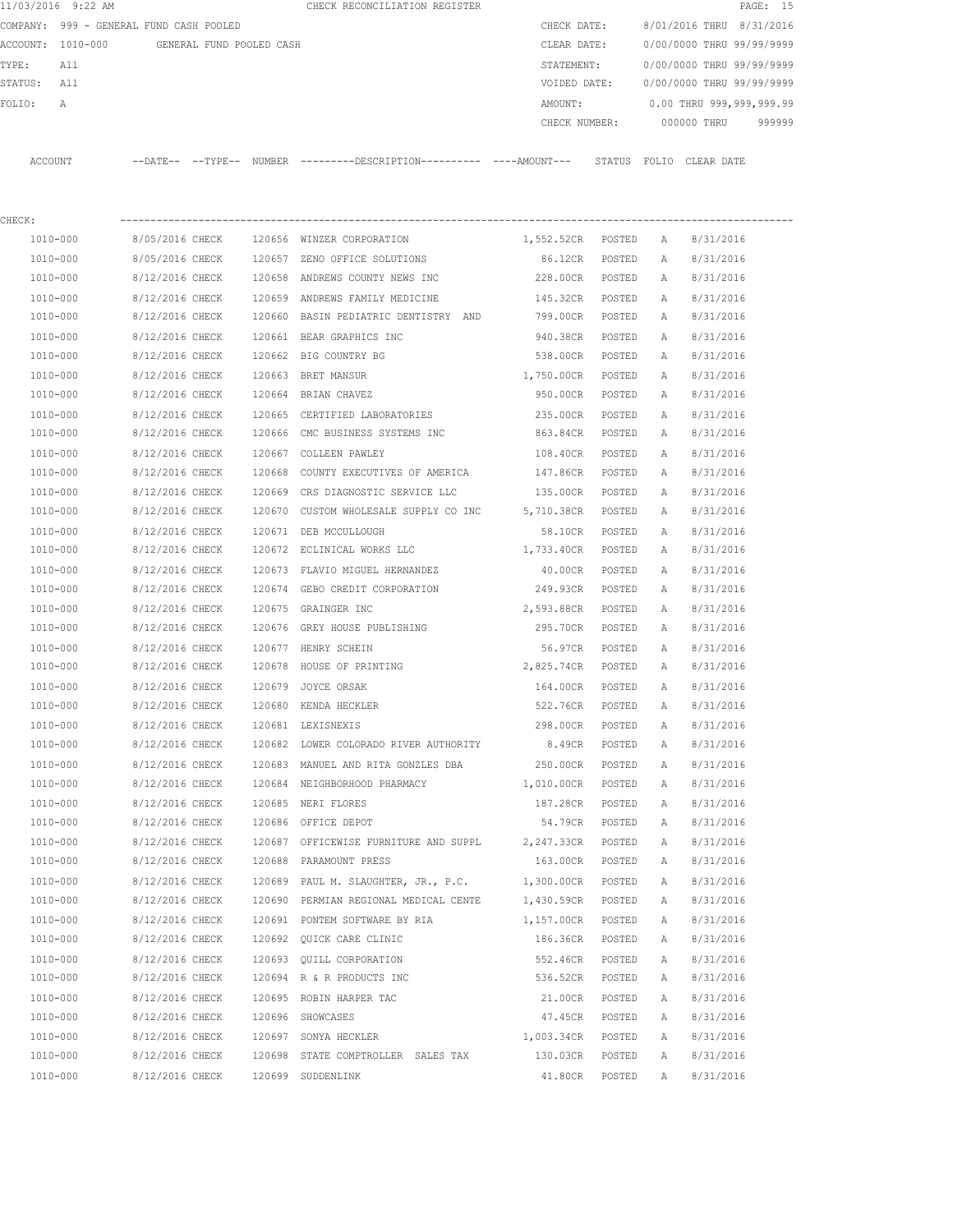|             | 11/03/2016 9:22 AM |                                            |  | CHECK RECONCILIATION REGISTER                                                                        |                             |        |          |                                        | PAGE: 16 |
|-------------|--------------------|--------------------------------------------|--|------------------------------------------------------------------------------------------------------|-----------------------------|--------|----------|----------------------------------------|----------|
|             |                    | COMPANY: 999 - GENERAL FUND CASH POOLED    |  |                                                                                                      | CHECK DATE:                 |        |          | 8/01/2016 THRU 8/31/2016               |          |
|             |                    | ACCOUNT: 1010-000 GENERAL FUND POOLED CASH |  |                                                                                                      | CLEAR DATE:                 |        |          | 0/00/0000 THRU 99/99/9999              |          |
| TYPE:       | All                |                                            |  |                                                                                                      |                             |        |          | STATEMENT: 0/00/0000 THRU 99/99/9999   |          |
| STATUS: All |                    |                                            |  |                                                                                                      |                             |        |          | VOIDED DATE: 0/00/0000 THRU 99/99/9999 |          |
| FOLIO:      | A                  |                                            |  |                                                                                                      |                             |        |          | AMOUNT: 0.00 THRU 999,999,999.99       |          |
|             |                    |                                            |  |                                                                                                      |                             |        |          | CHECK NUMBER: 000000 THRU 999999       |          |
|             |                    |                                            |  | ACCOUNT --DATE-- --TYPE-- NUMBER ---------DESCRIPTION--------- ----AMOUNT--- STATUS FOLIO CLEAR DATE |                             |        |          |                                        |          |
| CHECK:      |                    |                                            |  |                                                                                                      |                             |        |          |                                        |          |
|             | 1010-000           |                                            |  | 8/12/2016 CHECK 120700 TEXAS AGRILIFE EXTENSION SERVI                                                |                             |        |          | 15.00CR POSTED A 10/31/2016            |          |
|             | 1010-000           |                                            |  | 8/12/2016 CHECK 120701 TEXAS COMPTROLLER OF PUBLIC AC                                                |                             |        |          | 100.00CR POSTED A 8/31/2016            |          |
|             | 1010-000           |                                            |  | 8/12/2016 CHECK 120702 TEXAS GAS SERVICE CORP                                                        |                             |        |          | 125.16CR POSTED A 8/31/2016            |          |
|             | 1010-000           |                                            |  | $8/12/2016$ CHECK $120703$ TEXAS TECH UNIVERSITY HEALTH S $1,127.50$ CR POSTED A                     |                             |        |          | 8/31/2016                              |          |
|             | 1010-000           |                                            |  | 8/12/2016 CHECK 120704 UM AUTO PARTS                                                                 | 302.91CR POSTED A           |        |          | 8/31/2016                              |          |
|             | 1010-000           | 8/12/2016 CHECK 120705 UNIFIRST            |  |                                                                                                      | 33.00CR POSTED              |        | A        | 8/31/2016                              |          |
|             | 1010-000           |                                            |  | 8/12/2016 CHECK 120706 VERIZON WIRELESS                                                              | 257.60CR POSTED             |        | A        | 8/31/2016                              |          |
|             | 1010-000           |                                            |  | 8/12/2016 CHECK 120707 WTG FUELS, INC                                                                | 36.00CR POSTED              |        | A        | 8/31/2016                              |          |
|             | 1010-000           |                                            |  | 8/12/2016 CHECK 120708 WTG FUELS, INC                                                                | 5,091.89CR POSTED           |        | A        | 8/31/2016                              |          |
|             | 1010-000           |                                            |  | 8/12/2016 CHECK 120709 ZENO OFFICE SOLUTIONS                                                         | 340.00CR POSTED             |        | A        | 8/31/2016                              |          |
|             | 1010-000           |                                            |  | 8/19/2016 CHECK 120710 ANDREWS EMPLOYEE TRUST FUND                                                   | 207,202.33CR POSTED A       |        |          | 8/31/2016                              |          |
|             | 1010-000           |                                            |  | 8/19/2016 CHECK 120711 ANDREWS FAMILY MEDICINE                                                       | 22.14CR POSTED              |        | A        | 8/31/2016                              |          |
|             | 1010-000           | 8/19/2016 CHECK                            |  | 120712 ANDREWS INDUSTRIAL FOUNDATION 17,500.00CR POSTED                                              |                             |        | A        | 8/31/2016                              |          |
|             | 1010-000           | 8/19/2016 CHECK                            |  | 120713 ANDREWS PEST CONTROL                                                                          | 55.00CR POSTED              |        | A        | 9/30/2016                              |          |
|             | 1010-000           |                                            |  | 8/19/2016 CHECK 120714 ANDREWS PRESCRIPTION SHOP LLC 1,386.10CR POSTED                               |                             |        | A        | 8/31/2016                              |          |
|             | 1010-000           |                                            |  | 8/19/2016 CHECK 120715 AT&T MOBILITY                                                                 | 275.75CR POSTED             |        | A        | 8/31/2016                              |          |
|             | 1010-000           |                                            |  | 8/19/2016 CHECK 120716 BASIN PEDIATRIC DENTISTRY AND 173.00CR POSTED                                 |                             |        | A        | 8/31/2016                              |          |
|             | 1010-000           |                                            |  | 8/19/2016 CHECK 120717 BEN E. KEITH                                                                  | 3,589.92CR POSTED           |        | A        | 8/31/2016                              |          |
|             | 1010-000           | 8/19/2016 CHECK 120718 BI INC.             |  |                                                                                                      | 198.83CR POSTED             |        | A        | 8/31/2016                              |          |
|             | 1010-000           |                                            |  | 8/19/2016 CHECK 120719 BRIAN CHAVEZ                                                                  | 300.00CR POSTED             |        |          | 8/31/2016                              |          |
|             | 1010-000           |                                            |  | 8/19/2016 CHECK 120720 CITY OF ODESSA                                                                | 14.00CR POSTED              |        | A<br>A   | 8/31/2016                              |          |
|             | 1010-000           |                                            |  | 8/19/2016 CHECK 120721 CORY MARSHALL                                                                 | 179.86CR POSTED A           |        |          | 9/30/2016                              |          |
|             | 1010-000           |                                            |  | 8/19/2016 CHECK 120722 DALLAS COUNTY TREASURER                                                       | 364.00CR POSTED A 9/30/2016 |        |          |                                        |          |
|             |                    |                                            |  | 8/19/2016 CHECK 120723 DECOTY COFFEE CO                                                              |                             |        | POSTED A |                                        |          |
|             | 1010-000           | 8/19/2016 CHECK                            |  | 120724 FALCON SEPTIC SERVICE INC                                                                     | 182.00CR<br>300.00CR        |        |          | 8/31/2016                              |          |
|             | 1010-000           |                                            |  |                                                                                                      |                             | POSTED | Α        | 8/31/2016                              |          |
|             | 1010-000           | 8/19/2016 CHECK                            |  | 120725 FIRE PROGRAMS                                                                                 | 2,675.00CR<br>392.95CR      | POSTED | Α        | 8/31/2016                              |          |
|             | 1010-000           | 8/19/2016 CHECK                            |  | 120726 GEBO CREDIT CORPORATION                                                                       |                             | POSTED | Α        | 8/31/2016                              |          |
|             | 1010-000           | 8/19/2016 CHECK                            |  | 120727 GRAINGER INC                                                                                  | 102.99CR                    | POSTED | Α        | 8/31/2016                              |          |
|             | 1010-000           | 8/19/2016 CHECK                            |  | 120728 GUARDIAN SECURITY SOLUTIONS, L                                                                | 394.50CR                    | POSTED | Α        | 8/31/2016                              |          |
|             | 1010-000           | 8/19/2016 CHECK                            |  | 120729 HENRY SCHEIN                                                                                  | 505.12CR                    | POSTED | Α        | 8/31/2016                              |          |
|             | $1010 - 000$       | 8/19/2016 CHECK                            |  | 120730 JOSE LUIS LUJAN                                                                               | 20.00CR                     | POSTED | Α        | 8/31/2016                              |          |
|             | 1010-000           | 8/19/2016 CHECK                            |  | 120731 LEXISNEXIS RISK DATA MANAGEMEN 50.00CR                                                        |                             | POSTED | Α        | 8/31/2016                              |          |
|             | 1010-000           | 8/19/2016 CHECK                            |  | 120732 MAGNETO SERVICE & SUPPLY INC                                                                  | 61.50CR                     | POSTED | Α        | 8/31/2016                              |          |
|             | $1010 - 000$       | 8/19/2016 CHECK                            |  | 120733 MARK HOOPER ATTORNEY AT LAW                                                                   | 950.00CR                    | POSTED | Α        | 9/30/2016                              |          |
|             | 1010-000           | 8/19/2016 CHECK                            |  | 120734 MORRISON SUPPLY COMPANY                                                                       | 84.86CR                     | POSTED | Α        | 8/31/2016                              |          |
|             | 1010-000           | 8/19/2016 CHECK                            |  | 120735 OFFICE DEPOT                                                                                  | 69.37CR                     | POSTED | Α        | 8/31/2016                              |          |
|             | 1010-000           | 8/19/2016 CHECK                            |  | 120736 PATHMARK TRAFFIC PRODUCTS OF T                                                                | 301.50CR                    | POSTED | Α        | 8/31/2016                              |          |
|             | 1010-000           | 8/19/2016 CHECK                            |  | 120737 PAUL M. SLAUGHTER, JR., P.C.                                                                  | 300.00CR                    | POSTED | Α        | 8/31/2016                              |          |
|             | 1010-000           | 8/19/2016 CHECK                            |  | 120738 PAULCOR, INC.                                                                                 | 7.00CR                      | POSTED | Α        | 9/30/2016                              |          |
|             | 1010-000           | 8/19/2016 CHECK                            |  | 120739 PORTERS THRIFTWAY                                                                             | 424.41CR                    | POSTED | Α        | 8/31/2016                              |          |
|             | 1010-000           | 8/19/2016 CHECK                            |  | 120740 QUILL CORPORATION                                                                             | 391.28CR                    | POSTED | Α        | 8/31/2016                              |          |
|             | 1010-000           | 8/19/2016 CHECK                            |  | 120741 REDWOOD TOXICOLOGY LABORATORY                                                                 | 41.50CR                     | POSTED | Α        | 8/31/2016                              |          |
|             | 1010-000           | 8/19/2016 CHECK                            |  | 120742 RELIANT ENERGY                                                                                | 31,101.40CR                 | POSTED | Α        | 8/31/2016                              |          |
|             | 1010-000           | 8/19/2016 CHECK                            |  | 120743 STANDARD COFFEE SERVICE CO                                                                    | 110.78CR                    | POSTED | Α        | 8/31/2016                              |          |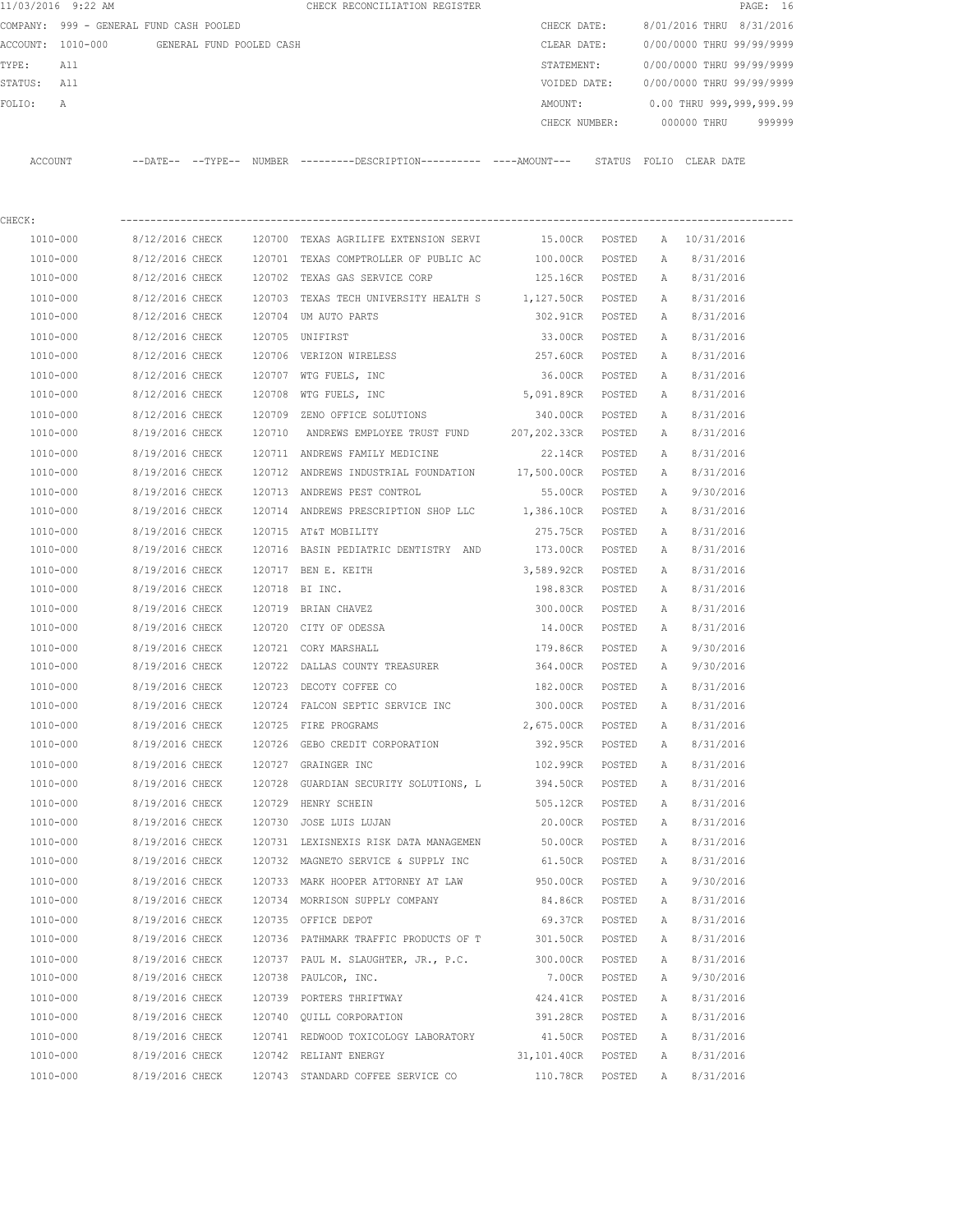|          | 11/03/2016 9:22 AM             |                            |                          |        | CHECK RECONCILIATION REGISTER                       |            |                  |              |             | PAGE: 17                  |
|----------|--------------------------------|----------------------------|--------------------------|--------|-----------------------------------------------------|------------|------------------|--------------|-------------|---------------------------|
| COMPANY: | 999 - GENERAL FUND CASH POOLED |                            |                          |        |                                                     |            | CHECK DATE:      |              |             | 8/01/2016 THRU 8/31/2016  |
| ACCOUNT: | 1010-000                       |                            | GENERAL FUND POOLED CASH |        |                                                     |            | CLEAR DATE:      |              |             | 0/00/0000 THRU 99/99/9999 |
| TYPE:    | All                            |                            |                          |        |                                                     |            | STATEMENT:       |              |             | 0/00/0000 THRU 99/99/9999 |
| STATUS:  | All                            |                            |                          |        |                                                     |            | VOIDED DATE:     |              |             | 0/00/0000 THRU 99/99/9999 |
| FOLIO:   | A                              |                            |                          |        |                                                     |            | AMOUNT:          |              |             | 0.00 THRU 999,999,999.99  |
|          |                                |                            |                          |        |                                                     |            | CHECK NUMBER:    |              | 000000 THRU | 999999                    |
| ACCOUNT  |                                | $--$ DATE $- --$ TYPE $--$ |                          |        | NUMBER ---------DESCRIPTION---------- ----AMOUNT--- |            | STATUS           | FOLIO        | CLEAR DATE  |                           |
| CHECK:   |                                |                            |                          |        |                                                     |            |                  |              |             |                           |
| 1010-000 |                                | 8/19/2016 CHECK            |                          |        | 120744 STELLA PADILLA                               |            | 5.00CR<br>POSTED | $\mathbb{A}$ | 8/31/2016   |                           |
| 1010-000 |                                | 8/19/2016 CHECK            |                          | 120745 | SYSCO WEST TEXAS INC                                | 2,812.51CR | POSTED           | Α            | 8/31/2016   |                           |
| 1010-000 |                                | 8/19/2016 CHECK            |                          | 120746 | TASCOSA OFFICE MACHINES INC                         | 797.35CR   | POSTED           | Α            | 8/31/2016   |                           |
|          | $1010 - 000$                   | 8/19/2016 CHECK            |                          |        | 120747 VERIZON WIRELESS                             | 137.91CR   | POSTED           | A            | 8/31/2016   |                           |

| 1010-000 | 8/19/2016 CHECK                         |              | 120747 VERIZON WIRELESS                                  | 137.91CR          | POSTED | A            | 8/31/2016 |
|----------|-----------------------------------------|--------------|----------------------------------------------------------|-------------------|--------|--------------|-----------|
| 1010-000 | 8/19/2016 CHECK                         |              | 120748 ZENO OFFICE SOLUTIONS                             | 86.96CR           | POSTED | Α            | 8/31/2016 |
| 1010-000 | 8/22/2016 CHECK                         |              | 120749 BARBARA A HUDGENS                                 | 40.00CR           | POSTED | A            | 8/31/2016 |
| 1010-000 | 8/22/2016 CHECK 120750 JESSICA SALDIVAR |              |                                                          | 40.00CR           | POSTED | $\mathbb{A}$ | 8/31/2016 |
| 1010-000 |                                         |              | 8/22/2016 CHECK 120751 JIMMY D CRENSHAW JR               | 40.00CR           | POSTED | Α            | 8/31/2016 |
| 1010-000 | 8/22/2016 CHECK                         |              | 120752 JOSHUA SNOW                                       | 40.00CR OUTSTND   |        | A            | 0/00/0000 |
| 1010-000 | 8/22/2016 CHECK                         |              | 120753 LARISA A BAIRAMOVA                                | 40.00CR           | POSTED | A            | 8/31/2016 |
| 1010-000 | 8/22/2016 CHECK                         |              | 120754 MALLORY LEIGH THOMPSON                            | 40.00CR           | POSTED | A            | 8/31/2016 |
| 1010-000 | 8/22/2016 CHECK                         |              | 120755 MICHEL NICOLE GARCIA                              | 40.00CR           | POSTED | A            | 8/31/2016 |
| 1010-000 | 8/22/2016 CHECK                         |              | 120756 PAMELA MCDONALD                                   | 40.00CR           | POSTED | $\mathbb{A}$ | 8/31/2016 |
| 1010-000 |                                         |              | 8/22/2016 CHECK 120757 SELINDA SUE HOBBS                 | 40.00CR POSTED    |        | A            | 9/30/2016 |
| 1010-000 | 8/22/2016 CHECK                         |              | 120758 SERGIO CARRASCO                                   | 40.00CR POSTED    |        | A            | 8/31/2016 |
| 1010-000 | 8/22/2016 CHECK                         |              | 120759 WESTON WELCH BURNETT                              | 40.00CR POSTED    |        | A            | 8/31/2016 |
| 1010-000 | 8/26/2016 CHECK                         |              | 120760 110TH JUDICIAL DISTRICT                           | 2,968.00CR POSTED |        | A            | 9/30/2016 |
| 1010-000 | 8/26/2016 CHECK                         |              | 120761 AMBER COWAN                                       | 500.00CR          | POSTED | Α            | 9/30/2016 |
| 1010-000 | 8/26/2016 CHECK                         |              | 120762 ANDREWS COUNTY APPRAISAL DISTR 78,697.00CR POSTED |                   |        | $\mathbb{A}$ | 8/31/2016 |
| 1010-000 | 8/26/2016 CHECK                         |              | 120763 ANDREWS FAMILY MEDICINE                           | 40.27CR           | POSTED | A            | 8/31/2016 |
| 1010-000 | 8/26/2016 CHECK                         |              | 120764 ANDREWS FAMILY MEDICINE                           | 109.00CR POSTED   |        | A            | 8/31/2016 |
| 1010-000 | 8/26/2016 CHECK                         |              | 120765 ANDREWS PEST CONTROL                              | 85.00CR           | POSTED | $\mathbb{A}$ | 9/30/2016 |
| 1010-000 | 8/26/2016 CHECK                         |              | 120766 BASIN PEDIATRIC DENTISTRY AND                     | 582.32CR          | POSTED | A            | 9/30/2016 |
| 1010-000 | 8/26/2016 CHECK                         |              | 120767 BEAR GRAPHICS INC                                 | 582.00CR          | POSTED | A            | 9/30/2016 |
| 1010-000 | 8/26/2016 CHECK 120768 BRIAN CHAVEZ     |              |                                                          | 450.00CR POSTED   |        | A            | 9/30/2016 |
| 1010-000 | 8/26/2016 CHECK                         |              | 120769 CENTER POINT LARGE PRINT                          | 124.02CR POSTED   |        | Α            | 9/30/2016 |
| 1010-000 | 8/26/2016 CHECK                         |              | 120770 CINDY NUTTER                                      | 2,375.60CR POSTED |        | Α            | 9/30/2016 |
| 1010-000 | 8/26/2016 CHECK                         |              | 120771 CORNERSTONE PROGRAMS CORPORATI                    | 2,054.54CR POSTED |        | A            | 9/30/2016 |
| 1010-000 | 8/26/2016 CHECK                         |              | 120772 CRS DIAGNOSTIC SERVICE LLC                        | 300.00CR          | POSTED | A            | 8/31/2016 |
| 1010-000 | 8/26/2016 CHECK                         |              | 120773 CUSTOM WHOLESALE SUPPLY CO INC                    | 449.97CR POSTED   |        | $\Delta$     | 8/31/2016 |
| 1010-000 | 8/26/2016 CHECK                         |              | 120774 DANIELLE PARKINSON                                | 738.75CR POSTED   |        | A            | 9/30/2016 |
| 1010-000 | 8/26/2016 CHECK                         |              | 120775 DELILAH SCHROEDER                                 | 800.00CR          | POSTED | А            | 9/30/2016 |
| 1010-000 | 8/26/2016 CHECK                         |              | 120776 DPS GENERAL STORES                                | 65.00CR           | POSTED | Α            | 9/30/2016 |
| 1010-000 | 8/26/2016 CHECK                         |              | 120777 EAN HOLDINGS LLC                                  | 172.44CR          | POSTED | A            | 9/30/2016 |
| 1010-000 | 8/26/2016 CHECK                         |              | 120778 EXXON/MOBIL                                       | 19.23CR POSTED    |        | A            | 9/30/2016 |
| 1010-000 | 8/26/2016 CHECK                         |              | 120779 EXXON/MOBIL                                       | 28.35CR POSTED    |        | $\mathbb A$  | 9/30/2016 |
| 1010-000 | 8/26/2016 CHECK                         | 120780 FEDEX |                                                          | 54.80CR POSTED    |        | Α            | 9/30/2016 |
| 1010-000 | 8/26/2016 CHECK                         |              | 120781 FIRE PROGRAMS                                     | 650.00CR POSTED   |        | A            | 9/30/2016 |
| 1010-000 | 8/26/2016 CHECK                         |              | 120782 GARZA COUNTY TREASURER                            | 2,100.00CR POSTED |        | A            | 9/30/2016 |
| 1010-000 | 8/26/2016 CHECK                         |              | 120783 HENRY SCHEIN                                      | 30.79CR POSTED    |        | $\mathbb{A}$ | 9/30/2016 |
| 1010-000 |                                         |              | 8/26/2016 CHECK 120784 HOMETOWN PHARMACY                 | 1,405.48CR POSTED |        | $\mathbb{A}$ | 9/30/2016 |
| 1010-000 |                                         |              | 8/26/2016 CHECK 120785 INGRAM LIBRARY SERVICES           | 14.28CR POSTED    |        | A            | 9/30/2016 |
| 1010-000 | 8/26/2016 CHECK                         |              | 120786 J ROXANE BLOUNT                                   | 1,100.00CR POSTED |        | $\mathbb{A}$ | 9/30/2016 |
| 1010-000 | 8/26/2016 CHECK                         |              | 120787 JERRY W. WADE, D.D.S.                             | 642.00CR POSTED   |        | $\mathbb{A}$ | 9/30/2016 |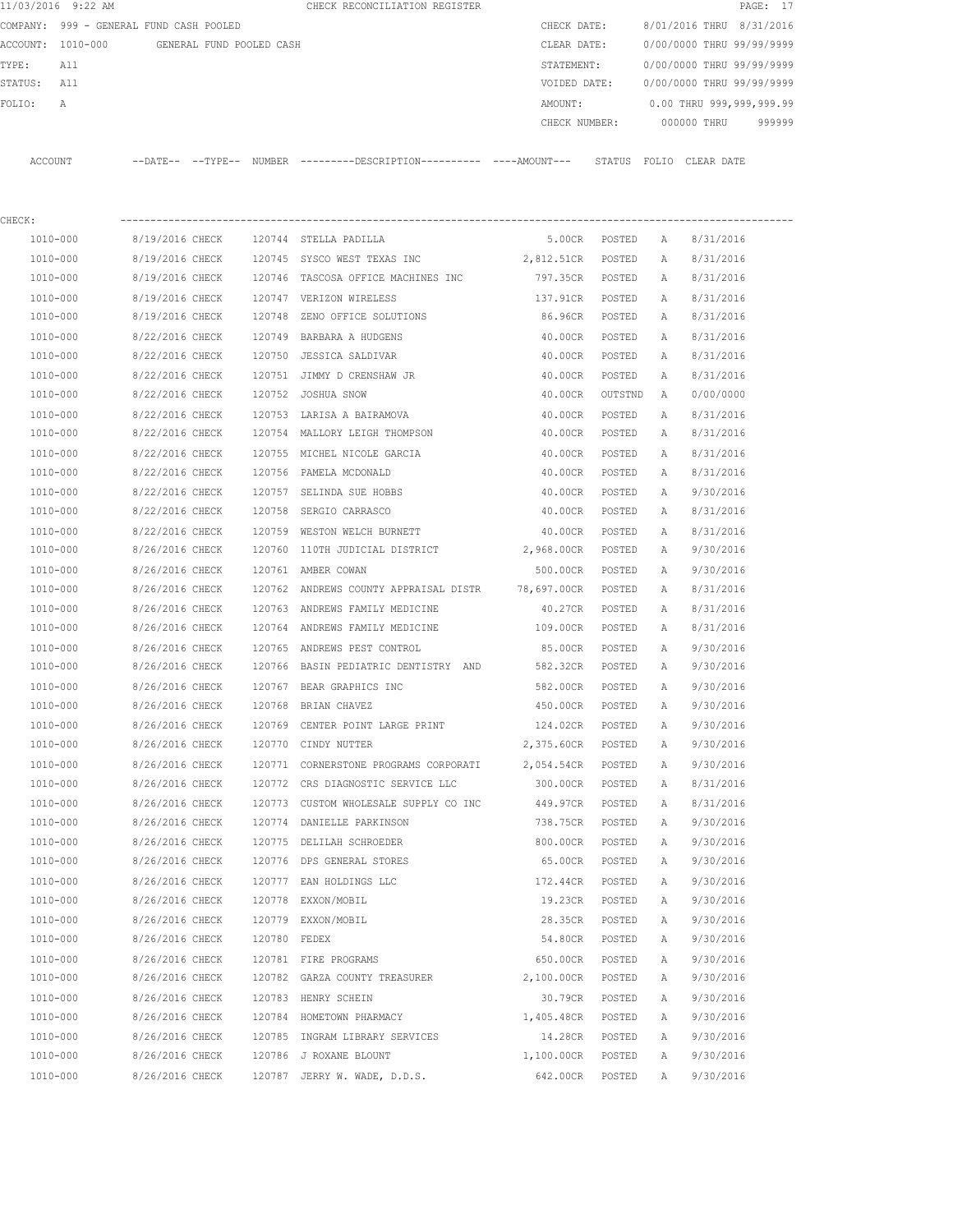|         | 11/03/2016 9:22 AM                      |                            |                          |        | CHECK RECONCILIATION REGISTER                |  |               |        |                           |             | PAGE: 18                  |        |
|---------|-----------------------------------------|----------------------------|--------------------------|--------|----------------------------------------------|--|---------------|--------|---------------------------|-------------|---------------------------|--------|
|         | COMPANY: 999 - GENERAL FUND CASH POOLED |                            |                          |        |                                              |  | CHECK DATE:   |        |                           |             | 8/01/2016 THRU 8/31/2016  |        |
|         | ACCOUNT: 1010-000                       |                            | GENERAL FUND POOLED CASH |        |                                              |  | CLEAR DATE:   |        |                           |             | 0/00/0000 THRU 99/99/9999 |        |
| TYPE:   | All                                     |                            |                          |        |                                              |  | STATEMENT:    |        |                           |             | 0/00/0000 THRU 99/99/9999 |        |
| STATUS: | All                                     |                            |                          |        |                                              |  | VOIDED DATE:  |        | 0/00/0000 THRU 99/99/9999 |             |                           |        |
| FOLIO:  | A                                       |                            |                          |        |                                              |  | AMOUNT:       |        |                           |             | 0.00 THRU 999,999,999.99  |        |
|         |                                         |                            |                          |        |                                              |  | CHECK NUMBER: |        |                           | 000000 THRU |                           | 999999 |
|         |                                         |                            |                          |        |                                              |  |               |        |                           |             |                           |        |
| ACCOUNT |                                         | $--$ DATE $- --$ TYPE $--$ |                          | NUMBER | ---------DESCRIPTION---------- ----AMOUNT--- |  |               | STATUS | FOLIO CLEAR DATE          |             |                           |        |
|         |                                         |                            |                          |        |                                              |  |               |        |                           |             |                           |        |

| CHECK:       |                 |              |                                              |                   |         |              |            |  |
|--------------|-----------------|--------------|----------------------------------------------|-------------------|---------|--------------|------------|--|
| 1010-000     | 8/26/2016 CHECK |              | 120788 JORGE MARTINEZ                        | 468.07CR          | POSTED  | A            | 9/30/2016  |  |
| 1010-000     | 8/26/2016 CHECK |              | 120789 KLEINMAN CONSULTANTS PLLC             | 900.00CR          | POSTED  | Α            | 9/30/2016  |  |
| 1010-000     | 8/26/2016 CHECK |              | 120790 LAMICHA HOGAN                         | 120.96CR          | OUTSTND | Α            | 0/00/0000  |  |
| 1010-000     | 8/26/2016 CHECK |              | 120791 LEXISNEXIS                            | 153.00CR          | POSTED  | Α            | 9/30/2016  |  |
| 1010-000     | 8/26/2016 CHECK |              | 120792 LILLY A PLUMMER                       | 1,475.00CR        | POSTED  | A            | 10/31/2016 |  |
| 1010-000     | 8/26/2016 CHECK |              | 120793 MAL ENTERPRISES INC                   | 70.98CR           | POSTED  | Α            | 9/30/2016  |  |
| 1010-000     | 8/26/2016 CHECK |              | 120794 MARK HOOPER ATTORNEY AT LAW           | 300.00CR          | POSTED  | Α            | 9/30/2016  |  |
| 1010-000     | 8/26/2016 CHECK |              | 120795 MIDLAND COUNTY JUVENILE PROBAT        | 3,410.00CR        | POSTED  | Α            | 9/30/2016  |  |
| 1010-000     | 8/26/2016 CHECK |              | 120796 MIKE HOLMES                           | 350.00CR          | POSTED  | Α            | 8/31/2016  |  |
| 1010-000     | 8/26/2016 CHECK |              | 120797 MOVIE LICENSING USA                   | 284.00CR          | POSTED  | A            | 9/30/2016  |  |
| 1010-000     | 8/26/2016 CHECK |              | 120798 MUSTANG LUMBER CO                     | 2,560.65CR        | POSTED  | A            | 8/31/2016  |  |
| 1010-000     | 8/26/2016 CHECK |              | 120799 VOID CHECK                            | 0.00              | POSTED  | Α            | 8/31/2016  |  |
| 1010-000     | 8/26/2016 CHECK |              | 120800 VOID CHECK                            | 0.00              | POSTED  | Α            | 8/31/2016  |  |
| 1010-000     | 8/26/2016 CHECK |              | 120801 VOID CHECK                            | 0.00              | POSTED  | Α            | 8/31/2016  |  |
| 1010-000     | 8/26/2016 CHECK |              | 120802 VOID CHECK                            | 0.00              | POSTED  | Α            | 8/31/2016  |  |
| 1010-000     | 8/26/2016 CHECK |              | 120803 VOID CHECK                            | 0.00              | POSTED  | A            | 8/31/2016  |  |
| 1010-000     | 8/26/2016 CHECK |              | 120804 NATIONAL 4-H COUNCIL                  | 66.56CR           | POSTED  | A            | 9/30/2016  |  |
| 1010-000     | 8/26/2016 CHECK |              | 120805 NAVICURE, INC                         | 158.00CR          | POSTED  | Α            | 9/30/2016  |  |
| 1010-000     | 8/26/2016 CHECK |              | 120806 NOBLE SOFTWARE GROUP, LLC             | 3,000.00CR POSTED |         | Α            | 9/30/2016  |  |
| 1010-000     | 8/26/2016 CHECK |              | 120807 OFFICE DEPOT                          | 330.17CR          | POSTED  | Α            | 9/30/2016  |  |
| 1010-000     | 8/26/2016 CHECK | 120808       | OVERHEAD DOOR CO-PERMIAN BASIN               | 195.00CR          | POSTED  | Α            | 9/30/2016  |  |
| 1010-000     | 8/26/2016 CHECK | 120809       | PEGASUS SCHOOLS, INC.                        | 5,031.30CR POSTED |         | Α            | 9/30/2016  |  |
| 1010-000     | 8/26/2016 CHECK | 120810       | PERMIAN BASIN REGIONAL PLANNIN               | 81.97CR           | POSTED  | A            | 9/30/2016  |  |
| 1010-000     | 8/26/2016 CHECK |              | 120811 PROFESSIONAL TURF PRODUCTS 7,972.00CR |                   | POSTED  | Α            | 9/30/2016  |  |
| 1010-000     | 8/26/2016 CHECK |              | 120812 QUILL CORPORATION                     | 658.61CR          | POSTED  | Α            | 9/30/2016  |  |
| 1010-000     | 8/26/2016 CHECK |              | 120813 R & R PRODUCTS INC                    | 123.93CR          | POSTED  | Α            | 9/30/2016  |  |
| $1010 - 000$ | 8/26/2016 CHECK |              | 120814 RACHEL HALL                           | 30.00CR           | POSTED  | Α            | 8/31/2016  |  |
| 1010-000     | 8/26/2016 CHECK |              | 120815 RAFAEL RODRIGUEZ DBA                  | 1,950.00CR        | POSTED  | Α            | 9/30/2016  |  |
| 1010-000     | 8/26/2016 CHECK |              | 120816 RECORDED BOOKS, LLC                   | 74.20CR           | POSTED  | A            | 9/30/2016  |  |
| 1010-000     | 8/26/2016 CHECK |              | 120817 RECOVERY HEALTHCARE CORP              | 500.00CR          | POSTED  | Α            | 9/30/2016  |  |
| 1010-000     | 8/26/2016 CHECK |              | 120818 REDWOOD TOXICOLOGY LABORATORY         | 190.17CR POSTED   |         | Α            | 9/30/2016  |  |
| 1010-000     | 8/26/2016 CHECK |              | 120819 RITE OF PASSAGE, INC.                 | 4,591.41CR        | POSTED  | Α            | 9/30/2016  |  |
| 1010-000     | 8/26/2016 CHECK |              | 120820 SCOTT MARTIN LCP-S LSOTP-S            | 1,275.00CR POSTED |         | Α            | 9/30/2016  |  |
| 1010-000     | 8/26/2016 CHECK |              | 120821 SECURED DOCUMENT SHREDDING, IN        | 50.00CR           | POSTED  | A            | 9/30/2016  |  |
| 1010-000     | 8/26/2016 CHECK | 120822 SHELL |                                              | 679.53CR          | POSTED  | $\mathbb{A}$ | 9/30/2016  |  |
| 1010-000     | 8/26/2016 CHECK |              | 120823 SIERRA SPRINGS                        | 93.86CR           | POSTED  | А            | 9/30/2016  |  |
| 1010-000     | 8/26/2016 CHECK |              | 120824 SILSBEE FORD                          | 25,435.95CR       | POSTED  | Α            | 9/30/2016  |  |
| 1010-000     | 8/26/2016 CHECK |              | 120825 SPORT VIDEOS                          | 86.00CR           | POSTED  | Α            | 9/30/2016  |  |
| 1010-000     | 8/26/2016 CHECK | 120826       | STAMPEDE, INC                                | 106.95CR          | POSTED  | Α            | 9/30/2016  |  |
| 1010-000     | 8/26/2016 CHECK | 120827       | STANDARD COFFEE SERVICE CO                   | 47.89CR           | POSTED  | Α            | 9/30/2016  |  |
| 1010-000     | 8/26/2016 CHECK | 120828       | TACCHO                                       | 1,000.00CR        | POSTED  | А            | 9/30/2016  |  |
| 1010-000     | 8/26/2016 CHECK |              | 120829 TASCOSA OFFICE MACHINES INC           | 518.71CR          | POSTED  | Α            | 9/30/2016  |  |
| 1010-000     | 8/26/2016 CHECK |              | 120830 TEXAS GAS SERVICE CORP                | 165.16CR          | POSTED  | Α            | 9/30/2016  |  |
| 1010-000     | 8/26/2016 CHECK |              | 120831 TEXAS TECH HEALTH SCIENCES CEN        | 736.78CR          | POSTED  | Α            | 9/30/2016  |  |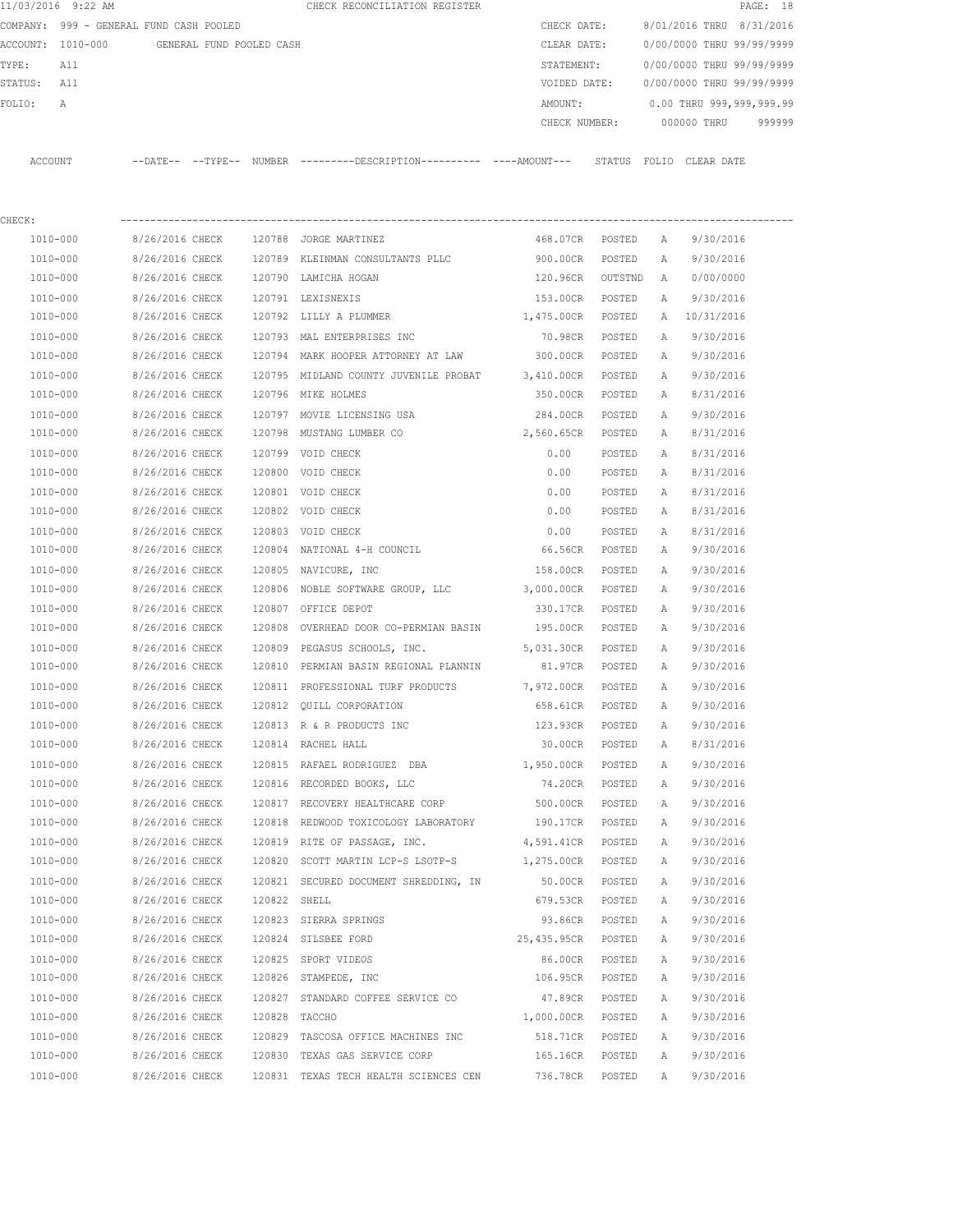|         | 11/03/2016 9:22 AM                      |                 |                          |        | CHECK RECONCILIATION REGISTER                                                              |                   |        |   |                           | PAGE: 19 |
|---------|-----------------------------------------|-----------------|--------------------------|--------|--------------------------------------------------------------------------------------------|-------------------|--------|---|---------------------------|----------|
|         | COMPANY: 999 - GENERAL FUND CASH POOLED |                 |                          |        |                                                                                            | CHECK DATE:       |        |   | 8/01/2016 THRU 8/31/2016  |          |
|         | ACCOUNT: 1010-000                       |                 | GENERAL FUND POOLED CASH |        |                                                                                            | CLEAR DATE:       |        |   | 0/00/0000 THRU 99/99/9999 |          |
| TYPE:   | All                                     |                 |                          |        |                                                                                            | STATEMENT:        |        |   | 0/00/0000 THRU 99/99/9999 |          |
| STATUS: | All                                     |                 |                          |        |                                                                                            | VOIDED DATE:      |        |   | 0/00/0000 THRU 99/99/9999 |          |
| FOLIO:  | Α                                       |                 |                          |        |                                                                                            | AMOUNT:           |        |   | 0.00 THRU 999,999,999.99  |          |
|         |                                         |                 |                          |        |                                                                                            | CHECK NUMBER:     |        |   | 000000 THRU               | 999999   |
|         | ACCOUNT                                 |                 |                          |        | --DATE-- --TYPE-- NUMBER --------DESCRIPTION--------- ----AMOUNT--- STATUS FOLIO CLEARDATE |                   |        |   |                           |          |
| CHECK:  |                                         |                 |                          |        |                                                                                            |                   |        |   |                           |          |
|         | 1010-000                                | 8/26/2016 CHECK |                          |        |                                                                                            |                   |        |   | 9/30/2016                 |          |
|         | 1010-000                                | 8/26/2016 CHECK |                          |        | 120833 TRANE US INC.<br>VOIDED                                                             | 4,389.00CR VOIDED |        | A | 8/26/2016                 |          |
|         | 1010-000                                | 8/26/2016 CHECK |                          |        | 120834 TRENCHLESS REPLACEMENT SPECIAL                                                      | 1,041.00CR POSTED |        | Α | 9/30/2016                 |          |
|         | 1010-000                                | 8/26/2016 CHECK |                          |        | 120835 TX EMERGENCY STAFFING SOLUTION                                                      | 2,444.00CR POSTED |        | A | 9/30/2016                 |          |
|         | 1010-000                                | 8/26/2016 CHECK |                          |        | 120836 UPTON COUNTY                                                                        | 4,804.50CR POSTED |        | A | 9/30/2016                 |          |
|         | 1010-000                                | 8/26/2016 CHECK |                          |        | 120837 WAGNER SUPPLY COMPANY                                                               | 5,673.65CR POSTED |        | A | 9/30/2016                 |          |
|         | 1010-000                                | 8/26/2016 CHECK |                          |        | 120838 VOID CHECK                                                                          | 0.00              | POSTED | A | 8/31/2016                 |          |
|         | 1010-000                                | 8/26/2016 CHECK |                          | 120839 | WINDSTREAM COMMUNICATIONS                                                                  | 1,254.04CR POSTED |        | A | 9/30/2016                 |          |
|         | 1010-000                                | 8/26/2016 CHECK |                          |        | 120840 WTG FUELS, INC                                                                      | 3,957.24CR POSTED |        | A | 8/31/2016                 |          |
|         | 1010-000                                | 8/31/2016 CHECK |                          |        | 120841 AFFIRMED FIRST AID & SAFETY IN                                                      | 229.79CR POSTED   |        | Α | 9/30/2016                 |          |
|         | 1010-000                                | 8/31/2016 CHECK |                          |        | 120842 AIR FILTRATION PRODUCTS AND SE 1,798.92CR POSTED                                    |                   |        | A | 10/31/2016                |          |
|         | 1010-000                                | 8/31/2016 CHECK |                          |        | 120843 ANDREWS COUNTY DESIGNATED FUND                                                      | 750.00CR POSTED   |        | Α | 9/30/2016                 |          |
|         | 1010-000                                | 8/31/2016 CHECK |                          |        | 120844 ANDREWS COUNTY PETTY CASH                                                           | 7.50CR            | POSTED | A | 9/30/2016                 |          |
|         | 1010-000                                | 8/31/2016 CHECK |                          |        | 120845 ANDREWS FAMILY MEDICINE                                                             | 22.14CR           | POSTED | А | 9/30/2016                 |          |
|         | 1010-000                                | 8/31/2016 CHECK |                          |        | 120846 ANDREWS PRESCRIPTION SHOP                                                           | 660.25CR          | POSTED | А | 9/30/2016                 |          |
|         | 1010-000                                | 8/31/2016 CHECK |                          |        | 120847 ANDREWS PRESCRIPTION SHOP LLC                                                       | 69.99CR POSTED    |        | Α | 9/30/2016                 |          |
|         | 1010-000                                | 8/31/2016 CHECK |                          |        | 120848 ANDREWS TIRE SERVICE INC                                                            | 26.00CR           | POSTED | A | 9/30/2016                 |          |
|         | 1010-000                                | 8/31/2016 CHECK |                          |        | 120849 ANDREWS WRECKIN CREW, LLC                                                           | 300.00CR          | POSTED | A | 9/30/2016                 |          |
|         | 1010-000                                | 8/31/2016 CHECK |                          |        | 120850 AUTO-CHLOR SYSTEM OF GOLDEN LI                                                      | 153.00CR          | POSTED | Α | 9/30/2016                 |          |
|         | 1010-000                                | 8/31/2016 CHECK |                          |        | 120851 AUTOZONE COMMERCIAL                                                                 | 123.71CR          | POSTED | Α | 9/30/2016                 |          |
|         | 1010-000                                | 8/31/2016 CHECK |                          |        | 120852 B-C COMANY, INC.                                                                    | 622.66CR POSTED   |        | А | 9/30/2016                 |          |
|         | 1010-000                                | 8/31/2016 CHECK |                          |        | 120853 BAILEY COUNTY SHERIFF DEPT 11,651.20CR POSTED                                       |                   |        | Α | 9/30/2016                 |          |
|         | 1010-000                                |                 |                          |        | 8/31/2016 CHECK 120854 BASIN DENTISTRY                                                     | 147.30CR          | POSTED | A | 9/30/2016                 |          |
|         | 1010-000                                |                 |                          |        | 8/31/2016 CHECK 120855 BASIN PEDIATRIC DENTISTRY AND 495.00CR                              |                   | POSTED | A | 9/30/2016                 |          |
|         | 1010-000                                | 8/31/2016 CHECK |                          |        | 120856 BEAR GRAPHICS INC                                                                   | 324.35CR          | POSTED | А | 9/30/2016                 |          |
|         | 1010-000                                | 8/31/2016 CHECK |                          |        | 120857 BRIAN CHAVEZ                                                                        | 350.00CR          | POSTED | Α | 9/30/2016                 |          |
|         | 1010-000                                | 8/31/2016 CHECK |                          |        | 120858 BROWNELLS INC                                                                       | 214.54CR          | POSTED | Α | 9/30/2016                 |          |
|         | 1010-000                                | 8/31/2016 CHECK |                          |        | 120859 CALDWELL COUNTRY CHEVROLET                                                          | 34,896.00CR       | POSTED | Α | 9/30/2016                 |          |
|         | 1010-000                                | 8/31/2016 CHECK |                          |        | 120860 CANON FINANCIAL SERVICES INC                                                        | 442.07CR          | POSTED | Α | 9/30/2016                 |          |
|         | 1010-000                                | 8/31/2016 CHECK |                          |        | 120861 CERTIFIED LABORATORIES                                                              | 230.00CR          | POSTED | Α | 9/30/2016                 |          |
|         | 1010-000                                | 8/31/2016 CHECK |                          |        | 120862 CHEM-AQUA, INC                                                                      | 116.66CR          | POSTED | Α | 9/30/2016                 |          |
|         | 1010-000                                | 8/31/2016 CHECK |                          |        | 120863 CHEVRON AND TEXACO BUSINESS CA                                                      | 43.17CR           | POSTED | Α | 9/30/2016                 |          |
|         | 1010-000                                | 8/31/2016 CHECK |                          |        | 120864 CHRISTINA ORONA                                                                     | 36.72CR           | POSTED | Α | 9/30/2016                 |          |
|         | 1010-000                                | 8/31/2016 CHECK |                          |        | 120865 CITY OF ANDREWS WATER DEPT.                                                         | 22,480.59CR       | POSTED | Α | 9/30/2016                 |          |
|         | 1010-000                                | 8/31/2016 CHECK |                          |        | 120866 CLIMA PATCH                                                                         | 1,153.86CR        | POSTED | Α | 9/30/2016                 |          |
|         | 1010-000                                | 8/31/2016 CHECK |                          |        | 120867 COLE COOMER                                                                         | 38.62CR           | POSTED | Α | 9/30/2016                 |          |
|         | 1010-000                                | 8/31/2016 CHECK |                          |        | 120868 CORY MARSHALL                                                                       | 200.35CR          | POSTED | Α | 9/30/2016                 |          |
|         | 1010-000                                | 8/31/2016 CHECK |                          |        | 120869 CRS DIAGNOSTIC SERVICE LLC                                                          | 225.00CR          | POSTED | Α | 9/30/2016                 |          |
|         | 1010-000                                | 8/31/2016 CHECK |                          |        | 120870 CRYSTAL GONZALEZ                                                                    | 36.72CR           | POSTED | Α | 10/31/2016                |          |
|         | 1010-000                                | 8/31/2016 CHECK |                          |        | 120871 DEBRA D GUTHRIE                                                                     | 437.80CR          | POSTED | Α | 9/30/2016                 |          |
|         | 1010-000                                | 8/31/2016 CHECK |                          |        | 120872 DEECO RUBBER COMPANY INC.                                                           | 74.65CR           | POSTED | Α | 9/30/2016                 |          |
|         | 1010-000                                | 8/31/2016 CHECK |                          |        | 120873 DPC INDUSTRIES, INC.                                                                | 250.00CR POSTED   |        | Α | 9/30/2016                 |          |
|         | 1010-000                                | 8/31/2016 CHECK |                          |        | 120874 DR. WRIGHT'S VISION SOURCE                                                          | 1,425.47CR POSTED |        | Α | 9/30/2016                 |          |
|         | 1010-000                                | 8/31/2016 CHECK |                          |        | 120875 EWING IRRIGATION PRODUCTS INC                                                       | 2,086.79CR        | POSTED | Α | 9/30/2016                 |          |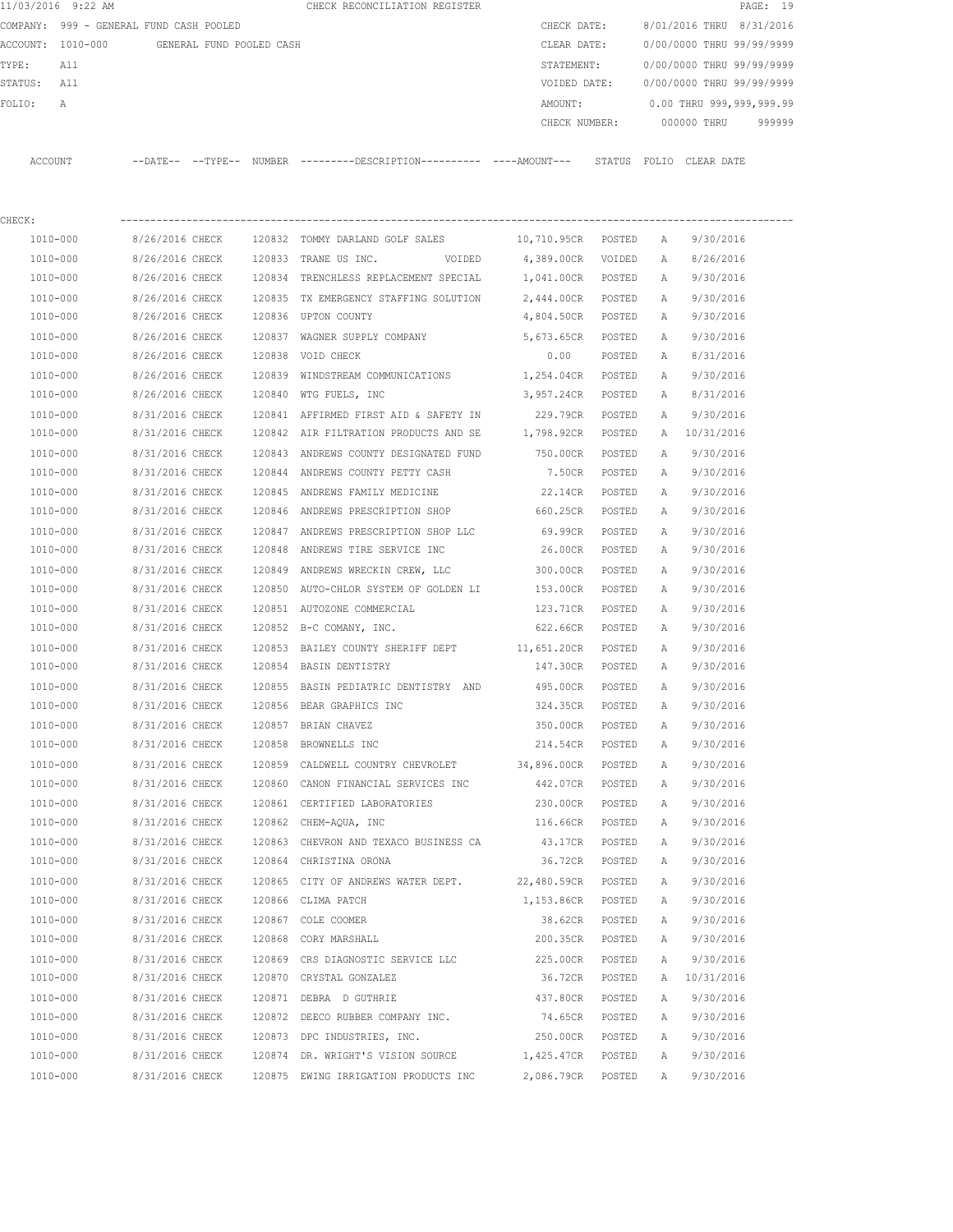| 11/03/2016 9:22 AM                         |                 |  | CHECK RECONCILIATION REGISTER                                                                                 |                   | PAGE: 20 |                           |                            |  |  |
|--------------------------------------------|-----------------|--|---------------------------------------------------------------------------------------------------------------|-------------------|----------|---------------------------|----------------------------|--|--|
| COMPANY: 999 - GENERAL FUND CASH POOLED    |                 |  |                                                                                                               | CHECK DATE:       |          | 8/01/2016 THRU 8/31/2016  |                            |  |  |
| ACCOUNT: 1010-000 GENERAL FUND POOLED CASH |                 |  |                                                                                                               | CLEAR DATE:       |          | 0/00/0000 THRU 99/99/9999 |                            |  |  |
| TYPE:<br>All                               |                 |  |                                                                                                               | STATEMENT:        |          |                           | 0/00/0000 THRU 99/99/9999  |  |  |
| STATUS: All                                |                 |  |                                                                                                               | VOIDED DATE:      |          | 0/00/0000 THRU 99/99/9999 |                            |  |  |
| FOLIO:<br>Α                                |                 |  |                                                                                                               | AMOUNT:           |          |                           | 0.00 THRU 999,999,999.99   |  |  |
|                                            |                 |  |                                                                                                               | CHECK NUMBER:     |          | 000000 THRU<br>999999     |                            |  |  |
| ACCOUNT                                    |                 |  | --DATE-- --TYPE-- NUMBER --------DESCRIPTION--------- ---AMOUNT--- STATUS FOLIO CLEAR DATE                    |                   |          |                           |                            |  |  |
|                                            |                 |  |                                                                                                               |                   |          |                           |                            |  |  |
| CHECK:                                     |                 |  |                                                                                                               |                   |          |                           |                            |  |  |
| 1010-000                                   |                 |  | 8/31/2016 CHECK 120876 F & E PAYMENTPROS                                                                      | 2,250.00CR POSTED |          | A                         | 9/30/2016                  |  |  |
| 1010-000                                   | 8/31/2016 CHECK |  | 120877 GARZA COUNTY LAW ENFORCEMENT C                                                                         | 27,180.00CR       | POSTED   | A                         | 9/30/2016                  |  |  |
| 1010-000                                   | 8/31/2016 CHECK |  | 120878 GARZA COUNTY TREASURER                                                                                 | 1,092.00CR POSTED |          | A                         | 9/30/2016                  |  |  |
| 1010-000                                   | 8/31/2016 CHECK |  | 120879 GEORGE F GOMEZ                                                                                         | 2,093.60CR        | POSTED   | A                         | 9/30/2016                  |  |  |
| 1010-000                                   | 8/31/2016 CHECK |  | 120880 GRAINGER INC                                                                                           | 85.53CR           | POSTED   | A                         | 9/30/2016                  |  |  |
| 1010-000                                   | 8/31/2016 CHECK |  | 120881 HARRELL'S LLC                                                                                          | 9,939.31CR        | POSTED   | Α                         | 9/30/2016                  |  |  |
| 1010-000                                   | 8/31/2016 CHECK |  | 120882 HENRY SCHEIN                                                                                           | 317.85CR          | POSTED   | Α                         | 9/30/2016                  |  |  |
| 1010-000                                   | 8/31/2016 CHECK |  | 120883 HERITAGE-CRYSTAL CLEAN LLC                                                                             | 174.75CR          | POSTED   | A                         | 9/30/2016                  |  |  |
| 1010-000                                   | 8/31/2016 CHECK |  | 120884 HIGGINBOTHAM BROS & CO LLC 1,833.52CR                                                                  |                   | POSTED   | A                         | 9/30/2016                  |  |  |
| 1010-000                                   | 8/31/2016 CHECK |  | 120885 VOID CHECK                                                                                             | 0.00              | POSTED   | Α                         | 8/31/2016                  |  |  |
| 1010-000                                   | 8/31/2016 CHECK |  | 120886 VOID CHECK                                                                                             | 0.00              | POSTED   | Α                         | 8/31/2016                  |  |  |
| 1010-000                                   | 8/31/2016 CHECK |  | 120887 VOID CHECK                                                                                             | 0.00              | POSTED   | Α                         | 8/31/2016                  |  |  |
| 1010-000                                   | 8/31/2016 CHECK |  | 120888 HILLIARD ENERGY DBA                                                                                    | 58.00CR POSTED    |          | Α                         | 9/30/2016                  |  |  |
| 1010-000                                   | 8/31/2016 CHECK |  | 120889 HOMETOWN PHARMACY                                                                                      | 1,579.18CR        | POSTED   | A                         | 9/30/2016                  |  |  |
| 1010-000                                   | 8/31/2016 CHECK |  | 120890 I C S JAIL SUPPLIES INC                                                                                | 1,266.00CR POSTED |          | A                         | 9/30/2016                  |  |  |
| 1010-000                                   | 8/31/2016 CHECK |  | 120891 JACKSONCO SUPPLY LLC                                                                                   | 408.11CR          | POSTED   | A                         | 9/30/2016                  |  |  |
| $1010 - 000$                               | 8/31/2016 CHECK |  | 120892 JERRY W. WADE, D.D.S.                                                                                  | 2,128.00CR POSTED |          | A                         | 9/30/2016                  |  |  |
| 1010-000                                   | 8/31/2016 CHECK |  | 120893 K & K CHEMICAL DBA                                                                                     | 1,769.00CR POSTED |          | Α                         | 9/30/2016                  |  |  |
| 1010-000                                   | 8/31/2016 CHECK |  | 120894 KELLY'S AUTO                                                                                           | 685.94CR POSTED   |          | Α                         | 9/30/2016                  |  |  |
| 1010-000                                   | 8/31/2016 CHECK |  | 120895 KYOCERA DOCUMENT SOLUTIONS AME                                                                         | 137.60CR          | POSTED   | Α                         | 9/30/2016                  |  |  |
| 1010-000                                   | 8/31/2016 CHECK |  | 120896 MAL ENTERPRISES INC                                                                                    | 159.85CR          | POSTED   | A                         | 9/30/2016                  |  |  |
| 1010-000                                   | 8/31/2016 CHECK |  | 120897 MARK HOOPER ATTORNEY AT LAW                                                                            | 400.00CR          | POSTED   | Α                         | 9/30/2016                  |  |  |
| 1010-000                                   | 8/31/2016 CHECK |  | 120898 MERCER CONSUMER                                                                                        | 1,255.00CR POSTED |          |                           | A 10/31/2016               |  |  |
| 1010-000                                   |                 |  | 8/31/2016 CHECK 120899 MORRISON SUPPLY COMPANY                                                                |                   |          |                           | 44.76CR POSTED A 9/30/2016 |  |  |
| 1010-000                                   | 8/31/2016 CHECK |  | 120900 NEW DAY COUNSELING                                                                                     | 384.00CR POSTED   |          | A                         | 9/30/2016                  |  |  |
| 1010-000                                   | 8/31/2016 CHECK |  | 120901 O'REILLY AUTO PARTS                                                                                    | 216.25CR POSTED   |          |                           | A 10/31/2016               |  |  |
| 1010-000                                   | 8/31/2016 CHECK |  | 120902 OFFICE DEPOT                                                                                           | 94.13CR POSTED    |          | A                         | 9/30/2016                  |  |  |
| 1010-000                                   | 8/31/2016 CHECK |  | 120903 PATTY DRIVER                                                                                           | 59.98CR           | POSTED   | A                         | 9/30/2016                  |  |  |
| 1010-000                                   | 8/31/2016 CHECK |  | 120904 PAUL M. SLAUGHTER, JR., P.C. 900.00CR POSTED                                                           |                   |          | A                         | 9/30/2016                  |  |  |
| 1010-000                                   | 8/31/2016 CHECK |  | 120905 PERMIAN PREMIER SERVICE INC 520.00CR POSTED                                                            |                   |          | A                         | 9/30/2016                  |  |  |
| 1010-000                                   | 8/31/2016 CHECK |  | 120906 PERMIAN REGIONAL MEDICAL CENTE 670.23CR POSTED                                                         |                   |          | A                         | 9/30/2016                  |  |  |
| 1010-000                                   | 8/31/2016 CHECK |  | 120907 PETRO COMMUNICATION INC 5,813.25CR POSTED                                                              |                   |          | A                         | 9/30/2016                  |  |  |
| 1010-000                                   | 8/31/2016 CHECK |  | 120908 PORTERS THRIFTWAY                                                                                      | 16.30CR POSTED    |          | A                         | 9/30/2016                  |  |  |
| 1010-000                                   |                 |  | 8/31/2016 CHECK 120909 QUILL CORPORATION                                                                      | 2,650.31CR POSTED |          | A                         | 9/30/2016                  |  |  |
| 1010-000                                   | 8/31/2016 CHECK |  | 120910 RURAL DUMPSTER SERVICE INC 141.18CR POSTED                                                             |                   |          | A                         | 9/30/2016                  |  |  |
| 1010-000                                   |                 |  | 8/31/2016 CHECK 120911 RYKIN PUMP CO. INC.                                                                    | 4,331.99CR POSTED |          | A                         | 9/30/2016                  |  |  |
| 1010-000                                   | 8/31/2016 CHECK |  | 120912 SAM'S CLUB                                                                                             | 539.80CR          | POSTED   | A                         | 9/30/2016                  |  |  |
| 1010-000                                   | 8/31/2016 CHECK |  | 120913 SCOTT MARTIN LCP-S LSOTP-S                                                                             | 170.00CR POSTED   |          | A                         | 9/30/2016                  |  |  |
| 1010-000                                   |                 |  | 8/31/2016 CHECK 120914 SIERRA SPRINGS                                                                         | 129.74CR POSTED   |          | A                         | 9/30/2016                  |  |  |
| 1010-000                                   |                 |  |                                                                                                               |                   |          |                           |                            |  |  |
| 1010-000                                   |                 |  | 8/31/2016 CHECK 120915 SMITH MEDICAL PARTNERS, LLC 2,348.52CR POSTED<br>8/31/2016 CHECK 120916 STERICYCLE INC | 1,536.86CR POSTED |          | Α                         | 9/30/2016                  |  |  |
|                                            |                 |  |                                                                                                               |                   |          | A                         | 9/30/2016                  |  |  |

 1010-000 8/31/2016 CHECK 120917 SUDDENLINK 41.80CR POSTED A 9/30/2016 1010-000 8/31/2016 CHECK 120918 SUMMERS CHIROPRACTIC PA 124.71CR POSTED A 9/30/2016 1010-000 8/31/2016 CHECK 120919 SYNETRA INC 2,003.00CR POSTED A 9/30/2016